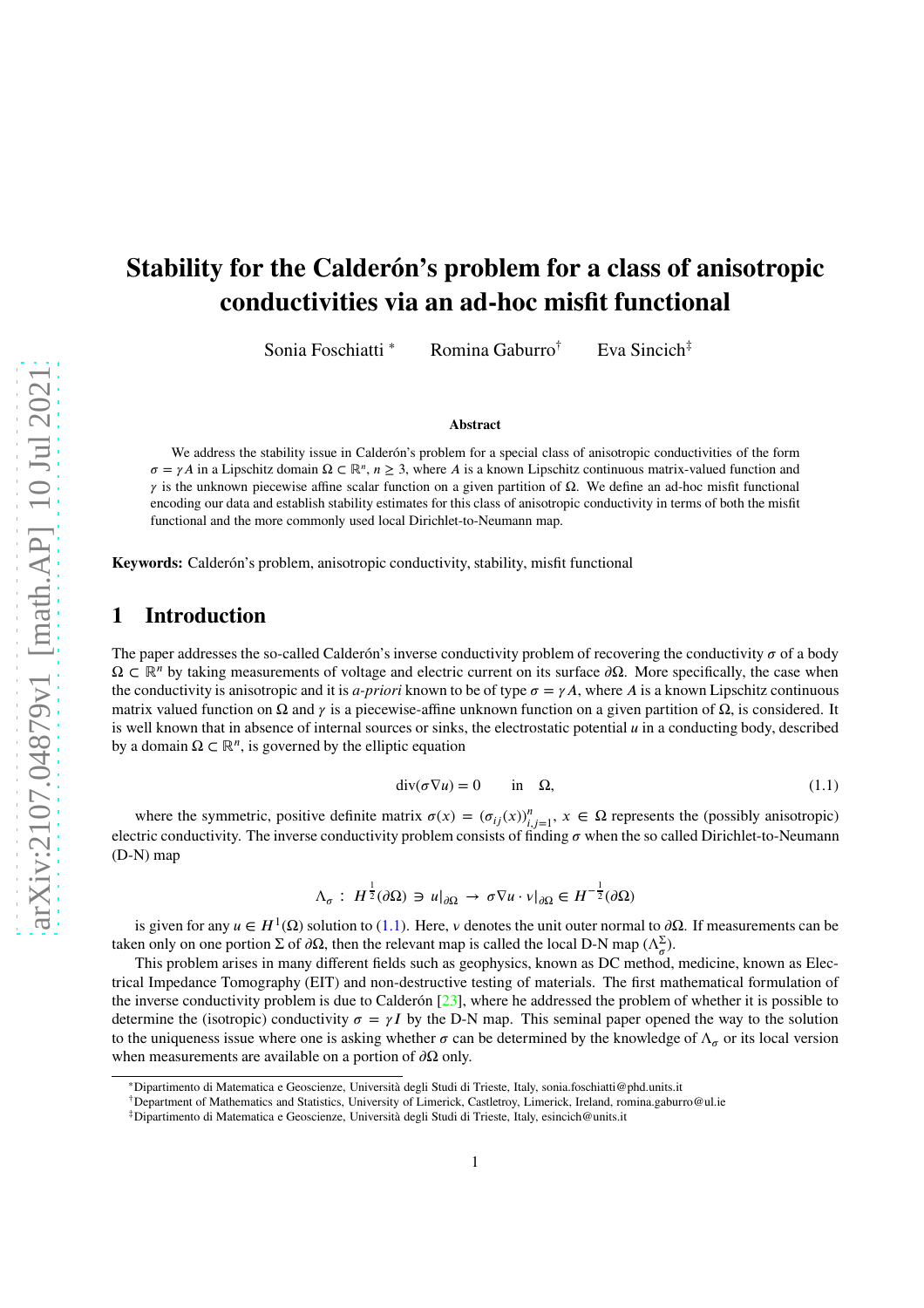The case when measurements can be taken over the full boundary has been studied extensively in the past and the fundamental papers [\[2\]](#page-26-0), [\[44\]](#page-29-0), [\[45\]](#page-29-1), [\[57\]](#page-29-2) and [\[64\]](#page-30-0) had led the way of solving the problem of uniqueness in the isotropic case. We also recall the uniqueness results of Druskin who, independently from Calderón, dealt directly with the geophysical setting of the problem in  $[28]$ -[\[30\]](#page-28-2). His uniqueness result obtained in [\[29\]](#page-28-3) was for conductivities described by piecewise constant functions (see also [\[11\]](#page-27-0)). The problem of recovering the conductivity  $\sigma$  by local measurements has been treated more recently (see  $[46]$ ,  $[47]$ ). In the present paper, we consider the issue of stability in the inverse conductivity problem, therefore we refer to  $[22]$ ,  $[24]$  and  $[66]$  for an overview regarding the issues of uniqueness and reconstruction of the conductivity.

Regarding the stability issue, Alessandrini proved in [\[1\]](#page-26-1) that, in the isotropic case and dimension  $n \geq 3$ , assuming  $a$ -*priori* bounds on  $\sigma$  of the form  $\|\sigma\|_{H^s(\Omega)} \leq E$ ,  $s > \frac{n}{2} + 2$ , leads to a continuous dependance of  $\sigma$  in  $\Omega$  upon  $\Lambda_\sigma$  of logarithmic type. We also refer to  $[14]$ ,  $[15]$  and  $[51]$  for subsequent results in this direction. Even though stability at the boundary  $\partial\Omega$  is of Lipschitz type (see [\[5\]](#page-27-3), [\[6\]](#page-27-4)), Mandache [\[55\]](#page-29-6) showed that in the interior of  $\Omega$ , the inconvenient logarithmic type of stability is the best possible, in any dimension  $n \geq 2$ , under *a-priori* smoothness assumptions on  $\sigma$ . It seems therefore reasonable to think that, in order to restore stability in a really (Lipschitz) stable fashion, one needs to replace in some way the *a-priori* assumptions expressed in terms of regularity bounds with *a-priori* pieces of information of a different type that suit the underlying physical problem. Alessandrini and Vessella showed in [\[11\]](#page-27-0) that when *σ* is isotropic and piecewise constant on a given partition of  $Ω$ , then Lipschitz stability can be restored in terms of the local D-N map (conditional stability). Rondi [\[59\]](#page-29-7) proved that the Lipschitz constant has an exponential behaviour with rispect to the number of subdomain of the partition. From a medical imaging point of view, the partition of Ω may represent different volumes occupied by different tissues or organs and one can think that their geometrical configuration is given by means of other imaging modalities such as MRI. We also recall [\[7\]](#page-27-5), [\[19\]](#page-27-6), [\[20\]](#page-27-7), [\[21\]](#page-27-8), [\[60\]](#page-29-8) and [\[8\]](#page-27-9), [\[17\]](#page-27-10), [\[18\]](#page-27-11), [\[61\]](#page-30-2) where similar Lipschitz stability results have been obtained for the classical and fractional Calderòn's problem, the Lamé parameters and for a Schrödinger type of equation.

In this paper we address the issue of stability in Calderòn's problem in presence of anisotropy. This choice is motivated by the fact that anisotropy appears quite often in nature. Most tissues in the human body are anisotropic. In the theory of homogenization, anisotropy results as a limit in layered or fibrous structures such as rock stratum or muscle, as a result of crystalline structure or of deformation of an isotropic material. In the geophysical context, in 1920, Conrad Schlumberger [\[62\]](#page-30-3) recognized that anisotropy may affect geological formations' electrical properties and anisotropic effects when measuring electromagnetic fields in geophysical applications have been studied ever since. Individual minerals are typically anisotropic but rocks composed of them can appear to be isotropic.

From a mathematical point of view, the inverse problem with anisotropic conductivities is an open problem. Since Tartar's observation [\[43\]](#page-29-9) that any diffeomorphism of  $\Omega$  which keeps the boundary points fixed has the property of leaving the D-N map unchanged, whereas  $\sigma$  is modified, different lines of research have been pursued. One direction has been to find the conductivity up to a diffeomorphism which keeps the boundary fixed (see [\[13\]](#page-27-12), [\[16\]](#page-27-13), [\[46\]](#page-29-3), [\[47\]](#page-29-4), [\[48\]](#page-29-10), [\[57\]](#page-29-2) and [\[63\]](#page-30-4)). Another direction has been the one to formulate suitable *a-priori* assumptions (possibly fitting some physical context) which constrain the structure of the unknown anisotropic conductivity. For instance, one can formulate the hypothesis that the directions of anisotropy are known while some scalar space dependent parameter is not. Along this line of reasoning, we mention the results in [\[1\]](#page-26-1), [\[5\]](#page-27-3), [\[6\]](#page-27-4), [\[36\]](#page-28-6), [\[37\]](#page-28-7), [\[44\]](#page-29-0) and [\[49\]](#page-29-11). We also refer to [\[4\]](#page-27-14), [\[13\]](#page-27-12), [\[16\]](#page-27-13), [\[26\]](#page-28-8), [\[27\]](#page-28-9), [\[34\]](#page-28-10), [\[46\]](#page-29-3) and for related results in the anisotropic case and to [\[4\]](#page-27-14), [\[40\]](#page-28-11) and [\[41\]](#page-29-12) for examples of non-uniqueness.

<span id="page-1-0"></span>Here, we follow this second direction by *a-priori* assuming that the conductivity is of type

$$
\sigma(x) = \sum_{m=1}^{N} \gamma_m(x) \chi_{D_m}(x) A(x), \qquad \text{for any } x \in \Omega,
$$
\n(1.2)

where  $\gamma_m(x)$  is an unknown affine scalar function on  $D_m$ , A is a known Lipschitz continuous matrix-valued function on Ω and  ${D_m}_{m=1}^N$  is a given partition of Ω (the precise assumptions on *σ*, *A* and  ${D_m}_{m=1}^N$  are given in Subsections [2.1](#page-3-0) and [2.2\)](#page-4-0). Allowable partitions for our machinery to work include, in the geophysical setting, models of layered media and bodies with multiple inclusions. The ill-posed nature of the EIT inversion is aggravated the deeper one tries to image inside a body  $\Omega$  [\[58\]](#page-29-13), where EIT image resolution becomes quite poor (see [\[39\]](#page-28-12)), leading to blurry images.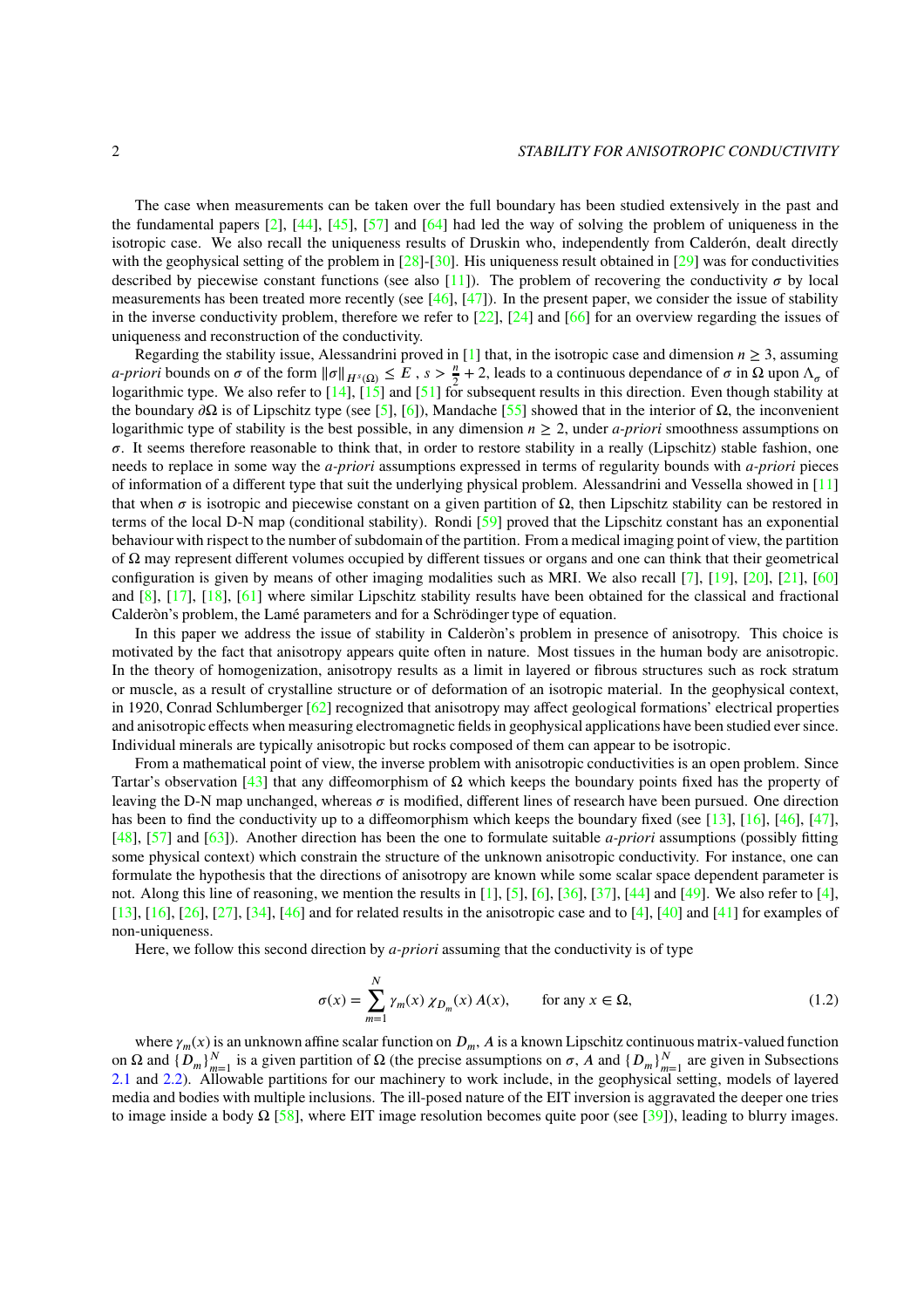Thus, in a geophysical context for example, it becomes difficult to recognise individual thin sediments and rock layers or fractures in the deep subsurface, but the 'average' effect at large scale of fine layering and fracturing are still shown as equivalent anisotropic media. It seems therefore reasonable to model the conductivity  $\sigma$  within each layer  $D_m$  by an anisotropic conductivity  $\sigma_m$  to make it up for the finer layering structure within  $D_m$  that otherwise might have been neglected the deeper one goes inside  $\Omega$  due to poor resolution.

In order to introduce the misfit functional, consider two anisotropic conductivities  $\sigma^{(1)}$  and  $\sigma^{(2)}$  of type [\(1.2\)](#page-1-0). If measurements are locally taken on an open portion  $\Sigma \subset \partial \Omega$ , we conveniently enlarge the physical domain Ω to an augmented domain  $\widetilde{\Omega}$  and consider Green's functions  $G_i$  for div( $\sigma^{(i)}\nabla \cdot$ ) in  $\widetilde{\Omega}$ , for  $i = 1, 2$ , with poles  $y, z \in \widetilde{\Omega} \setminus \overline{\Omega}$ respectively. Hence we express the error in the measurements corresponding to  $\sigma^{(1)}$  and  $\sigma^{(2)}$  by means of the misfit functional

$$
\mathcal{J}(\sigma^{(1)}, \sigma^{(2)}) = \int_{D_y \times D_z} \left| S_{U_0}(y, z) \right|^2 dy dz,
$$
\n(1.3)

where  $D_y$ ,  $D_z$  are suitably chosen sets compactly contained in  $\widetilde{\Omega} \setminus \bar{\Omega}$  and  $S_{\mathcal{U}_0}(y, z)$  is defined by the surface integral

$$
S_{\mathcal{U}_0}(y,z) = \int_{\Sigma} \left[ G_2(\cdot,z)\sigma^{(1)}(\cdot)\nabla G_1(\cdot,y) \cdot \mathbf{v} - G_1(\cdot,y)\sigma^{(2)}(\cdot)\nabla G_2(\cdot,z) \cdot \mathbf{v} \right] dS. \tag{1.4}
$$

We have obtained the following stability estimate of Hölder type:

<span id="page-2-0"></span>
$$
\|\sigma^{(1)} - \sigma^{(2)}\|_{L^{\infty}(\Omega)} \le C \left(\mathcal{J}(\sigma^{(1)}, \sigma^{(2)})\right)^{1/2},\tag{1.5}
$$

where  $C > 0$  is a constant that depends on the *a-priori* information only. The augmented domain  $\tilde{\Omega}$  is chosen in such a way that  $G_1(\cdot, y) \Big|_{\partial \Omega}$ <br>D N maps  $\Delta \Sigma$   $i = 1$  $\left. \frac{G_2(\cdot, z)}{2} \right|_{\partial \Omega}$ are supported in  $\Sigma$  in the trace sense, hence belonging to the domain of the local D-N maps  $\Lambda_{\sigma_i}^{\Sigma}$ ,  $i = 1, 2$  (see Section [2.3](#page-5-0) for the formal definitions of the local D-N map and the appropriate spaces). Therefore, not only  $(1.5)$ , together with the well-known Alessandrini's identity  $[2]$ , implies a Lipschitz stability estimate of  $\sigma$  in terms of the more commonly used local D-N map in the mathematical literature, but it also indicates that the set of measurements  $\left\{ G(\cdot, y) \middle|_{\partial \Omega} \right\}$  $\},$  with  $y, \in \tilde{\Omega} \setminus \bar{\Omega}$  is enough to stably determine  $\sigma$ . A Lipschitz stability estimate in terms of  $\Lambda_{\sigma}^{\Sigma}$  was obtained in [\[37\]](#page-28-7) for the case  $\sigma = \gamma A$ , with  $\gamma$  piecewise constant instead. The piecewise affine parametrizations considered in the present work tie in well with the finite elements method for computations. With the stability estimate [\(2.13\)](#page-6-0) at hand, one can apply certain iterative methods for reconstruction within a subspace of piecewise affine functions with a starting model at a distance less than the radius of convergence to the unique solution [\[9\]](#page-27-15), [\[33\]](#page-28-13), [\[31\]](#page-28-14) and [32]. This radius is known to be roughly inversely proportional to the stability constant appearing in the estimate. More importantly, we can iteratively construct the best piecewise affine approximation for a given domain partition. Since the stability constant will grow at least exponentially with the number of subdomains in the partition [\[59\]](#page-29-7), the radius of convergence shrinks accordingly. One can expect accurate piecewise affine approximations with relatively less subdomains (compared to the piecewise constant case of [\[37\]](#page-28-7)) to describe the subsurface, noting that the domain partition need not be uniform and may show a local refinement, and hence our result provides the necessary insight for developing a practical approach with relatively minor prior information.

To the best of our knowledge a first stability estimate in terms of an ad-hoc misfit functional was achieved in the mathematical literature in [\[9\]](#page-27-15) in the context of the Full Waveform Inversion. Such an estimate proved to be key for the implementation and reliability of a reconstruction procedure (see  $[9, 33]$  $[9, 33]$ ) based on the use of Cauchy data only, being the latter independent on the availability of the Dirichlet to Neumann map. In the more recent result in [\[35\]](#page-28-15) an ad-hoc misfit functional has been introduced in the context of imaging elastic media.

We also observe that another advantage of choosing the misfit functional over the local D-N map (even if available) to model the measurements error in EIT is motivated by its potentially simpler numerical implementation, compared

to the computation of the norm of bounded linear operators between  $H^{\frac{1}{2}}$  spaces and their duals. Moreover, the misfit functional could also provide, again in the context of a possible numerical reconstruction of  $\sigma$ , additional features compared to the more traditional least-squares approach, allowing, in particular, for a distinction between the computational and the observational measurements. This is due to the introduction of the possibly distinct sets  $D_y$  and  $D_z$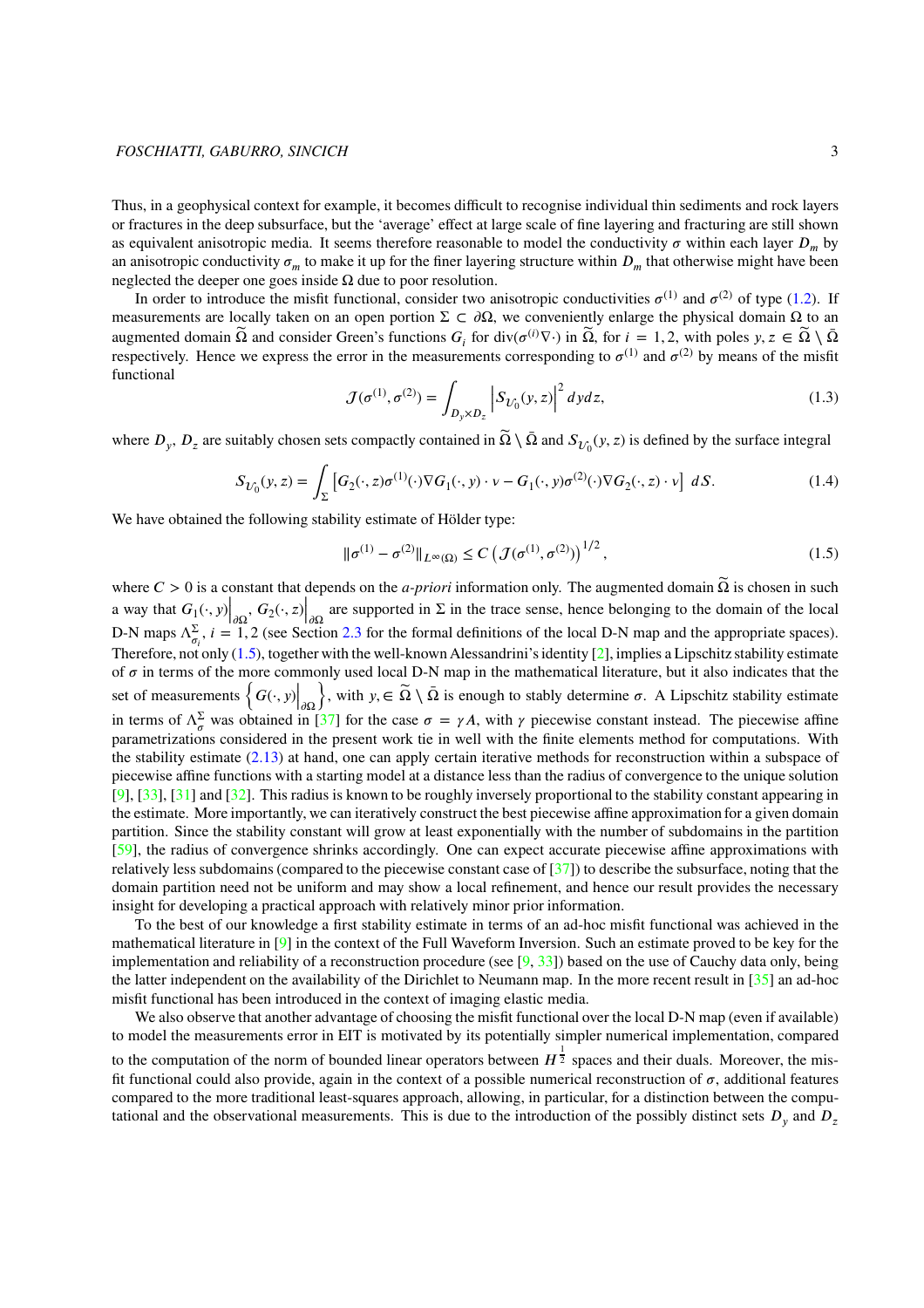that can almost be arbitrarily chosen outside the physical domain  $\Omega$ . For example,  $D_y$  could be an arbitrarily chosen set for the numerical data acquisition for the sake of the simulations, where  $D_z$  could model a more realistic set that fits the geometric disposition of the electrodes in the actual measurements acquisition. Hence, in the discrete setting, such distinction can potentially require minimal information about the observational acquisition geometry of the electrodes employed for the observational measurements. This is due to the definition of the misfit functional that does not compare simulations and observations directly, but it rather compares products of observed and simulated measurements. Note also that with a slight modification, our arguments can apply when the local Neumann-to-Dirichlet (N-D) map is available instead, see for instance the discussion in [\[6\]](#page-27-4).

The paper is organized as follows. In Section [2](#page-3-1) we introduce the main assumptions on the domain  $\Omega$  and the anisotropic conductivity  $\sigma$ . Section [2](#page-3-1) contains the formal definitions of the local D-N map (subsection [2.3\)](#page-5-0), the misfit functional (sunsection [2.4\)](#page-5-1) and the statement of our main result (Theorem [2.1\)](#page-6-1). A Lipschitz stability estimate in terms of the local D-N map follows as a straightforward consequence (Corollary [2.2\)](#page-7-0). Section [3](#page-7-1) is devoted to the introduction of some technical tools of asymptotic estimates for the Green function (Proposition [3.1\)](#page-7-2) and propagation of smallness (Proposition [3.2\)](#page-9-0) needed for the machinery of the proof of Theorem [2.1.](#page-6-1) The proof of Theorem [2.1](#page-6-1) and Corollary [2.2](#page-7-0) are also contained in this section. Section [4](#page-19-0) contains the proofs of Proposition [3.1](#page-7-2) and Proposition [3.2.](#page-9-0)

# <span id="page-3-1"></span><span id="page-3-0"></span>**2 Misfit functional and the main result**

## **2.1 Assumptions about the domain** Ω

For  $n \geq 3$ , a point  $x \in \mathbb{R}^n$  will be denoted by  $x = (x', x_n)$ , where  $x' \in \mathbb{R}^{n-1}$  and  $x_n \in \mathbb{R}$ . Moreover, given a point  $x \in \mathbb{R}^n$ , we will denote with  $B_r(x)$ ,  $B'_r(x')$  the open balls in  $\mathbb{R}^n$ ,  $\mathbb{R}^{n-1}$  respectively centred at x and x' with radius r and by  $Q_r(x)$  the cylinder

$$
Q_r(x) = B'_r(x') \times (x_n - r, x_n + r).
$$

Set  $B_r = B_r(0)$ ,  $Q_r = Q_r(0)$ , the positive real half space  $\mathbb{R}^n_+ = \{(x', x_n) \in \mathbb{R}^n : x_n > 0\}$ , the positive semisphere centred at the origin  $B_r^+ = B_r \cap \mathbb{R}^n_+$ , the positive semicylinder  $Q_r^+ = Q_r \cap \mathbb{R}^n_+$ . Similar definitions for  $\mathbb{R}^n_-$ ,  $B_r^-$  and  $Q_r^-$ . Let us recall a couple of definitions concerning the regularity of the boundary of the domain.

<span id="page-3-2"></span>DEFINITION 2.1. Let Ω be a bounded domain in  $\mathbb{R}^n$ . A portion  $\Sigma$  of  $\partial\Omega$  is of Lipschitz class with constants  $r_0$ ,  $L>0$ *if for each point*  $P \in \Sigma$  *there exists a rigid transformation of coordinates under which*  $P$  *coincides with the origin and* 

$$
\Omega \cap Q_{r_0} = \left\{ x \in Q_{r_0} : x_n > \varphi(x') \right\},\,
$$

where  $\varphi$  is a Lipschitz function on  $B'_{r_0}$  such that  $\varphi(0) = 0$  and  $\|\varphi\|_{C^{0,1}(B'_{r_0})} \leq Lr_0$ .

<span id="page-3-3"></span>**DEFINITION** 2.2. *Let* Ω *be a domain in* ℝ<sup>*n*</sup>. A subset Σ of ∂Ω is a flat portion of size  $r_0$  if for each point  $P \in \Sigma$ *there exists a rigid transformation of coordinates under which 𝑃 coincides with the origin and*

$$
\Sigma \cap Q_{r_0} = \left\{ x \in Q_{r_0} : x_n = 0 \right\}, \qquad \Omega \cap Q_{r_0} = \left\{ x \in Q_{r_0} : x_n > 0 \right\}.
$$

From now on, we will consider Ω ⊂ ℝ<sup>*n*</sup>, *n* ≥ 3 as a bounded, measurable domain with boundary ∂Ω of Lipschitz class with positive constants  $r_0$ ,  $L$  as in Definition [2.1](#page-3-2) and satisfying

$$
|\Omega| \le N r_0^n,\tag{2.1}
$$

where  $|\Omega|$  denotes the Lebesgue measure of  $\Omega$ . Moreover, we assume that there exists a partition of bounded subdomains  $D = \{D_m\}_{m=1}^N$  contained in  $\Omega$  such that the following conditions hold:

1.  $D_m$  for  $m = 1, ..., N$  are connected, pairwise non-overlapping subdomains with boundaries  $\partial D_m$  which are of Lipschitz class with constants  $r_0$ ,  $L$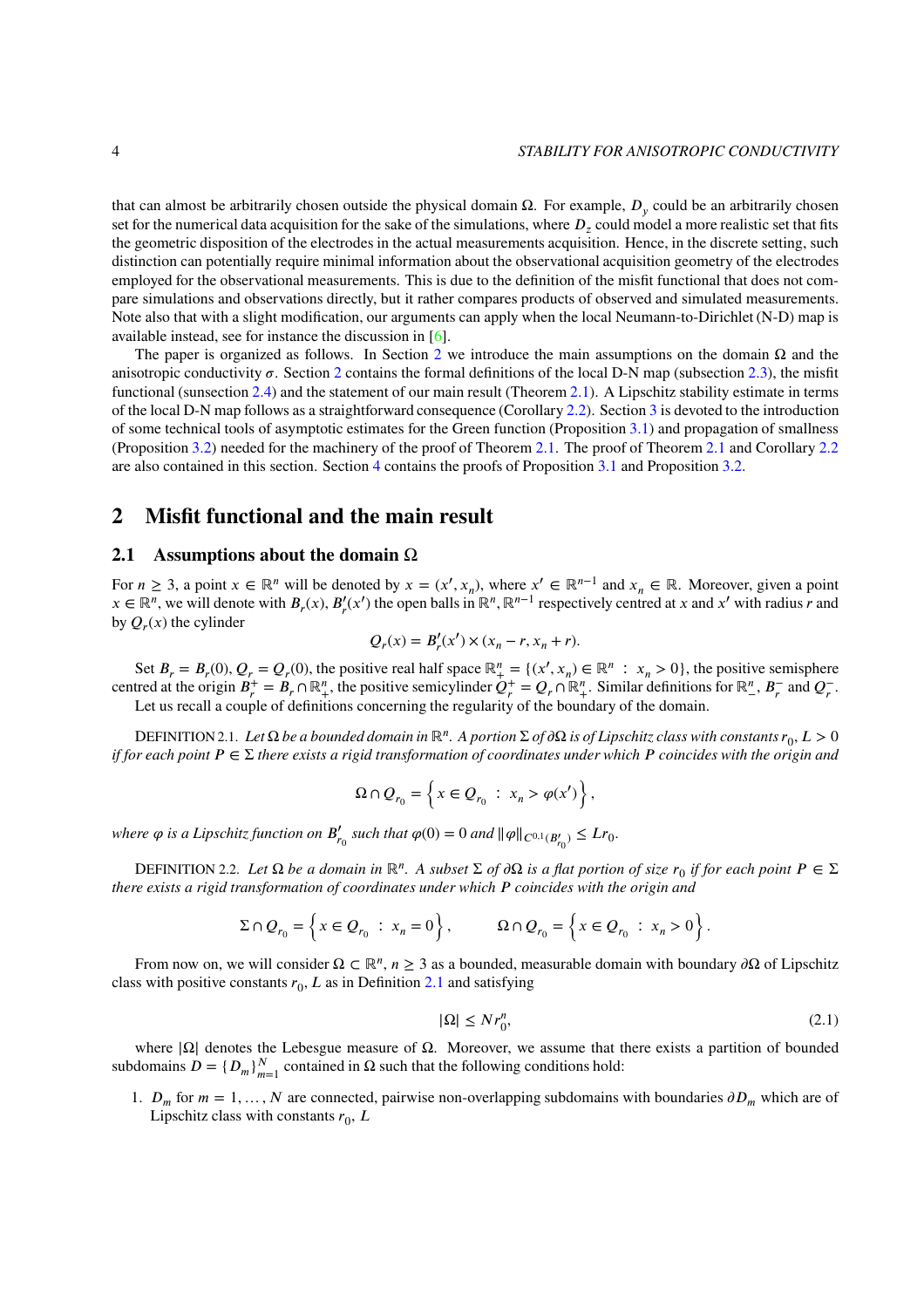- 2.  $\overline{\Omega} = \bigcup_{m=1}^{N} \overline{D}_m;$
- 3. (*Chain of subdomains*.) First, we assume that there exists one region, let us call it  $D_1$ , such that the intersection  $\partial D_1 \cap \Sigma$  contains a *flat* portion  $\Sigma_1$  of size  $r_0/3$  (see Definition [2.2\)](#page-3-3) and that for every  $i \in \{2, ..., N\}$  there exists a collection of indices  $m_1, \ldots, m_K \in \{1, \ldots, N\}$  such that  $D_{m_1} = D_1$  and  $D_{m_K} = D_i$  and the subdomains are pairwise disjoint. Secondly, we assume that, for every fixed sub-index  $k = 1, \ldots, K$  of the chain, the intersection  $\partial D_{m_k} \cap \partial D_{m_{k+1}}$  contains a *flat* portion  $\Sigma_{m_{k+1}}$  of size  $r_0/3$  such that  $\Sigma_{m_{k+1}} \subset \Omega$  for  $k = 1, ..., K-1$ . Finally, for each of these flat sub-portions  $\Sigma_{m_{k+1}}$ ,  $k = 1, ..., K-1$ , there exist a point  $P_{k+1} \in \Sigma_{m_{k+1}}$  and a rigid transformation of coordinates under which  $P_{k+1}$  coincides with the origin and

$$
\Sigma_{m_{k+1}} \cap Q_{r_0/3} = \left\{ x \in Q_{r_0/3} : x_n = 0 \right\},
$$
  
\n
$$
D_{m_k} \cap Q_{r_0/3} = \left\{ x \in Q_{r_0/3} : x_n < 0 \right\},
$$
  
\n
$$
D_{m_{k+1}} \cap Q_{r_0/3} = \left\{ x \in Q_{r_0/3} : x_n > 0 \right\}.
$$

Later, we will add a domain  $D_0 \subset \mathbb{R}^n \setminus \overline{\Omega}$  so that, when indexing the chain of subdomains, we agree that  $D_{m_0} = D_0.$ 

## <span id="page-4-0"></span>**2.2** A-priori information on the anisotropic conductivity  $\sigma$

Our stability result for the Calderón inverse problem concerns a special family of anisotropic conductivities  $\sigma$ . Let us describe in details their form. The conductivities  $\sigma(x) = \{\sigma_{ij}(x)\}\$  are real-valued, symmetric  $n \times n$  matrices such that  $\sigma \in L^{\infty}(\Omega, Sym_n)$  and have the form

$$
\sigma(x) = \gamma(x)A(x) \tag{2.2a}
$$

$$
\gamma(x) = \sum_{m=1}^{N} \gamma_m(x) \chi_{D_m}(x), \quad \gamma_m(x) = s_m + S_m \cdot x, \quad \text{for any } x \in \Omega, \tag{2.2b}
$$

where the scalars  $s_m \in \mathbb{R}$  and the vectors  $S_m \in \mathbb{R}^n$ ,  $m = 1, ..., N$  are the unknowns,  $A(x)$  is a known fixed matrix and  $D = \{D_m\}_{m=1}^N$  is the known partition of  $\Omega$  introduced in Section [2.1.](#page-3-0) Furthermore,

a) the scalar functions  $\gamma_m$  are bounded, piecewise linear and there is a positive constant  $\bar{\gamma} > 1$  such that

$$
\bar{\gamma}^{-1} \le \gamma_m(x) \le \bar{\gamma}, \qquad \text{for any } m = 1, \dots N, \text{ for any } x \in \Omega; \tag{2.3}
$$

- b) the matrix  $A(x)$  satisfies the following Lipschitz continuity condition: there exists a constant  $\bar{A} > 0$  such that  $||A||_{C^{0,1}(\Omega)} \leq \bar{A};$
- c) The matrix  $\sigma$  is positive definite and there exists a constant  $\lambda > 1$  such that

$$
\lambda^{-1}|\xi|^2 \le A(x)\,\xi \cdot \xi \le \lambda|\xi|^2, \qquad \text{for a.e. } x \in \Omega, \text{ for every } \xi \in \mathbb{R}^n. \tag{2.4}
$$

DEFINITION 2.3. *The set of positive constants*  $\{N, r_0, L, \lambda, \overline{\gamma}, \overline{A}, n\}$  with  $N \in \mathbb{N}$  and the space dimension  $n \geq 3$ , *is called the a-priori data.*

In the paper several constants depending on the *a-priori data* will appear. In order to simplify our notation, we will denote them by  $C, C_1, C_2, \ldots$ , avoiding in most cases to point out their specific dependence on the a priori data which may vary from case to case.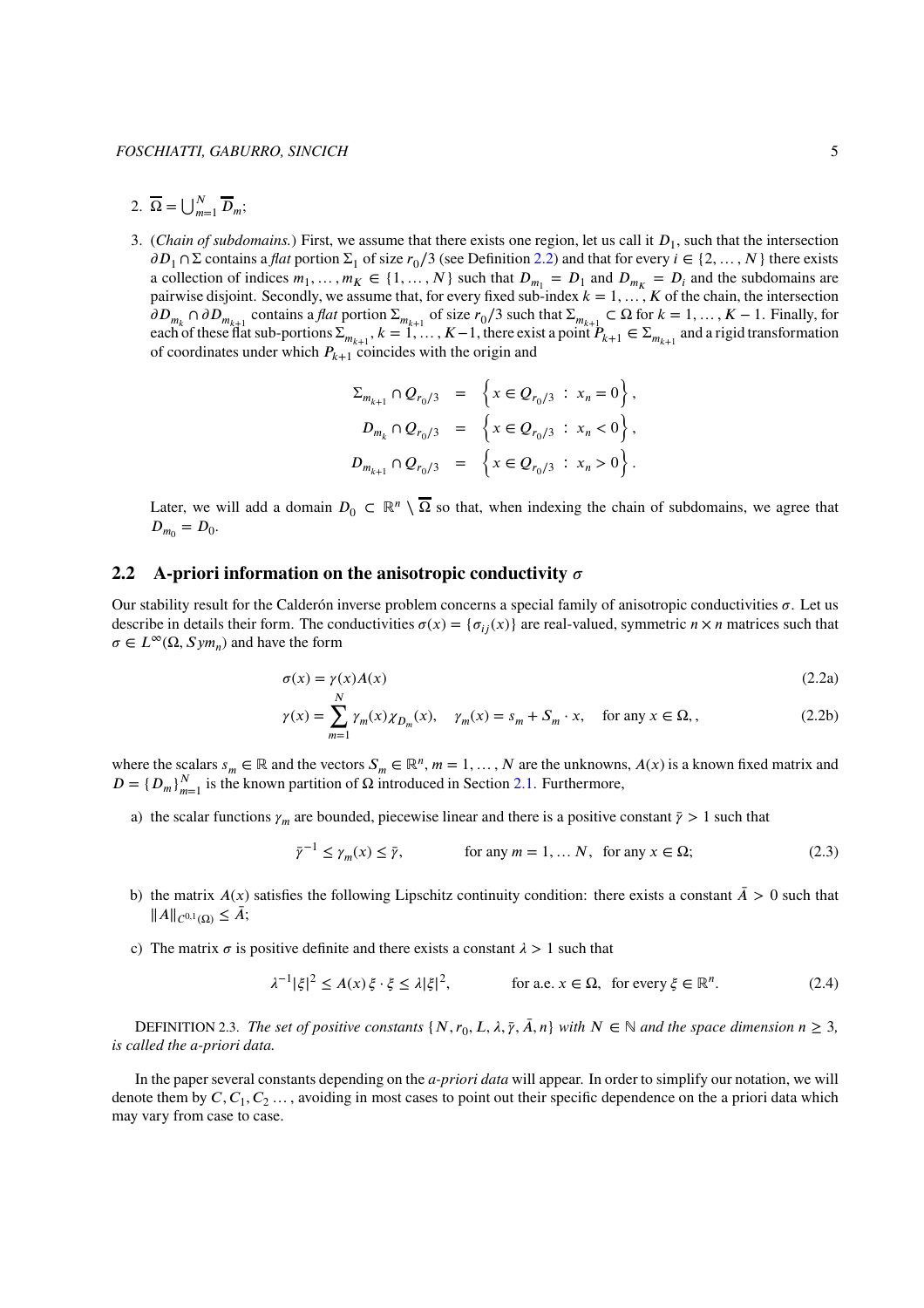### <span id="page-5-0"></span>**2.3 The local Dirichlet-to-Neumann map**

By now, assume simply that  $\Omega$  is a bounded domain with  $\partial\Omega$  of Lipschitz class. Since Dirichlet data are different from zero on a small portion  $\Sigma \subset \partial \Omega$ , we introduce a suitable trace space for the formulation of the local Dirichlet-to-Neumann map.

DEFINITION 2.4. *Let* Σ *be a non-empty (flat) open portion of*  $\partial \Omega$ *. The subspace of*  $H^{1/2}(\partial \Omega)$  *of trace functions which are compactly supported in* Σ *is defined as*

$$
H_{co}^{1/2}(\Sigma) = \left\{ f \in H^{1/2}(\partial \Omega) \, : \, \text{supp } f \subset \Sigma \right\}. \tag{2.5}
$$

*The trace space*  $H_{00}^{1/2}(\Sigma)$  is the closure of  $H_{co}^{1/2}(\Sigma)$  with respect to the  $H^{1/2}(\partial\Omega)$ -norm. We denote by  $H_{00}^{-1/2}(\Sigma)$  the *dual of the trace space*  $H_{00}^{1/2}(\partial\Omega)$ .

DEFINITION 2.5. *The local Dirichlet-to-Neumann (DN) map associated with 𝜎 and* Σ *is the operator*

<span id="page-5-2"></span>
$$
\Lambda_{\sigma}^{\Sigma} : H_{00}^{1/2}(\Sigma) \to H_{00}^{-1/2}(\Sigma)
$$
\n
$$
g \mapsto \sigma \nabla u \cdot v \Big|_{\Sigma},
$$
\n(2.6)

*where v is the unit outward normal of ∂Ω and*  $u ∈ H^1(Ω)$  *is the weak solution to the boundary value problem* 

<span id="page-5-3"></span>
$$
\begin{cases}\n\ div(\sigma(\cdot)\nabla u) = 0, & \text{in} \quad \Omega, \\
u = g, & \text{on} \quad \partial\Omega.\n\end{cases}
$$

*The map* [\(2.6\)](#page-5-2) *can be identified with the bilinear form*  $H_{00}^{1/2}(\Sigma) \times H_{00}^{1/2}(\Sigma) \to \mathbb{R}$  *defined by* 

$$
\langle \Lambda_{\sigma}^{\Sigma} g, \eta \rangle = \int_{\Omega} \sigma(x) \, \nabla u(x) \cdot \nabla \varphi(x) \, dx,\tag{2.7}
$$

 $\mathcal{L}$  *where*  $\eta \in H_{00}^{1/2}(\Sigma)$  *and*  $\varphi \in H^1(\Omega)$  *is any function such that*  $\varphi|_{\Sigma} = \eta$ *. In* [\(2.7\)](#page-5-3) *the bracket*  $\langle \cdot, \cdot \rangle$  *denotes the*  $L^2(\partial\Omega)$ -pairing between  $H_{00}^{1/2}(\Sigma)$  and its dual  $H_{00}^{-1/2}(\Sigma)$ .

For simplicity, we will denote by  $\|\cdot\|_*$  the  $\mathcal{L}(H_{00}^{1/2}(\Sigma), H_{00}^{-1/2}(\Sigma))$ -norm of the Banach space of bounded linear operators from  $H_{00}^{1/2}$ (Σ) to  $H_{00}^{-1/2}$ (Σ).

### <span id="page-5-1"></span>**2.4 Misfit functional**

To begin with, we introduce the Green function *G* in an augmented domain  $\tilde{\Omega}$  as follows. From the assumptions on the domain  $\Omega$  (Section [2.1\)](#page-3-0) there is a point  $P_1 \in \Sigma$  that coincides with the origin, up to a rigid transformation of coordinates. For simplicity, let us assume that the locally flat portion  $\Sigma_1$  coincides with the entire portion  $\Sigma$ . Let us define the domain  $D_0 \subset \mathbb{R}^n \setminus \overline{\Omega}$  as

<span id="page-5-5"></span>
$$
D_0 = \left\{ x \in (\mathbb{R}^n \setminus \overline{\Omega}) \cap B_{r_0} \mid |x_i| < \frac{r_0}{3}, \ i = 1, \dots, n - 1, \ -\frac{r_0}{3} < x_n < 0 \right\},\tag{2.8}
$$

and such that

$$
\partial D_0 \cap \partial \Omega \ \subset \subset \Sigma.
$$

We define the augmented domain  $\tilde{\Omega}$  as the set

<span id="page-5-4"></span>
$$
\widetilde{\Omega} = \frac{\circ}{\Omega \cup D_0}.\tag{2.9}
$$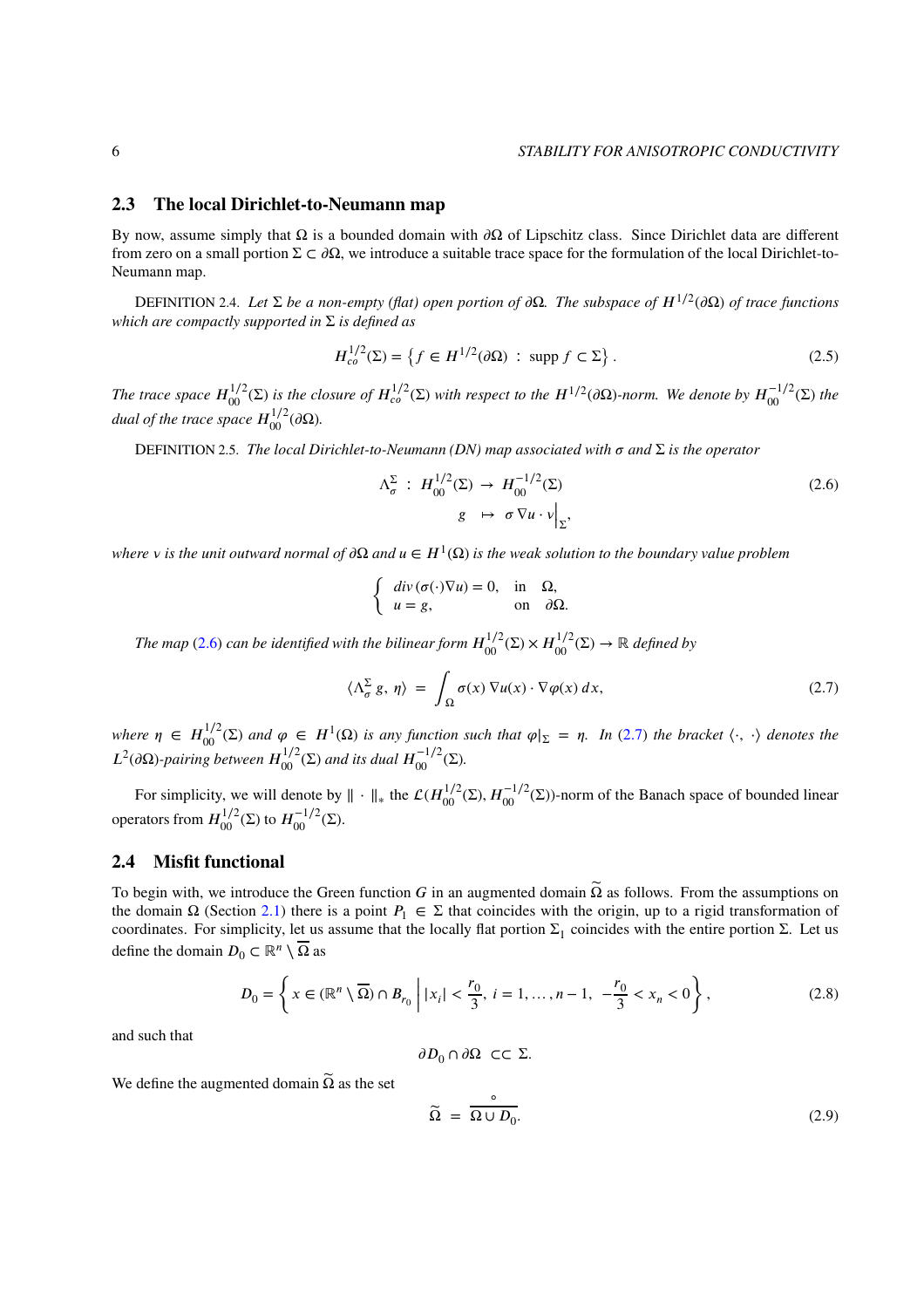It turns out that  $\tilde{\Omega}$  is of Lipschitz class with constants  $\frac{r_0}{3}$  and  $\tilde{L}$ , where  $\tilde{L}$  depends on  $L$  only.

Denote

$$
(D_0)_r = \left\{ x \in D_0 \; : \; \text{dist}(x, \partial D_0) > r \; \right\}, \qquad r \in \left(0, \frac{r_0}{6}\right).
$$

Finally, we introduce two sets contained in  $D_0$ : the sets  $D_y$  and  $D_z$  which are compactely supported in  $D_0$ , i.e.  $D_y, D_z \subset C$   $D_0$ . In the following sections, we might identify these sets with the set  $(D_0)_r$ , but in general, thay can be freely chosen in  $D_0$ .

Consider two anisotropic conductivities  $\sigma^{(i)}$ ,  $i = 1, 2$  as in Section [2.2.](#page-4-0) Without loss of generality, we can extend them to the augmented domain  $\widetilde{\Omega}$  by setting their value equal to the identity matrix on  $D_0,$  so that they are of the form

$$
\sigma^{(i)}(x) = \gamma^{(i)}(x)A(x)
$$
, for any  $x \in \Omega$ ,  
\n $\sigma^{(i)}|_{D_0} = I$ ,  $\gamma^{(i)}|_{D_0} = 1$ .

We denote with the same symbol  $\sigma$  the extended conductivity.

<span id="page-6-2"></span>For every  $y \in D_0$ , the Green's function  $G_i(\cdot, y)$  associated to  $L_i = \text{div}(\sigma^{(i)}(\cdot) \nabla \cdot)$  and  $\tilde{\Omega}$  with pole *y*, is the weak solution to the Dirichlet problem

$$
\begin{cases}\n\operatorname{div}(\sigma^{(i)}(\cdot)\nabla G_i(\cdot, y)) = -\delta(\cdot - y) & \text{in } \widetilde{\Omega}, \\
G_i(\cdot, y) = 0 & \text{on } \partial\widetilde{\Omega},\n\end{cases}
$$
\n(2.10)

where  $\delta(\cdot - y)$  is the Dirac distribution centred at *y*.

We recall the following properties for the Green's functions (see [\[52\]](#page-29-14)):

$$
G(x, y) = G(y, x), \qquad \forall x \neq y,
$$

<span id="page-6-3"></span>and

$$
0 < G(x, y) < C|x - y|^{2-n}, \qquad \forall x \neq y. \tag{2.11}
$$

For  $(y, z) \in D_y \times D_z$ , define the following surface integral

$$
S_{U_0}(y, z) = \int_{\Sigma} \left[ G_2(x, z) \, \sigma^{(1)}(x) \nabla G_1(x, y) \cdot \nu - G_1(x, y) \, \sigma^{(2)}(x) \nabla G_2(x, z) \cdot \nu \right] \, dS(x). \tag{2.12}
$$

We define the *misfit functional* as the quantity

<span id="page-6-0"></span>
$$
\mathcal{J}(\sigma^{(1)}, \sigma^{(2)}) = \int_{D_y \times D_z} \left| S_{\mathcal{U}_0}(y, z) \right|^2 dy \, dz. \tag{2.13}
$$

## **2.5 Stability estimate**

In previous works (see [\[7\]](#page-27-5), [\[11\]](#page-27-0),[\[37\]](#page-28-7)), Lipschitz stability estimates have been established for piecewise constant and piecewise linear isotropic conductivities and a certain class of anisotropic conductivities respectively, in terms of the local Dirichlet-to-Neumann map. Here, we extend these results to the class of anisotropic conductivities defined in Section [2.2.](#page-4-0) First, we determine a bound to the  $L^\infty$ -norm of the difference between two anisotropic conductivities in terms of the square root of the misfit functional introduced above. Then, we derive a Lipschitz stability result in terms of the local D-N map.

<span id="page-6-1"></span>THEOREM [2.1.](#page-3-0) Let  $\Omega$  be a bounded domain as in assumptions 2.1. Let  $\sigma^{(1)}$  and  $\sigma^{(2)}$  be two anisotropic conductiv*ities as in assumptions [2.2,](#page-4-0) i.e. of the form*

$$
\sigma^{(i)}(x) = \sum_{m=1}^{N} \gamma_m^{(i)}(x) \chi_{D_m}(x) A(x), \qquad \text{for any } x \in \Omega, \ \ i = 1, 2,
$$
 (2.14)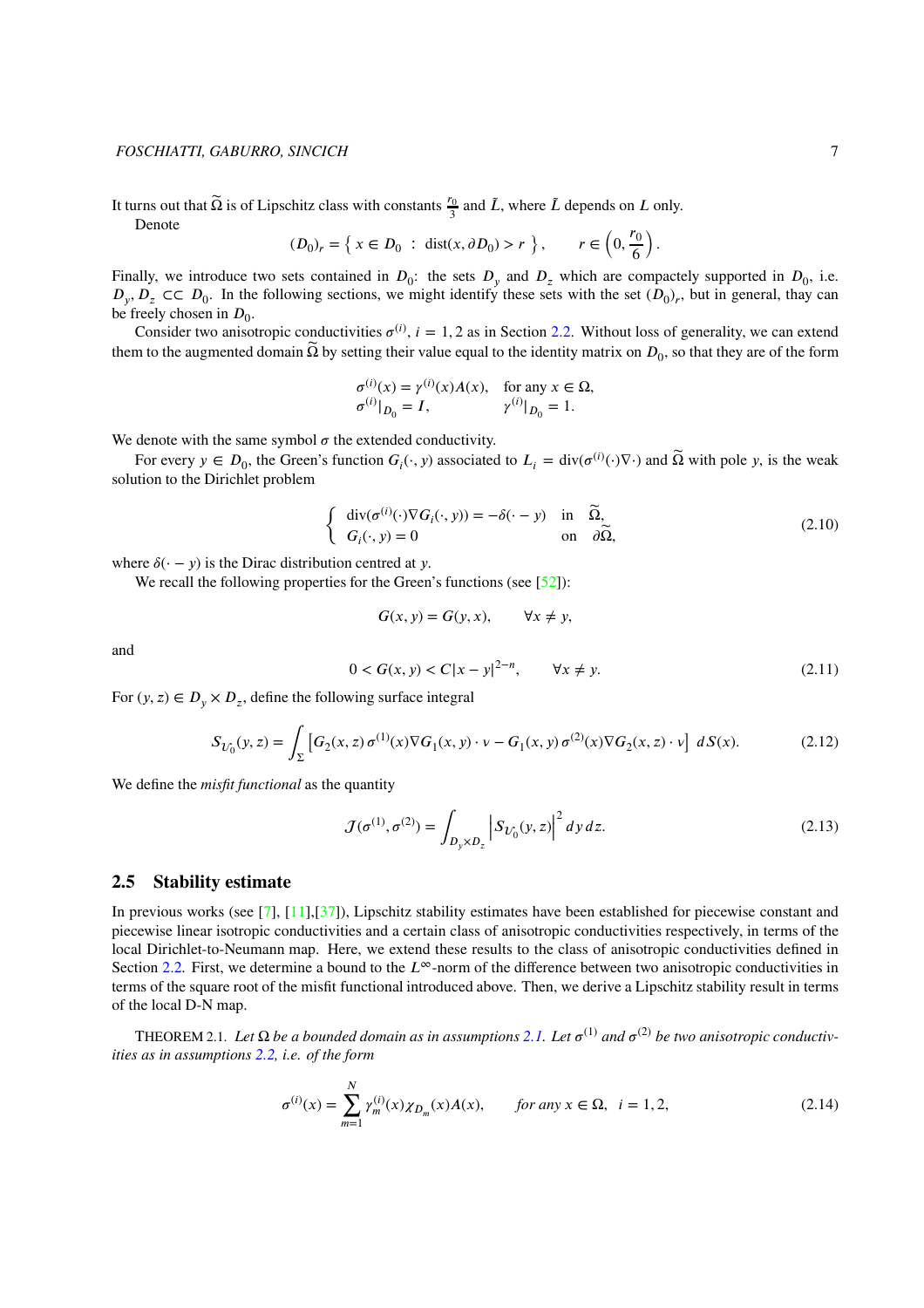where  $D = \{D_m\}_{m=1}^N$  is the chain of subdomains as in assumptions [2.1,](#page-3-0)  $A(x)$  is the known Lipschitz matrix and  $\gamma_m^{(i)}(x)$ *are the piecewise-affine functions given by the formula*

$$
\gamma_m^{(i)}(x) = s_m^{(i)} + S_m^{(i)} \cdot x, \qquad x \in D_m,
$$

<span id="page-7-3"></span> $f$ *or*  $s_m^{(i)} \in \mathbb{R}$  and  $S_m^{(i)} \in \mathbb{R}^n$ . Then there exists a positive constant  $C$  such that

$$
\|\sigma^{(1)} - \sigma^{(2)}\|_{L^{\infty}(\Omega)} \le C \left(\mathcal{J}(\sigma^{(1)}, \sigma^{(2)})\right)^{1/2},\tag{2.15}
$$

*where 𝐶 depends on the a priori data only.*

From this result, it follows a Lipschitz stability estimate in terms of the local D-N maps.

<span id="page-7-0"></span>COROLLARY 2.2. *Assume that the hypothesis of Theorem [2.1](#page-6-1) hold, then*

<span id="page-7-6"></span>
$$
\|\sigma^{(1)} - \sigma^{(2)}\|_{L^{\infty}(\Omega)} \le C \|\Lambda_{\sigma^{(1)}}^{\Sigma} - \Lambda_{\sigma^{(2)}}^{\Sigma}\|_{*},
$$
\n(2.16)

*where*  $C > 0$  *is a constant depending on the a-priori data only.* 

REMARK 2.3. *From now on, as we deal with two different anisotropic conductivities*  $\sigma^{(i)}$ ,  $i = 1, 2$ , we will simply *denote with the symbol*  $\Lambda_i$  *the local DN map*  $\Lambda_{\sigma^{(i)}}^{\Sigma}$ .

# <span id="page-7-1"></span>**3 Proof of the main result**

The proof of Theorem [2.1](#page-6-1) is based on an argument that combines asymptotic estimates for the Green's function of the elliptic operator div( $\sigma(\cdot) \nabla \cdot$ ) (Proposition [3.1\)](#page-7-2), together with a result of unique continuation (Proposition [3.2\)](#page-9-0). In this section we introduce these technical results (proved in Section [4\)](#page-19-0), then we prove Theorem [2.1](#page-6-1) and Corollary [2.2.](#page-7-0)

#### <span id="page-7-7"></span>**3.1 Technical tools**

#### **3.1.1 Behaviour of Green's function near interfaces**

We shall denote with

<span id="page-7-5"></span>
$$
\Gamma(x, y) = \frac{1}{n(2-n)\omega_n} |x - y|^{2-n}, \qquad \omega_n = \frac{2 \pi^{n/2}}{n \Gamma(n/2)},
$$
\n(3.1)

the fundamental solution for the Laplace operator (here  $\omega_n$  denotes the volume of the unit ball in ℝ<sup>*n*</sup>).

Let  $\{D_m\}_{m=0}^K$ ,  $K \in \{1, ..., N\}$  be the chain of subdomains as in assumptions [2.1,](#page-3-0)  $\{\Sigma_m\}_{m=1}^K$  be the corresponding sequence of flat portions with special points  $P_1, \ldots, P_K$ . Moreover, let  $v(P_{m+1})$  denotes the unit normal to  $\partial D_m$  at the point  $P_{m+1}$  pointing outside  $D_m$ .

<span id="page-7-2"></span>PROPOSITION 3.1. *(Asymptotic estimates) Fix an index*  $m \in \{0, ..., K-1\}$ , then there exist constants  $\alpha, \theta_1, \theta_2, 0 <$  $\alpha, \theta_1, \theta_2 < 1$  and  $C_1, C_2, C_3 > 0$  depending on the a priori data only and a suitable constant  $C_4 > 1$  such that the *following inequalities hold true for every*  $x \in B_{\frac{r_0}{r_0}}$  $\frac{r_0}{c_4}(P_{m+1}) \cap D_{m+1}$  and every  $y = P_{m+1} - r \nu(P_{m+1})$ , where  $r \in (0, \frac{r_0}{c_4})$  $\frac{r_0}{C_4}$ 

<span id="page-7-4"></span>
$$
\left| G(x, y) - \frac{2}{\gamma_m(P_{m+1}) + \gamma_{m+1}(P_{m+1})} \Gamma(Jx, Jy) \right| \le C_1 |x - y|^{3 - n - \alpha}, \tag{3.2}
$$

$$
\left| \nabla_x G(x, y) - \frac{2}{\gamma_m(P_{m+1}) + \gamma_{m+1}(P_{m+1})} \nabla_x \Gamma(Jx, Jy) \right| \le C_2 |x - y|^{1 - n + \theta_1},\tag{3.3}
$$

$$
\left| \nabla_y \nabla_x G(x, y) - \frac{2}{\gamma_m(P_{m+1}) + \gamma_{m+1}(P_{m+1})} \nabla_y \nabla_x \Gamma(Jx, Jy) \right| \le C_3 |x - y|^{-n + \theta_2} . \tag{3.4}
$$

where *J* is the positive definite matrix  $J = \sqrt{A(P_{m+1})^{-1}}$ .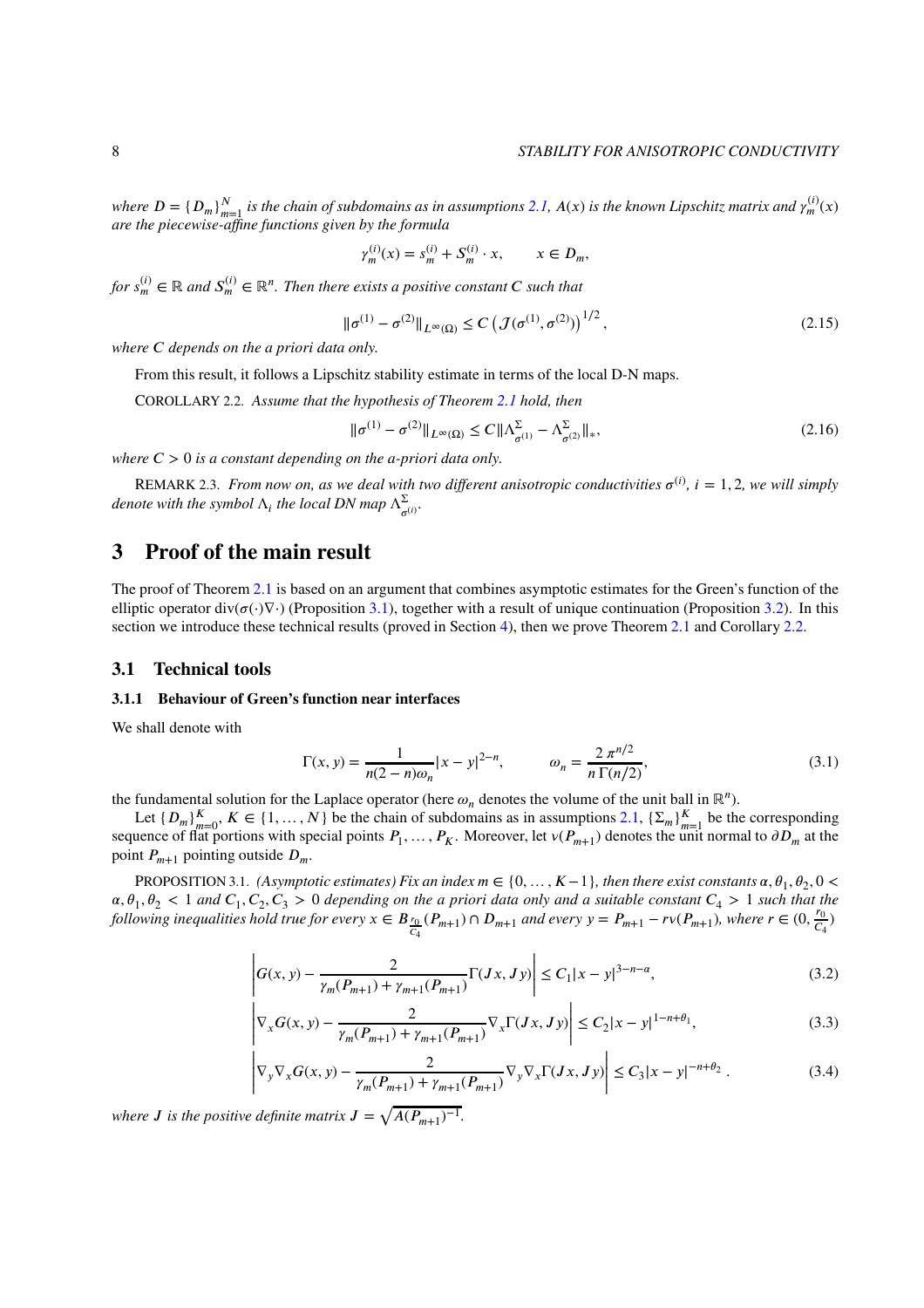#### <span id="page-8-0"></span>**3.1.2 Quantitative unique continuation**

For any number *b* > 0, define the concave, non decreasing function  $\omega_b(t)$  on  $(0, +\infty)$  as

$$
\omega_b(t) = \begin{cases} 2^b e^{-2} |\log t|^{-b}, & t \in (0, e^{-2}), \\ e^{-2}, & t \in [e^{-2}, +\infty) \end{cases}
$$

We recall (see (4.34) and (4.35) in [\[11\]](#page-27-0)) that

<span id="page-8-1"></span>
$$
(0, +\infty) \ni t \to t\omega_b\left(\frac{1}{t}\right) \qquad \text{is a non-decreasing function} \tag{3.5}
$$

and for any  $\beta \in (0, 1)$  we have that

<span id="page-8-4"></span>
$$
\omega_b \left(\frac{t}{\beta}\right) \le |\log e \beta^{-1/2}|^b \omega_b(t) , \qquad \omega_b(t^{\beta}) \le \left(\frac{1}{\beta}\right)^b \omega_b(t) . \tag{3.6}
$$

Furthermore, we shall denote the iterative compositions of  $\omega$  as

<span id="page-8-2"></span>
$$
\omega_b^{(1)} = \omega_b , \qquad \omega_b^{(j)} = \omega_b \circ \omega_b^{(j-1)} \ \ j = 2, 3, ...
$$

and we set  $\omega_k^{(0)}$  $_{b}^{(0)}(t) = t^{b}$  for  $0 < b < 1$ .

Fix a chain of subdomains  $\{D_m\}_{m=0}^K$  as in assumptions [2.1](#page-3-0) for the domain  $\tilde{\Omega}$ . Set

$$
\mathcal{W}_k = \bigcup_{m=0}^k D_m, \qquad \mathcal{U}_k = \widetilde{\Omega} \setminus \overline{\mathcal{W}_k}, \quad \text{for } k = 0, \dots, K. \tag{3.7}
$$

DEFINITION 3.1. *For any*  $y, z \in \mathcal{W}_k$ , *define the singular solution* 

$$
S_{\mathcal{U}_k}(y,z) = \int_{\mathcal{U}_k} \left( \sigma^{(1)}(\cdot) - \sigma^{(2)}(\cdot) \right) \nabla G_1(\cdot, y) \cdot \nabla G_2(\cdot, z), \quad \text{for } k = 0, \dots, K.
$$

The set  $\{S_{\mathcal{U}_k}(y, z)\}_{k=0}^K$  is a family of real-valued functions which satisfies the following inequality:

$$
|S_{\mathcal{U}_k}(y,z)| \le C \|\sigma^{(1)} - \sigma^{(2)}\|_{L^{\infty}(\Omega)} \left(d(y)d(z)\right)^{1-\frac{n}{2}}, \quad \text{for every } y, z \in \mathcal{W}_k,
$$
\n
$$
(3.8)
$$

where  $d(y) = \text{dist}(y, \mathcal{U}_k)$  and *C* is a positive constant depending on  $\lambda$  and *n* only.

One can prove (see [\[11\]](#page-27-0)) that for every  $y, z \in \mathcal{W}_k$  with  $k = 0, ..., K$ , the functions  $S_{\mathcal{U}_k}(\cdot, z), S_{\mathcal{U}_k}(y, \cdot)$  belongs to  $H^1_{loc}(\mathcal{W}_k)$  and are weak solutions, respectively, to

$$
\operatorname{div}\left(\sigma^{(1)}(\cdot)\nabla S_{\mathcal{U}_k}(\cdot,z)\right)=0, \qquad \operatorname{div}\left(\sigma^{(2)}(\cdot)\nabla S_{\mathcal{U}_k}(y,\cdot)\right)=0 \quad \text{ in } \mathcal{W}_k.
$$

We introduce the following parameters:

<span id="page-8-3"></span>
$$
\beta = \arctan \frac{1}{L}, \quad \beta_1 = \arctan \left( \frac{\sin \beta}{4} \right), \quad \lambda_1 = \frac{r_0}{1 + \sin \beta_1},
$$
  
\n
$$
\rho_1 = \lambda_1 \sin \beta_1, \quad a = \frac{1 - \sin \beta_1}{1 + \sin \beta_1},
$$
  
\n
$$
\lambda_m = a\lambda_{m-1}, \quad \rho_m = a\rho_{m-1}, \quad \text{for every } m \ge 2,
$$
  
\n
$$
d_m = \lambda_m - \rho_m, \quad m \ge 1.
$$
  
\n(3.9)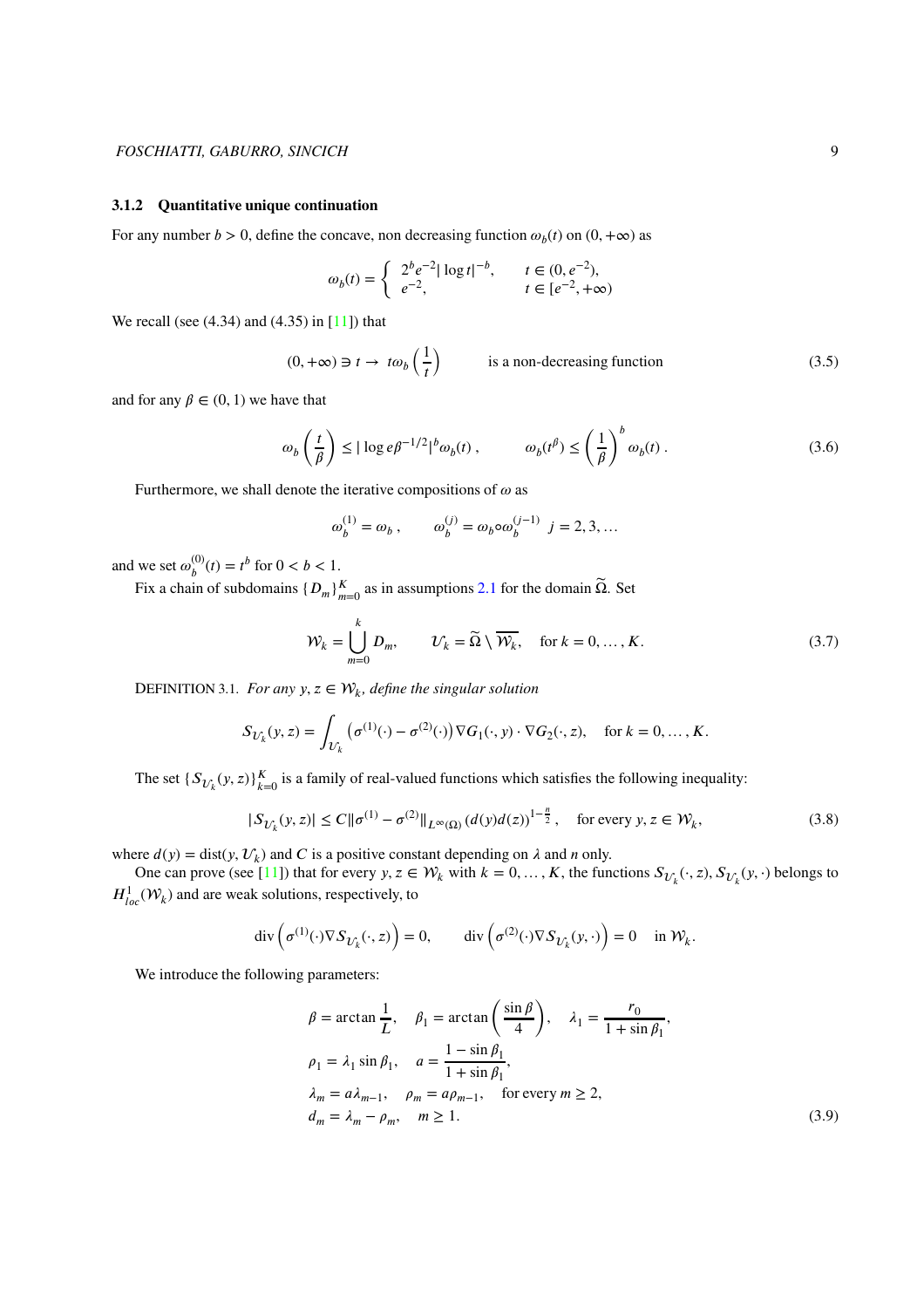#### 10 *STABILITY FOR ANISOTROPIC CONDUCTIVITY*

Notice that  $d_m = r_0 a^m$ ,  $0 < a < 1$ . Choose  $l \in \mathbb{N}$ , fix a point  $\bar{y} \in \Sigma_{m+1}$ , then define

$$
w = w_l(\bar{y}) = \bar{y} - \lambda_l v(\bar{y}), \qquad \text{for every } l \ge 1,
$$
\n(3.10)

where *w* is a point into the domain  $D_m$  near the interface  $\Sigma_{m+1}$ . For a given  $r \in (0, d_1]$  define the function

<span id="page-9-2"></span>
$$
\bar{h}(r) = \min\{l \in \mathbb{N} \ : \ d_l \le r\}.\tag{3.11}
$$

For successive estimates, it is important to point out the following inequality:

<span id="page-9-4"></span>
$$
\log\left(\frac{r}{d_1}\right)^C \le \bar{h}(r) - 1 \le \log\left(\frac{r}{d_1}\right)^C + 1, \qquad C = \frac{1}{|\log a|}.\tag{3.12}
$$

The following estimate for  $S_{\mathcal{U}_k}(y, z)$  holds true, for any  $k = 1, ..., K$ .

<span id="page-9-0"></span>PROPOSITION 3.2. *(Estimates of unique continuation) Suppose that for a positive number*  $\varepsilon_0$  and  $r > 0$  we have

<span id="page-9-5"></span>
$$
\left| S_{\mathcal{U}_k}(y, z) \right| \le r_0^{2-n} \varepsilon_0, \quad \text{for every } (y, z) \in (D_0)_r \times (D_0)_r,
$$
\n
$$
(3.13)
$$

*then the following inequalities hold true for every*  $r \in (0, d_1]$ 

$$
\left| S_{\mathcal{U}_k} \left( w_{\bar{h}}(Q_{k+1}), w_{\bar{h}}(Q_{k+1}) \right) \right| \le C_1^{\bar{h}} (E + \varepsilon_0) \left( \omega_{1/C}^{(2k)} \left( \frac{\varepsilon_0}{E + \varepsilon_0} \right) \right)^{(1/C)^{\bar{h}}}, \tag{3.14}
$$

$$
\left| \partial_{y_j} \partial_{z_i} S_{U_k} \left( w_{\bar{h}}(Q_{k+1}), w_{\bar{h}}(Q_{k+1}) \right) \right| \le C_2^{\bar{h}}(E + \varepsilon_0) \left( \omega_{1/C}^{(2k)} \left( \frac{\varepsilon_0}{E + \varepsilon_0} \right) \right)^{(1/C)^{\bar{h}}}, \tag{3.15}
$$

<span id="page-9-3"></span>for any  $i, j = 1, ..., n$ , where  $Q_{k+1} \in \Sigma_{k+1} \cap B_{\frac{r_0}{8}}(P_{k+1}), w_{\bar{h}(r)}(Q_{k+1}) = Q_{k+1} - \lambda_{\bar{h}(r)} \vee (Q_{k+1}),$  with  $\lambda_{\bar{h}(r)}$  as above, v( $Q_{k+1}$ ) is the exterior unit normal to  $\partial D_k$  at the point  $Q_{k+1}$  pointing outside  $D_k$  and  $C_1,C_2>0$  depend on the a-priori *data only.*

## **3.2 Proof of Theorem [2.1](#page-6-1) and the Corollary [2.2](#page-7-0)**

*Proof of Theorem [2.1.](#page-6-1)* First, notice that

$$
\|\sigma^{(1)} - \sigma^{(2)}\|_{L^{\infty}(\Omega)} \leq \|\gamma^{(1)} - \gamma^{(2)}\|_{L^{\infty}(\Omega)} \bar{A},
$$

where  $\bar{A}$  is the Lipschitz constant from assumptions [2.2.](#page-4-0) Let  $D_K$  be the subdomain of Ω such that

$$
\|\gamma^{(1)}-\gamma^{(2)}\|_{L^\infty(\Omega)}=\|\gamma_K^{(1)}-\gamma_K^{(2)}\|_{L^\infty(D_K)}.
$$

Then, inequality  $(2.15)$  will follow from

<span id="page-9-1"></span>
$$
\|\gamma_K^{(1)} - \gamma_K^{(2)}\|_{L^\infty(D_K)} \le C \left( \mathcal{J}(\sigma^{(1)}, \sigma^{(2)}) \right)^{1/2},\tag{3.16}
$$

for  $C > 1$  a positive constant depending on a priori estimates.

To prove [\(3.16\)](#page-9-1), we find convenient, as previously stated, to work in the augmented domain  $\tilde{\Omega}$  as in [\(2.9\)](#page-5-4), where  $D_0$  is the domain defined in [\(2.8\)](#page-5-5), on which we have defined the extended conductivity  $\sigma^{(i)}$  for  $i = 1, 2$  by setting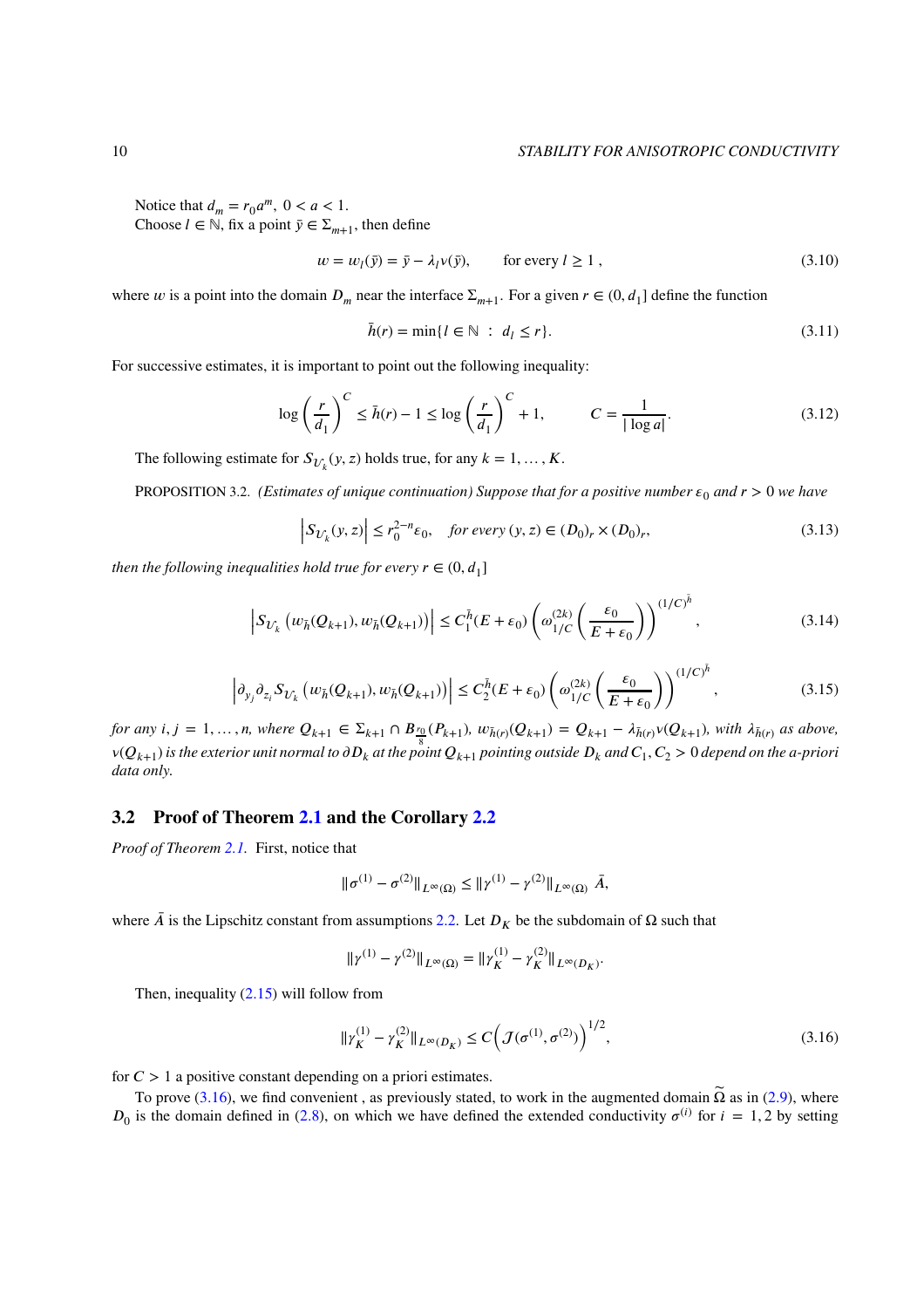$\sigma^{(i)}|_{D_0} = I$ . Recalling that  $D_K$  is the subdomain of  $\Omega$  where the maximum of  $|\gamma^{(1)} - \gamma^{(2)}|$  is reached, let  $D_0, D_1, \ldots, D_K$ be the chain of subdomains as in Section [2.1](#page-3-0) and let  $\Sigma_1, \ldots, \Sigma_K$  be the corresponding flat portions. Set

$$
\varepsilon_0 = \left( \mathcal{J}(\sigma^{(1)}, \sigma^{(2)}) \right)^{1/2}, \qquad E = ||\gamma_K^{(1)} - \gamma_K^{(2)}||_{L^\infty(D_K)}, \tag{3.17}
$$

$$
\delta_k = ||\gamma^{(1)} - \gamma^{(2)}||_{L^{\infty}(\mathcal{W}_k)}, \quad \text{for } k = 1, ..., K.
$$
 (3.18)

Given a differentiable function  $f$  on a domain  $\Omega$ , we can split its differential as

$$
Df(x) = D_T f(x) + \partial_v f(x), \quad \text{for } x \in \Sigma_k, k = 1, \dots, K,
$$

where  $D_T f$  is the  $n-1$  dimensional vector of the tangential partial derivatives of  $f$  on  $\Sigma_k$  and  $\partial_v f$  denotes the normal partial derivative of *f* on  $\Sigma_k$ , respectively for  $k = 1, 2, ..., K$ .

Fix  $0 < r_2 < r_1$  such that  $\Sigma_k \cap B_{r_1}(P_k) \neq \emptyset$  for  $k = 1, 2, ..., K$ . We observe that the norm  $||\gamma_k^{(1)}||$  $\gamma_k^{(1)} - \gamma_k^{(2)}$  $\|k^{(2)}\|_{L^{\infty}(D_k)}$  can be estimated in terms of the quantities

<span id="page-10-0"></span>
$$
\|\gamma_k^{(1)} - \gamma_k^{(2)}\|_{L^\infty(\Sigma_k \cap B_{r_1}(P_k))} \quad \text{and} \quad \left|\partial_\nu(\gamma_k^{(1)} - \gamma_k^{(2)})(P_k)\right|.
$$
 (3.19)

In fact, fix an orthonormal basis  $\{e_j^k\}_{j=1,\dots,n-1}$  which generates the hyperplane containing the flat part  $\Sigma_k$ . Set

$$
\alpha_k + \beta_k \cdot x = \left(\gamma_k^{(1)} - \gamma_k^{(2)}\right)(x), \qquad x \in D_k.
$$

If we evaluate  $(\gamma_k^{(1)})$  $\gamma_k^{(1)} - \gamma_k^{(2)}$  $\binom{2}{k}$  at the points  $P_k + r_2 e_j^k$ ,  $j = 1, \ldots, n-1$ , it follows that

$$
\left| \alpha_k + \beta_k \cdot (P_k + r_2 e_j^k) \right| \leq |\alpha_k + \beta_k \cdot P_k| + r_1 \sum_{j=1}^{n-1} |\beta_k \cdot e_j^k| \leq C ||\gamma_k^{(1)} - \gamma_k^{(2)}||_{L^\infty(\Sigma_k \cap B_{r_1}(P_k))}.
$$

Next, notice that

<span id="page-10-1"></span>
$$
|\beta_k \cdot v| = \left| \partial_v (\gamma_k^{(1)} - \gamma_k^{(2)})(P_k) \right|.
$$

In conclusion, for  $k = 1, \ldots, K$ ,

$$
|\alpha_k|+|\beta_k|\leq C\left(\|\gamma^{(1)}_k-\gamma^{(2)}_k\|_{L^\infty(\Sigma_k\cap B_{r_1}(P_k))}+\left|\partial_{\nu}(\gamma^{(1)}_k-\gamma^{(2)}_k)(P_k)\right|\right).
$$

Hence, our task will be to estimate the quantities introduced in  $(3.19)$  for  $k = 1, \ldots, K$  in terms of the function  $\omega_{1/C}$ introduced in Section [3.1.2,](#page-8-0)  $\epsilon_0$  and *E*.

#### **3.2.1 Boundary estimates**

<span id="page-10-2"></span>Let us start from the case  $k = 1$ . We will prove the following estimate:

$$
\| \gamma_1^{(1)} - \gamma_1^{(2)} \|_{L^\infty(\Sigma_1 \cap B_{r_1}(P_1))} + \left| \partial_v (\gamma_1^{(1)} - \gamma_1^{(2)}) (P_1) \right| \le C(\varepsilon_0 + E) \omega_{1/C}^{(0)} \left( \frac{\varepsilon_0}{\varepsilon_0 + E} \right). \tag{3.20}
$$

For every *y*,  $z \in (D_0)_r$ , by Green formula the following equalities hold:

$$
\int_{\Sigma} \left[ G_2(\cdot, z) \, \sigma^{(1)}(\cdot) \nabla G_1(\cdot, y) \cdot \nu - G_1(\cdot, y) \sigma^{(2)}(\cdot) \nabla G_2(\cdot, z) \cdot \nu \right] \, dS =
$$
\n
$$
= \int_{\Omega} (\sigma^{(1)} - \sigma^{(2)})(\cdot) \nabla G_1(\cdot, y) \cdot \nabla G_2(\cdot, z), \tag{3.21}
$$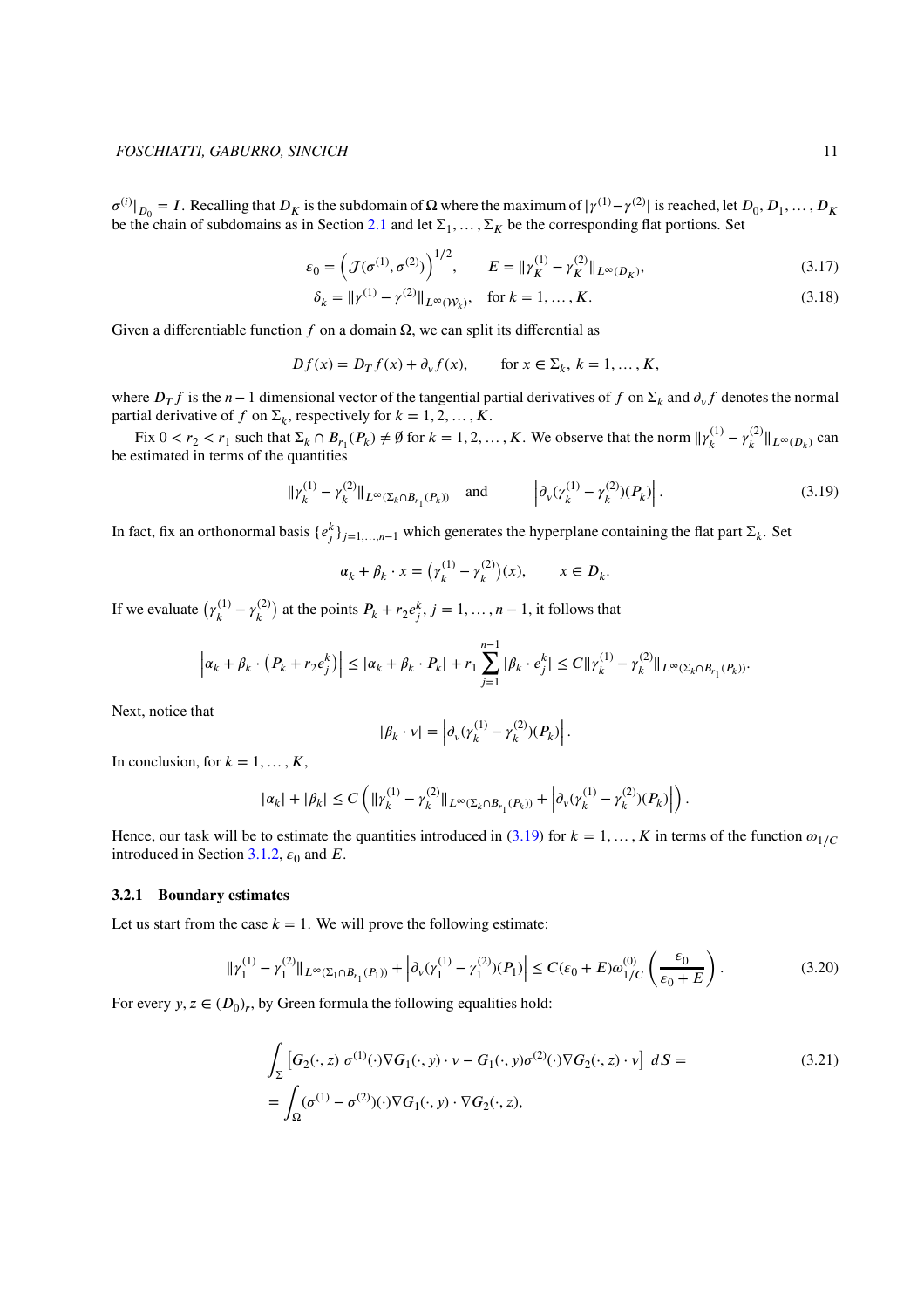#### 12 *STABILITY FOR ANISOTROPIC CONDUCTIVITY*

and

$$
\int_{\Sigma} \left[ \partial_{z_n} G_2(\cdot, z) \, \sigma^{(1)}(\cdot) \nabla \partial_{y_n} G_1(\cdot, y) \cdot \nu - \partial_{y_n} G_1(\cdot, y) \, \sigma^{(2)}(\cdot) \nabla \partial_{z_n} G_2(\cdot, z) \cdot \nu \right] \, dS =
$$
\n
$$
= \int_{\Omega} (\sigma^{(1)} - \sigma^{(2)})(\cdot) \, \nabla \partial_{y_n} G_1(\cdot, y) \cdot \nabla \partial_{z_n} G_2(\cdot, z), \tag{3.22}
$$

where  $G_1(\cdot, y)$  and  $G_2(\cdot, z)$  are weak solutions to the problem [\(2.10\)](#page-6-2). Since  $S_{\mathcal{U}_0}(y, z)$  and  $\partial_{y_n} \partial_{z_n} S_{\mathcal{U}_0}(y, z)$  are weak solutions to the following equation

<span id="page-11-2"></span>
$$
\operatorname{div}\left(\sigma^{(1)}(\cdot)\nabla S_{U_0}(\cdot,z)\right) + \operatorname{div}\left(\sigma^{(2)}(\cdot)\nabla S_{U_0}(y,\cdot)\right) = 0, \quad \text{in } D_y \times D_z,
$$

we can apply a result of local boundedness for weak solutions of a uniformly elliptic operator (see [\[38,](#page-28-16) Chapter 8]) that allows us to bound the supremum of  $S_{U_0}(y, z)$  by its  $L^2$ -norm as follows:

$$
\sup_{(y,z)\in(D_y)_r\times(D_z)_r} |S_{U_0}(y,z)| \le C \Big(\int_{D_y\times D_z} |S_{U_0}(y,z)|^2 dy \, dz\Big)^{1/2} = C \Big(\mathcal{J}(\sigma^{(1)}, \sigma^{(2)})\Big)^{1/2},\tag{3.23}
$$

where *C* depends on *n*,  $\lambda$ ,  $|\Omega|$  and  $r \in (0, r_0/6)$ .

Let  $\rho_0 = r_0/C_4$ , where  $C_4$  is the constant introduced in Theorem [3.1.](#page-7-2) Let  $r \in (0, d_2]$  and define the point  $w =$  $w(P_1) = P_1 - \tau v(P_1)$  where  $v(P_1)$  is the unit outward normal of  $\partial D_1$  at the point  $P_1$  and  $\tau = \lambda_{\bar{h}(r)} = a^{\bar{h}-1}\lambda_1$ ,  $\bar{h} = \bar{h}(r)$ is defined in  $(3.11)$ .

Set  $y = z = w$ , split the right hand side of [\(3.21\)](#page-10-1) into the sum of two integrals  $I_1(w)$  and  $I_2(w)$ :

<span id="page-11-0"></span>
$$
S_{U_0}(w, w) = I_1(w) + I_2(w),
$$

where

$$
I_1(w) = \int_{B_{\rho_0}(P_1) \cap D_1} (\gamma_1^{(1)} - \gamma_1^{(2)})(\cdot) A(\cdot) \nabla G_1(\cdot, w) \cdot \nabla G_2(\cdot, w),
$$
  

$$
I_2(w) = \int_{\Omega \setminus (B_{\rho_0}(P_1) \cap D_1)} (\sigma^{(1)} - \sigma^{(2)})(\cdot) \nabla G_1(\cdot, w) \cdot \nabla G_2(\cdot, w).
$$

The integral  $I_2(w)$  can be easily estimate using [\[11,](#page-27-0) Proposition 3.1] as

<span id="page-11-1"></span>
$$
|I_2(w)| \le C E \rho_0^{2-n},\tag{3.24}
$$

Let us estimate  $I_1(w)$  from below in terms of  $\|\gamma_1^{(1)}\|$  $\gamma_1^{(1)} - \gamma_1^{(2)}$  $\|L_1^{(2)}\|_{L^\infty(\Sigma_1 \cap B_{r_1}(P_1))}$ . Let  $\overline{x}$  ∈  $\Sigma_1 \cap B_{r_1}(P_1)$  be such that

$$
(\gamma_1^{(1)} - \gamma_1^{(2)})(\overline{x}) = ||\gamma_1^{(1)} - \gamma_1^{(2)}||_{L^{\infty}(\Sigma_1 \cap B_{r_1}(P_1))}.
$$

Since  $(\gamma_1^{(1)}$  $\gamma_1^{(1)} - \gamma_1^{(2)}$  $\binom{(2)}{1}(x) = \alpha_1 + \beta_1 \cdot x,$ 

<span id="page-11-3"></span>
$$
I_1(w) = \int_{B_{\rho_0}(P_1) \cap D_1} (\gamma_1^{(1)} - \gamma_1^{(2)})(\overline{x}) A(x) \nabla G_1(x, w) \cdot \nabla G_2(x, w) dx + \int_{B_{\rho_0}(P_1) \cap D_1} \beta_1 \cdot (x - \overline{x}) A(x) \nabla G_1(x, w) \cdot \nabla G_2(x, w) dx,
$$
\n(3.25)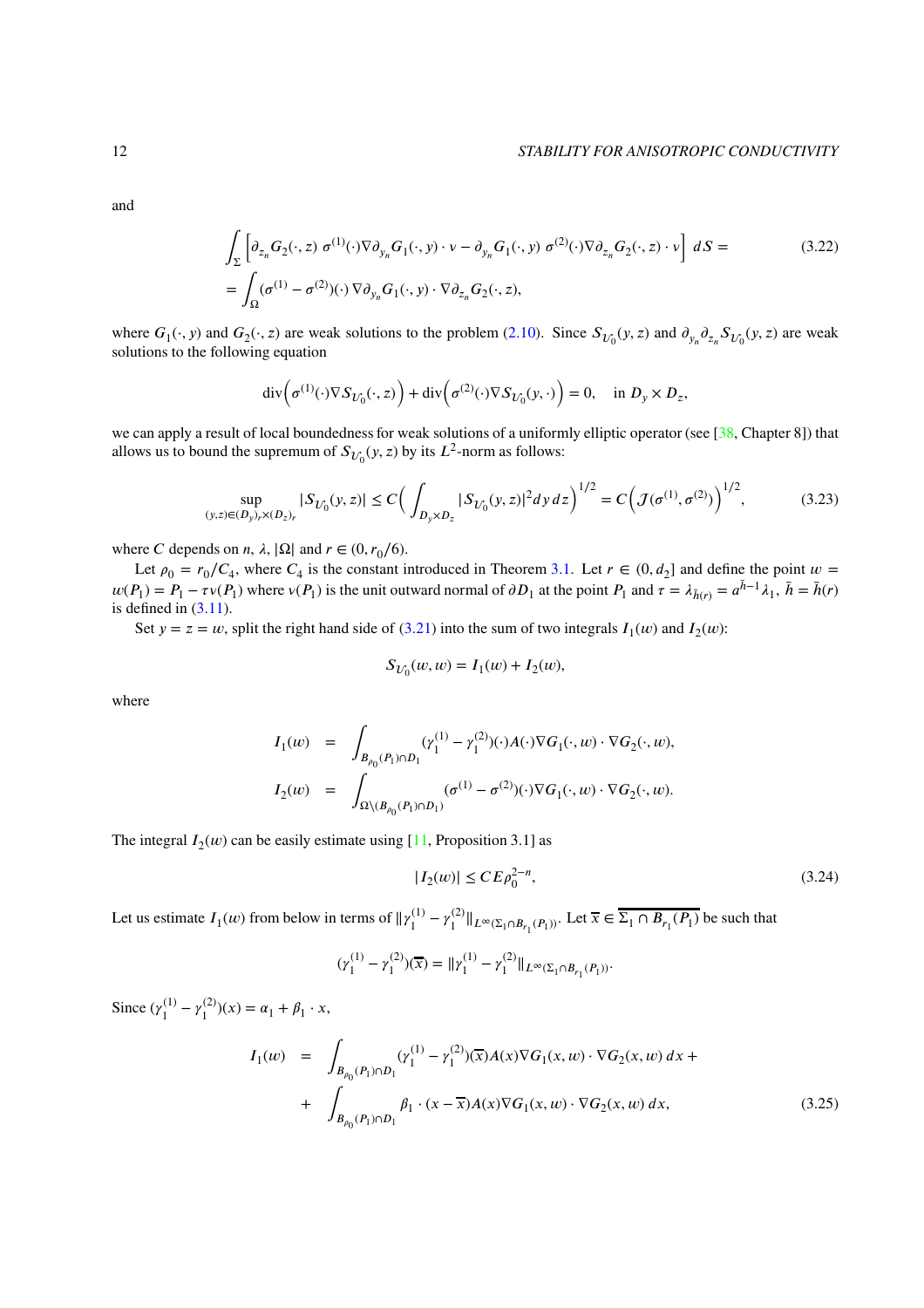which leads to

<span id="page-12-2"></span>
$$
|I_1(w)| \geq \left| \int_{B_{\rho_0}(P_1) \cap D_1} (\gamma_1^{(1)} - \gamma_1^{(2)})(\bar{x}) A(x) \nabla G_1(x, w) \cdot \nabla G_2(x, w) \right| -
$$
  
-  $\bar{A} \int_{B_{\rho_0}(P_1) \cap D_1} |\beta_1 \cdot (x - \bar{x})| |\nabla G_1(x, w)| |\nabla G_2(x, w)| dx.$  (3.26)

If we set  $\tilde{c}^{(1)} = \frac{2}{1-(1)}$  $\frac{2}{1+\gamma_1^{(1)}(P_1)}$  and  $\tilde{c}^{(2)} = \frac{2}{1+\gamma_1^{(2)}}$  $\frac{2}{1+\gamma_1^{(2)}(P_1)}$ , by adding and subtracting the fundamental solution  $\tilde{c}^{(i)}\Gamma$  we have

<span id="page-12-0"></span>
$$
\begin{split}\n|I_{1}(w)| &\geq \left| \int_{B_{\rho_{0}}(P_{1}) \cap D_{1}} (\gamma_{1}^{(1)} - \gamma_{1}^{(2)})(\bar{x}) A(x) \, \tilde{c}^{(1)} \, \tilde{c}^{(2)} \, |\nabla \Gamma(Jx, Jw)|^{2} \right| - \\
&\quad - \int_{B_{\rho_{0}}(P_{1}) \cap D_{1}} |(\gamma_{1}^{(1)} - \gamma_{1}^{(2)})(\bar{x})| |A(x) \nabla (G_{1}(x, w) - \tilde{c}^{(1)} \Gamma(Jx, Jw)) \cdot \nabla (G_{2}(x, w) - \tilde{c}^{(2)} \Gamma(Jx, Jw))| dx \\
&= \bar{A} \int_{B_{\rho_{0}}(P_{1}) \cap D_{1}} |(\gamma_{1}^{(1)} - \gamma_{1}^{(2)})(\bar{x})| |\nabla (G_{1}(x, w) - \tilde{c}^{(1)} \Gamma(Jx, Jw))| \tilde{c}^{(2)} |\nabla \Gamma(Jx, Jw)| dx \\
&= \bar{A} \int_{B_{\rho_{0}}(P_{1}) \cap D_{1}} |(\gamma_{1}^{(1)} - \gamma_{1}^{(2)})(\bar{x})| \, \tilde{c}^{(1)} |\nabla \Gamma(Jx, Jw)| |\nabla (G_{2}(x, w) - \tilde{c}^{(2)} \Gamma(Jx, Jw))| | dx \\
&= \int_{B_{\rho_{0}}(P_{1}) \cap D_{1}} |\beta_{1} \cdot (x - \bar{x})| |A(x) \nabla \Gamma(Jx, Jw)| \cdot \nabla \Gamma(Jx, Jw)| dx. \tag{3.27}\n\end{split}
$$

Now, up to a change of coordinate we can suppose that  $P_1$  is the origin  $O$ . Let us apply the asymptotic estimate [\(3.4\)](#page-7-4) to [\(3.27\)](#page-12-0) for  $J = \sqrt{A^{-1}(0)}$ , it follows that

$$
|I_1(w)| \geq ||\gamma_1^{(1)} - \gamma_1^{(2)}||_{L^{\infty}(\Sigma_1 \cap B_{r_1})} C \lambda^{-1} \int_{B_{\rho_0} \cap D_1} |\nabla_x \Gamma(Jx, Jw)|^2 dx -
$$
  

$$
- C E \int_{B_{\rho_0} \cap D_1} |\nabla_x \Gamma(Jx, Jw)| |x - w|^{\theta_1 + 1 - n} dx -
$$
  

$$
- C E \int_{B_{\rho_0} \cap D_1} |x - w|^{2\theta_1 + 2 - 2n} dx -
$$
  

$$
- C E \int_{B_{\rho_0} \cap D_1} |x - \overline{x}| |x - w|^{2 - 2n} dx,
$$

where the  $C > 0$  depends on the *a-priori* data only. By definition [\(3.1\)](#page-7-5), we can express explicitly the fundamental solution  $\Gamma$  inside the integrals and obtain:

<span id="page-12-1"></span>
$$
|I_{1}(w)| \geq ||\gamma_{1}^{(1)} - \gamma_{1}^{(2)}||_{L^{\infty}(\Sigma_{1} \cap B_{r_{1}})} C \lambda^{-1} \int_{B_{\rho_{0}} \cap D_{1}} \frac{|J^{2}(x - w)|^{2}}{|J(x - w)|^{n}} dx -
$$
  
\n
$$
-C E \int_{B_{\rho_{0}} \cap D_{1}} \frac{|J^{2}(x - w)|}{|J(x - w)|^{n}} |x - w|^{a_{1}+1-n} dx -
$$
  
\n
$$
-C E \int_{B_{\rho_{0}} \cap D_{1}} |x - w|^{2a_{1}+2-n} dx -
$$
  
\n
$$
-C \int_{B_{\rho_{0}} \cap D_{1}} |\beta_{1}| |x - \overline{x}| |x - w|^{2-2n} dx.
$$
\n(3.28)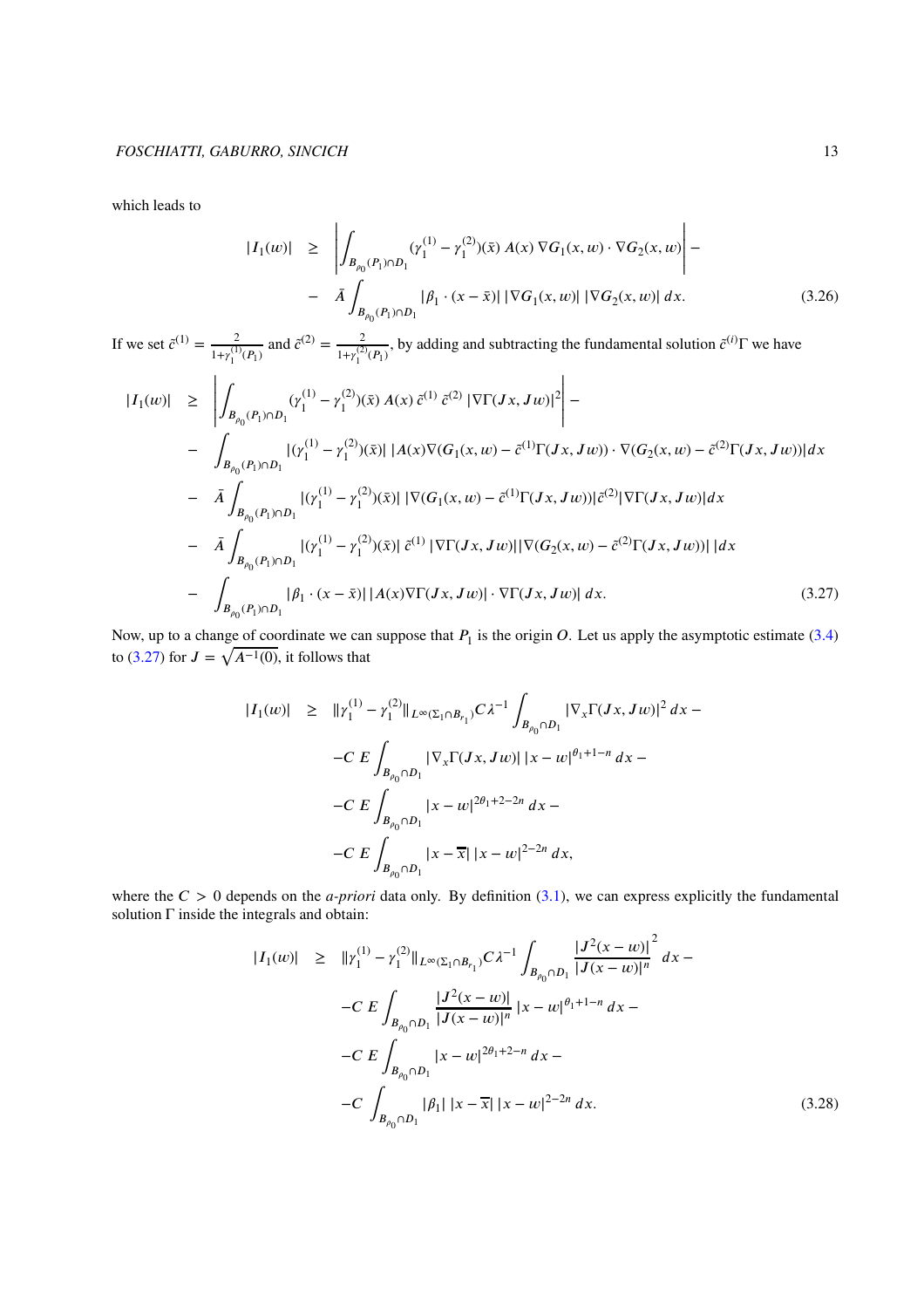By estimating the integrals in [\(3.28\)](#page-12-1) with respect to the parameter  $\tau$ , we can bound  $|I_1(w)|$  from below as follows:

$$
|I_1(w)| \geq ||\gamma_1^{(1)} - \gamma_1^{(2)}||_{L^{\infty}(\Sigma_1 \cap B_{r_1})} C \tau^{2-n} - C E \tau^{2-n+\theta_1} - C \tau^{2-n+2\theta_1} - C E \tau^{3-n}.
$$
 (3.29)

By  $(3.23)$  and  $(3.24)$ , it follows that

$$
|I_1(w)| \le |S_{U_0}(w, w)| + |I_2(w)| \le C \, \varepsilon_0 \tau^{2-n} + C \, E \, \rho_0^{2-n},
$$

which leads to the following estimate for the conductivity:

$$
\|\gamma_1^{(1)}-\gamma_1^{(2)}\|_{L^\infty(\Sigma_1\cap B_{r_1}(P_1))}\tau^{(2-n)}\leq C\,\varepsilon_0\tau^{2-n}+C\,E\,\rho_0^{2-n}+C\,E\,\tau^{2-n+\theta_1}+C\,\tau^{2-n+2\theta_1}+C\,E\,\tau^{3-n}.
$$

<span id="page-13-0"></span>Dividing by  $\tau^{2-n}$  both sides and for  $\tau \to 0^+$ , we obtain

$$
\|\gamma_1^{(1)} - \gamma_1^{(2)}\|_{L^\infty(\Sigma_1 \cap B_{r_1}(P_1))} \le C\varepsilon_0.
$$
\n(3.30)

Let us estimate  $|\partial_{\nu}(y_1^{(1)})|$  $\gamma_1^{(1)} - \gamma_1^{(2)}$ Let us estimate  $|\partial_v(y_1^{(1)} - y_1^{(2)})(P_1)|$ . From [\(3.22\)](#page-11-2), for  $y = z = w$  as above, we split again the *nth* partial derivative of the singular solution as follows:

$$
\partial_{y_n} \partial_{z_n} S_{U_0}(w, w) = \bar{I}_1(w) + \bar{I}_2(w), \tag{3.31}
$$

where

$$
\overline{I}_1(w) = \int_{B_{\rho_0}(P_1) \cap D_1} (\gamma_1^{(1)} - \gamma_1^{(2)}) (\cdot) A(\cdot) \nabla \partial_{y_n} G_1(\cdot, w) \cdot \nabla \partial_{z_n} G_2(\cdot, w),
$$
  

$$
\overline{I}_2(w) = \int_{\Omega \setminus (B_{\rho_0}(P_1) \cap D_1)} (\sigma^{(1)} - \sigma^{(2)}) (\cdot) \nabla \partial_{y_n} G_1(\cdot, w) \cdot \nabla \partial_{z_n} G_2(\cdot, w).
$$

With a similar argument as in  $(3.24)$  one can determine an upper bound for  $\bar{I}_2$  of the form

$$
|\bar{I}_2(w)| \le C E \rho_0^{-n},\tag{3.32}
$$

where *C* depends on the *a-priori* data. Notice that for any point  $x \in B_{\rho_0}(P_1) \cap D_1$ , the following equality holds

$$
(\gamma_1^{(1)} - \gamma_1^{(2)})(x) = (\gamma_1^{(1)} - \gamma_1^{(2)})(P_1) + (D_T(\gamma_1^{(1)} - \gamma_1^{(2)})(P_1)) \cdot (x - P_1)' + (\partial_v(\gamma_1^{(1)} - \gamma_1^{(2)})(P_1))(x - P_1)_n,
$$

Proceeding as in  $(3.25)$  and  $(3.26)$ ,

$$
\begin{array}{lcl} |\bar{I}_{1}(w)| & \geq & \displaystyle \left| \int_{B_{\rho_{0}}(P_{1}) \cap D_{1}} (\partial_{v}(\gamma_{1}^{(1)}-\gamma_{1}^{(2)})(P_{1}))(x-P_{1})_{n} A(\cdot) \nabla \partial_{y_{n}} G_{1}(\cdot,w) \cdot \nabla \partial_{z_{n}} G_{2}(\cdot,w) \right| \\ & & \quad - \displaystyle \int_{B_{\rho_{0}}(P_{1}) \cap D_{1}} |(D_{T}(\gamma_{1}^{(1)}-\gamma_{1}^{(2)})(P_{1})) \cdot (x-P_{1})' | \, |A(\cdot) \nabla \partial_{y_{n}} G_{1}(\cdot,w) \cdot \nabla \partial_{z_{n}} G_{2}(\cdot,w) | \\ & & \quad - \displaystyle \int_{B_{\rho_{0}}(P_{1}) \cap D_{1}} |(\gamma_{1}^{(1)}-\gamma_{1}^{(2)})(P_{1})| \, |A(\cdot) \nabla \partial_{y_{n}} G_{1}(\cdot,w) \cdot \nabla \partial_{z_{n}} G_{2}(\cdot,w) |. \end{array}
$$

Up to a rigid transformation, we can assume that  $P_1$  coincides with the origin  $O$  of the coordinate system. Using a similar technique as in  $(3.27)$  and by Theorem [3.1,](#page-7-2) this leads to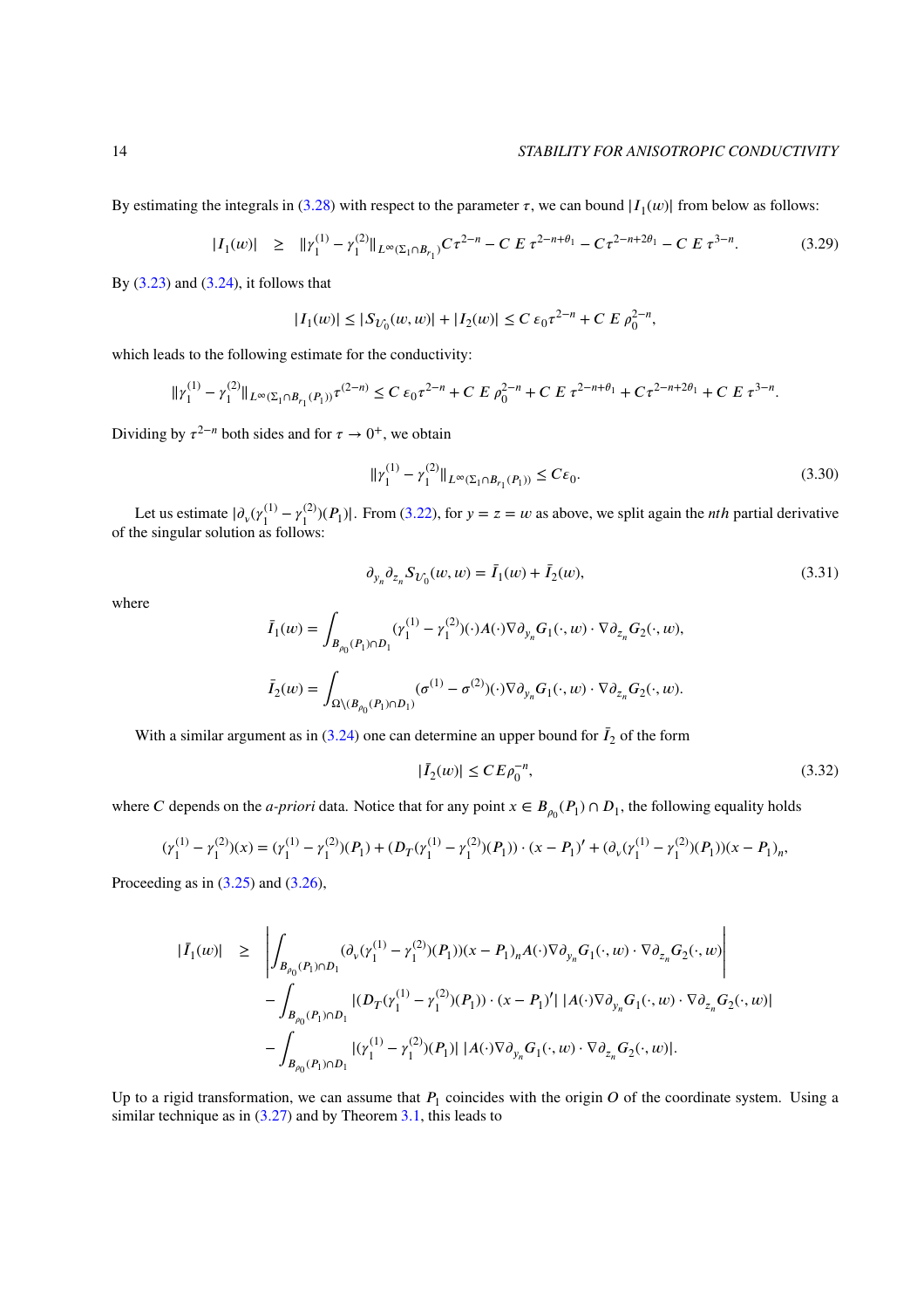$$
|\bar{I}_{1}(w)| \geq |\partial_{v}(r_{1}^{(1)} - r_{1}^{(2)})(O)|C \int_{B_{\rho_{0}} \cap D_{1}} |\nabla_{x} \partial_{y_{n}} \Gamma(Jx, Jw)|^{2}|x_{n}| -
$$
  
\n
$$
-C \Biggl\{ E \int_{B_{\rho_{0}} \cap D_{1}} |\partial_{y_{n}} \nabla_{x} \Gamma(Jx, Jw)| |x - w|^{\theta_{2} - n}|x_{n}| +
$$
  
\n
$$
+ E \int_{B_{\rho_{0}} \cap D_{1}} |x - w|^{\theta_{2} - 2n}|x_{n}| \Biggr\} -
$$
  
\n
$$
- \int_{B_{\rho_{0}} \cap D_{1}} |D_{T}(r_{1}^{(1)} - r_{1}^{(2)})| |x'| |\nabla \partial_{y_{n}} G_{1}(\cdot, w)| |\nabla \partial_{z_{n}} G_{2}(\cdot, w)| -
$$
  
\n
$$
- \int_{B_{\rho_{0}} \cap D_{1}} |(\gamma_{1}^{(1)} - \gamma_{1}^{(2)})|O|| |\nabla \partial_{y_{n}} G_{1}(\cdot, w)| |\nabla \partial_{z_{n}} G_{2}(\cdot, w)|.
$$
  
\n(3.33)

By  $(3.30)$ , we derive the following lower bound:

$$
|\bar{I}_1(w)| \geq |\partial_v(\gamma_1^{(1)} - \gamma_1^{(2)})(O)|C \int_{B_{\rho_0}(P_1) \cap D_1} |x - w|^{1 - 2n} - C \left\{ E \int_{B_{\rho_0} \cap D_1} |x - w|^{1 - 2n + \theta_2} - \int_{B_{\rho_0} \cap D_1} |x - w|^{2 - 2n + \theta_2} - \int_{B_{\rho_0} \cap D_1} |x - w|^{2 - 2n + \theta_2} \right\}
$$

which leads to

<span id="page-14-0"></span>
$$
|\partial_{\nu}(\gamma_1^{(1)} - \gamma_1^{(2)})(O)|\tau^{1-n} \le |I_1(w)| + C\left(\epsilon_0 \tau^{-n} + E\tau^{1-n+\theta_2}\right).
$$
 (3.34)

By unique continuation [\(3.15\)](#page-9-3),

<span id="page-14-1"></span>
$$
|\bar{I}_1(w)| \leq |\partial_{y_n} \partial_{z_n} S_{U_0}(w, w)| + |I_2(w)|
$$
  
 
$$
\leq C \epsilon_0 \tau^{-n} + C E \rho_0^{-n},
$$
 (3.35)

Thus, by combining together [\(3.34\)](#page-14-0) and [\(3.35\)](#page-14-1), it follows that

$$
|\partial_v(\gamma_1^{(1)} - \gamma_1^{(2)})(O)|\tau^{1-n} \le C\bigg(\varepsilon_0\tau^{-n} + E\rho_0^{-n} + \varepsilon_0\tau^{-n} + E\tau^{1-n+\theta_2}\bigg),
$$

which leads to

$$
|\partial_v(\gamma_1^{(1)} - \gamma_1^{(2)})(O)| \le C \left(\epsilon_0 \tau^{-1} + E \tau^{\theta_2}\right).
$$

Finally, optimizing the right hand side with respect to  $\tau$ , the estimate is given by the following inequality

$$
|\partial_\nu (\gamma_1^{(1)}-\gamma_1^{(2)})(O)|\leq C\varepsilon_0^{\frac{\theta_2}{\theta_2+1}}(E+\varepsilon_0)^{\frac{1}{1+\theta_2}},
$$

so that  $(3.20)$  is proved.

# **3.2.2 Interior estimates**

We show that from the case  $k = 1$  we obtain the following estimate for the case  $k = 2$ :

<span id="page-14-2"></span>
$$
\|\sigma_2^{(1)} - \sigma_2^{(2)}\|_{L^\infty(\Sigma_2 \cap B_{r_1}(P_2))} \le C(\varepsilon_0 + E) \left(\omega_{1/C}^{(3)} \left(\frac{\varepsilon_0}{\varepsilon_0 + E}\right)\right)^{\frac{1}{C}},\tag{3.36}
$$

$$
\left| \partial_{\nu} (\sigma_2^{(1)} - \sigma_2^{(2)}) (P_2) \right| \le C(\varepsilon_0 + E) \left( \omega_{1/C}^{(4)} \left( \frac{\varepsilon_0}{\varepsilon_0 + E} \right) \right)^{\frac{1}{C}}.
$$
\n(3.37)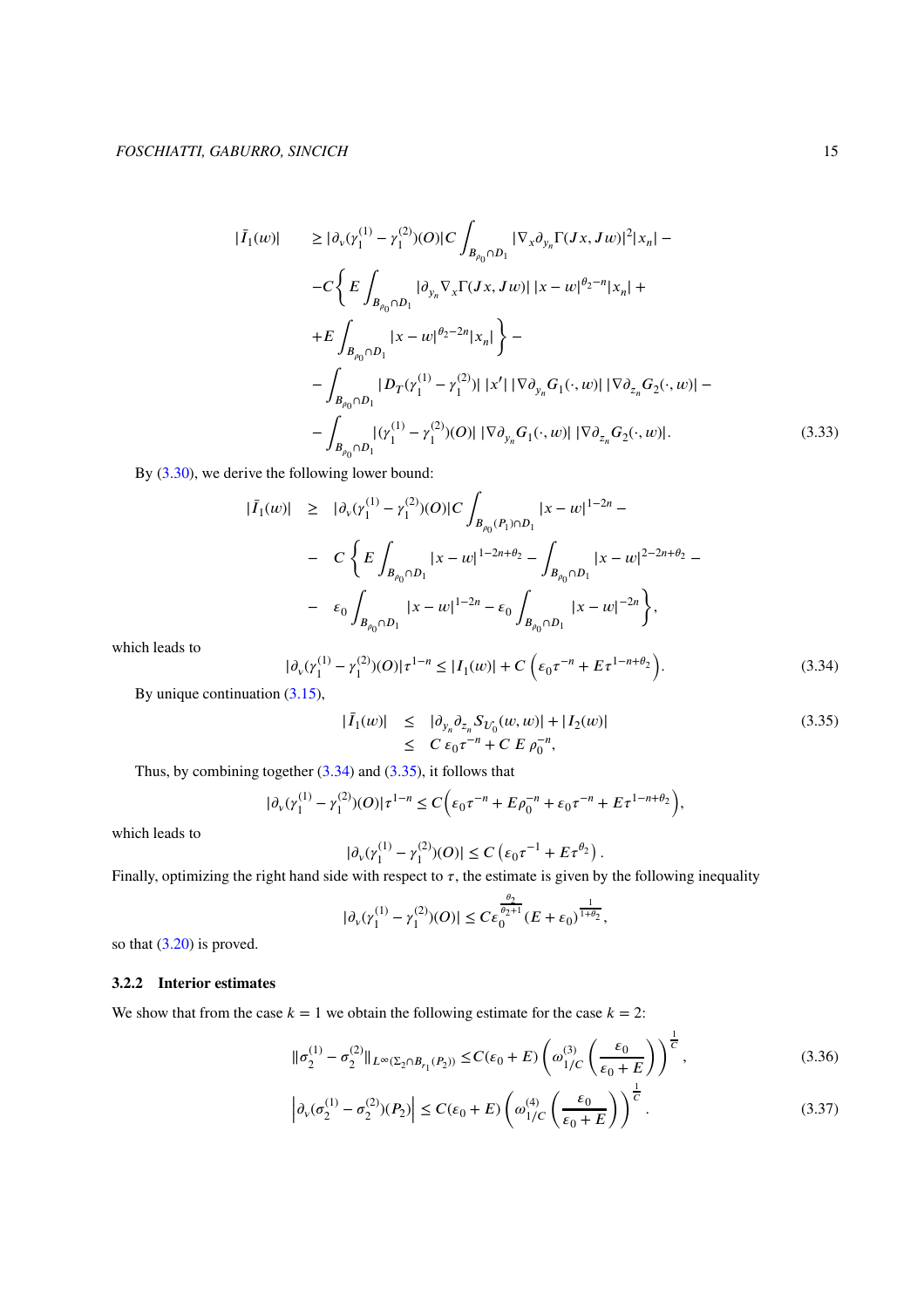Since the proofs of  $(3.36)$  and  $(3.37)$  are similar, we prove  $(3.37)$ , assuming that  $(3.36)$  holds.

$$
\int_{\Sigma} \left[ \partial_{z_n} G_2(\cdot, z) \sigma^{(1)}(\cdot) \nabla \partial_{y_n} G_1(\cdot, y) \cdot v - \partial_{y_n} G_1(\cdot, y) \sigma^{(2)}(\cdot) \nabla \partial_{z_n} G_2(\cdot, z) \cdot v \right] dS
$$
\n
$$
= \partial_{y_n} \partial_{z_n} S_{U_1}(y, z) + \int_{\mathcal{W}_1} (\sigma^{(1)} - \sigma^{(2)}) (\cdot) \partial_{y_n} \nabla G_1(\cdot, y) \cdot \partial_{z_n} \nabla G_2(\cdot, z). \tag{3.38}
$$

Let  $\rho_0 = r_0/C_4$ , where  $C_4$  is the constant introduced in Theorem [3.1.](#page-7-2) Pick  $r \in (0, r_0/6)$ . Fix the point  $w =$  $w(P_2) = P_2 - \tau v(P_2)$  where  $\tau = a^{\bar{h}-1}\lambda_1$ . We split the integral solution into two parts:

<span id="page-15-1"></span>
$$
\partial_{y_n} \partial_{z_n} S_{U_1}(w, w) = I_1(w) + I_2(w), \tag{3.39}
$$

where

$$
\begin{array}{l} \displaystyle I_1(w)=\int_{B_{\rho_0}(P_2)\cap D_2}(\gamma_2^{(1)}-\gamma_2^{(2)})(\cdot)\,A(\cdot)\,\partial_{y_n}\nabla G_1(\cdot,w)\cdot\partial_{z_n}\nabla G_2(\cdot,w),\\\\ \displaystyle I_2(w)=\int_{\mathcal{U}_2\backslash (B_{\rho_0}(P_2)\cap D_2)}(\sigma^{(1)}-\sigma^{(2)})(\cdot)\,\partial_{y_n}\nabla G_1(\cdot,w)\cdot\partial_{z_n}\nabla G_2(\cdot,w).\end{array}
$$

<span id="page-15-2"></span>As in the boundary estimates, we can bound from above  $I_2(w)$  as follows:

<span id="page-15-0"></span>
$$
|I_2(w)| \le C E \rho_0^{-n}.
$$
\n(3.40)

Now, let us estimate from below the integral  $I_1(w)$  in terms of the quantity  $|\partial_v(\sigma_2^{(1)})|$  $\sigma_2^{(1)} - \sigma_2^{(2)}$  $\binom{2}{2}$  $(P_2)$ . First, notice that for any  $x \in B_{\rho_0}(P_2) \cap \Sigma_2$  we can rewrite  $\gamma_2^{(i)}$  $\binom{l}{2}$  as

$$
\gamma_2^{(i)}(x) = \gamma_2^{(i)}(P_2) + D_T \gamma_2^{(i)}(P_2) \cdot (x - P_2)' + \partial_v(\gamma_2^{(i)}(P_2))(x - P_2)_n. \tag{3.41}
$$

By [\(3.41\)](#page-15-0),

$$
\begin{split} |I_1(w)| &\geq \left| \int_{B_{\rho_0}(P_1) \cap D_2} (\partial_v (\gamma_2^{(1)} - \gamma_2^{(2)})(P_2))(x - P_2)_n \, A(x) \, \partial_{y_n} \nabla G_1(\cdot, w) \cdot \partial_{z_n} \nabla G_2(\cdot, w) \right| \\ &- \int_{B_{\rho_0}(P_2) \cap D_2} |(D_T (\gamma_2^{(1)} - \gamma_2^{(2)})(P_2)) \cdot (x - P_2)'| \, |A(x) \, \partial_{y_n} \nabla G_1(\cdot, w) \cdot \partial_{z_n} \nabla G_2(\cdot, w)| \\ &- \int_{B_{\rho_0}(P_2) \cap D_2} |(\gamma_2^{(1)} - \gamma_2^{(2)})(P_2)| \, |A(x) \, \partial_{y_n} \nabla G_1(\cdot, w) \cdot \partial_{z_n} \nabla G_2(\cdot, w)|. \end{split}
$$

Up to a rigid transformation of coordinates, we can assume that  $P_2$  coincides with the origin  $O$  of the coordinate system. By Theorem [3.1,](#page-7-2)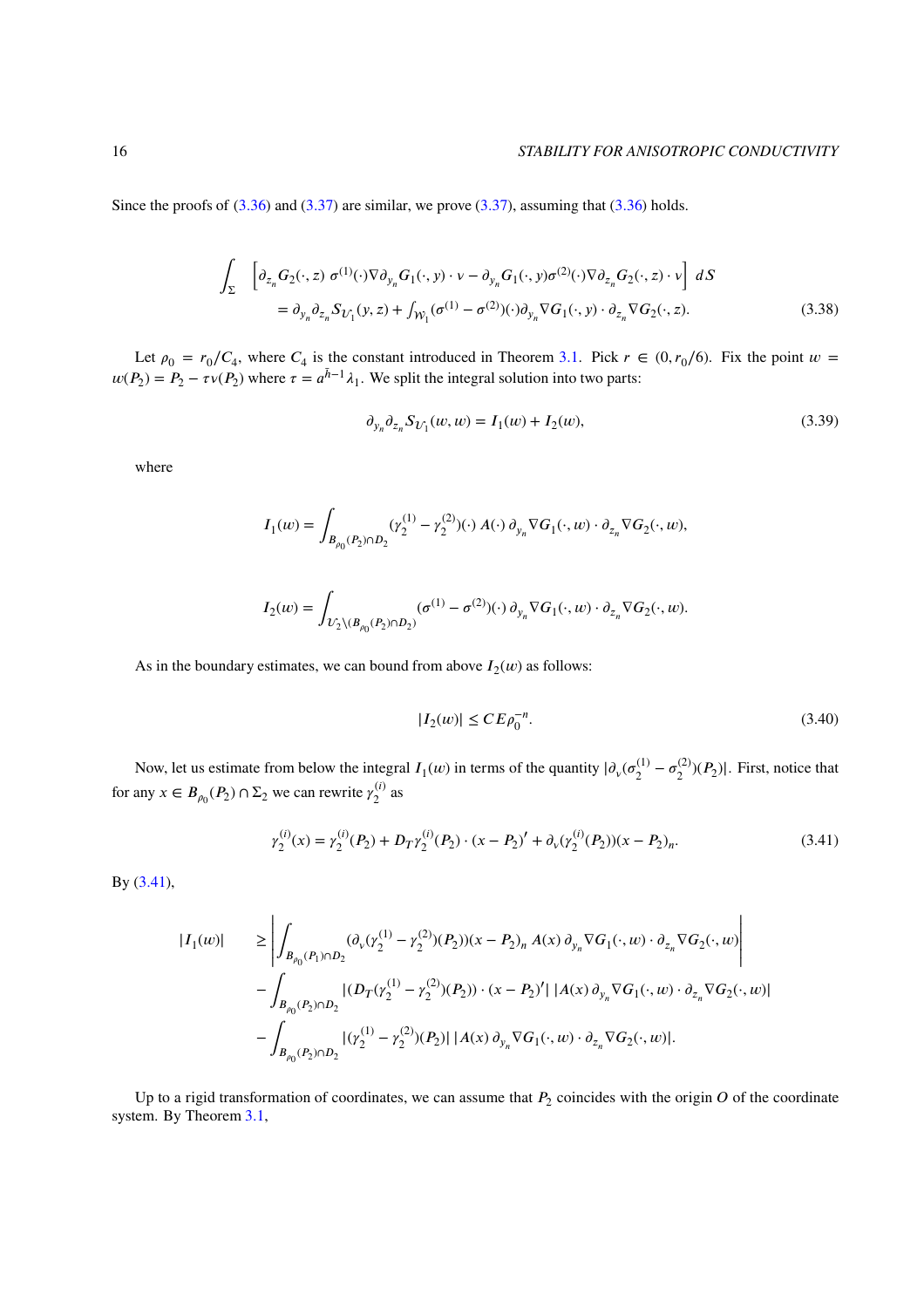$$
|I_{1}(w)| \geq |\partial_{v}(r_{2}^{(1)} - r_{2}^{(2)})(O)|C \int_{B_{\rho_{0}} \cap D_{2}} |\partial_{y_{n}} \nabla_{x} \Gamma(Jx, Jw)|^{2} |x_{n}|
$$
  
\n
$$
-CE \int_{B_{\rho_{0}} \cap D_{2}} |\partial_{y_{n}} \nabla_{x} \Gamma(Jx, Jw)| |x - w|^{\rho_{2} - n} |x_{n}|
$$
  
\n
$$
-CE \int_{B_{\rho_{0}} \cap D_{2}} |x - w|^{2\rho_{2} - 2n} |x_{n}|
$$
  
\n
$$
- \int_{B_{\rho_{0}} \cap D_{2}} |D_{T}(r_{2}^{(1)} - r_{2}^{(2)})(O)| |x'| |A(x) \partial_{y_{n}} \nabla G_{1}(\cdot, w) \cdot \partial_{z_{n}} \nabla G_{2}(\cdot, w)|
$$
  
\n
$$
- \int_{B_{\rho_{0}} \cap D_{2}} |(r_{2}^{(1)} - r_{2}^{(2)})(0)| |A(x) \partial_{y_{n}} \nabla G_{1}(\cdot, w) \cdot \partial_{z_{n}} \nabla G_{2}(\cdot, w)|.
$$
  
\n(3.42)

We can estimate the two last terms of the right hand side by  $(3.36)$ . Then

$$
|I_1(w)| \geq |\partial_v(\gamma_2^{(1)} - \gamma_2^{(2)})(O)|C \int_{B_{\rho_0} \cap D_2} |x - w|^{1-2n}
$$
  
\n
$$
- CE \int_{B_{\rho_0} \cap D_2} |x - w|^{\rho_2 + 1 - 2n}
$$
  
\n
$$
- CE \int_{B_{\rho_0} \cap D_2} |x - w|^{2\theta_2 + 1 - 2n}
$$
  
\n
$$
- (\varepsilon_0 + E) \left( \omega_{1/C}^{(3)} \left( \frac{\varepsilon_0}{\varepsilon_0 + E} \right) \right)^{1/C} \int_{B_{\rho_0} \cap D_2} |x - w|^{1-2n}
$$
  
\n
$$
- (\varepsilon_0 + E) \left( \omega_{1/C}^{(3)} \left( \frac{\varepsilon_0}{\varepsilon_0 + E} \right) \right)^{1/C} \int_{B_{\rho_0} \cap D_2} |x - w|^{-2n},
$$

where the constant  $C > 0$  depends on the *a-priori* data and on  $J$ . This leads to

$$
\left|\partial_v(\gamma_2^{(1)}-\gamma_2^{(2)})(O)\right|\overline{r}^{(1-n)}\leq |I_1(w)|+C\left\{(\varepsilon_0+E)\left(\omega_1^{(3)}\left(\frac{\varepsilon_0}{\varepsilon_0+E}\right)\right)^{1/C}\tau^{-n}+E\frac{\tau^{1-n+\theta_2}}{\rho_0^{\theta_2}}\right\}.
$$

Secondly, by [\(3.39\)](#page-15-1) and [\(3.40\)](#page-15-2),

$$
|I_1(w)|\leq |\partial_{y_n}\partial_{z_n}S_{U_1}(w,w)|+CE\rho_0^{-n}.
$$

Combining the last two inequalities, it follows that

$$
\begin{array}{lcl} \left|\partial_v(\gamma_2^{(1)}-\gamma_2^{(2)})\right|\tau^{(1-n)} & \leq & \left|\partial_{y_n}\partial_{z_n}S_{U_1}(w,w)\right|+C\left\{E\rho_0^{-n} \right. \\ & & \left. + & \left(\epsilon_0+E\right)\left(\omega_{1/C}^{(3)}\left(\frac{\epsilon_0}{\epsilon_0+E}\right)\right)^{1/C}\tau^{-n} + +E\frac{\tau^{1-n+\theta_2}}{\rho_0^{\theta_2}}\right\} . \end{array}
$$

By unique continuation (Proposition [3.2\)](#page-9-0), we can estimate the integral solution as

$$
\left|\partial_{y_j}\partial_{z_i}S_{U_1}(w,w)\right|\leq r_0^{-n}C^{\bar h}(\varepsilon_0+\delta_1+E)\left(\omega_{1/C}^{(2)}\left(\dfrac{\varepsilon_0+\delta_1}{E+\delta_1+\varepsilon_0}\right)\right)^{(1/C)^{\bar h}},
$$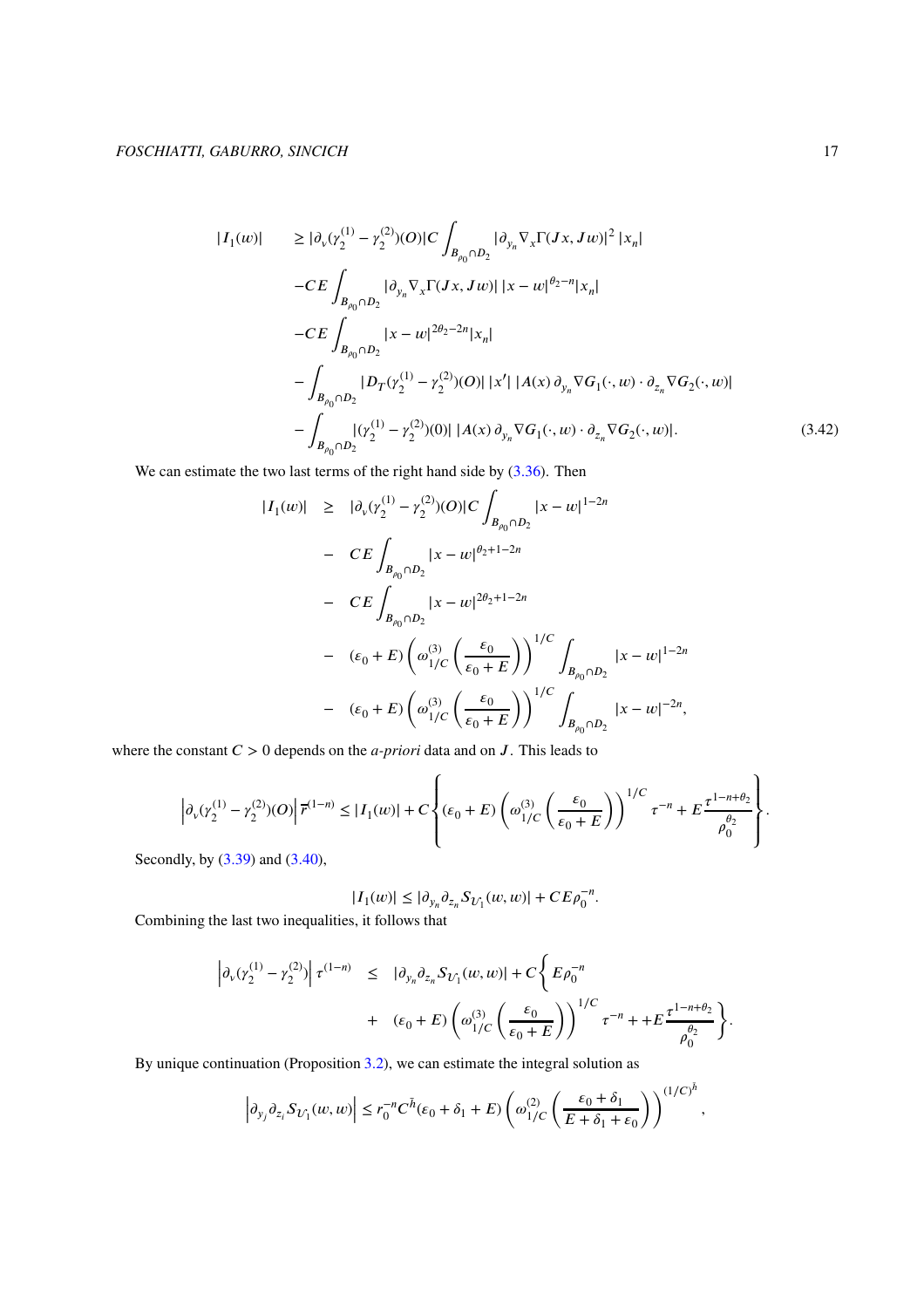so that

$$
\left| \partial_{\nu} (\gamma_2^{(1)} - \gamma_2^{(2)}) (O) \right| \leq C^{\bar{h}} (\epsilon_0 + \delta_1 + E) \left( \omega_{1/C}^{(2)} \left( \frac{\epsilon_0 + \delta_1}{E + \delta_1 + \epsilon_0} \right) \right)^{(1/C)^{\bar{h}}} \tau^{(n-1)} + C \tau^{(-1)} (\epsilon_0 + E) \left( \omega_{1/C}^{(3)} \left( \frac{\epsilon_0}{\epsilon_0 + E} \right) \right)^{1/C} + C E \frac{\tau^{\theta_2}}{\rho_0^{\theta_2}}.
$$
\n(3.43)

Since  $\bar{h}$  is a function of *r*, we have to estimate  $C^{\bar{h}}$  and  $\left(\frac{1}{C}\right)$  $\epsilon$  $\int_{0}^{\bar{h}}$  in terms of *r*. Recalling [\(3.12\)](#page-9-4), it turns out that

$$
\left(\frac{d_1}{r}\right)^{C_1} \le C^{\bar{h}} \le C_2 \left(\frac{d_1}{r}\right)^{C_1}
$$

Since  $\tau \leq \lambda_1 \cdot \frac{r}{d}$  $\frac{r}{d_1}$ ,

<span id="page-17-1"></span>
$$
|\partial_{\nu}(\gamma_2^{(1)} - \gamma_2^{(2)})(O)| \leq C(\varepsilon_0 + E) \left\{ \left(\frac{r}{d_1}\right)^{n-1-C} \left(\omega_{1/C}^{(2)} \left(\frac{\varepsilon_0 + \delta_1}{E + \delta_1 + \varepsilon_0}\right)\right)^{\left(\frac{r}{d_1}\right)^{C}} + \left(\frac{r}{d_1}\right)^{-1} \left(\omega_{1/C}^{(3)} \left(\frac{\varepsilon_0}{\varepsilon_0 + E}\right)\right)^{1/C} + \left(\frac{r}{d_1}\right)^{\theta_2} \right\}.
$$
\n(3.44)

*.*

<span id="page-17-0"></span>One can show that the following inequality holds:

$$
\frac{\varepsilon_0 + \delta_1}{E + \delta_1 + \varepsilon_0} \le C\omega_{1/C}^{(0)}\left(\frac{\varepsilon_0}{\varepsilon_0 + E}\right). \tag{3.45}
$$

Then, combining  $(3.45)$  together with  $(3.44)$ ,

$$
\left|\partial_v(\gamma_2^{(1)}-\gamma_2^{(2)})(O)\right|\leq C(\varepsilon_0+E)\left\{\left(\frac{r}{d_1}\right)^{n-1-C}\left(\omega_{1/C}^{(3)}\left(\frac{\varepsilon_0}{E+\varepsilon_0}\right)\right)^{\left(\frac{r}{d_1}\right)^{C}}+\left(\frac{r}{d_1}\right)^{\theta_2}\right\}.
$$

Finally, optimizing with respect to *r*, [\(3.37\)](#page-14-2) follows.

Proceeding as above, for  $k = 3, \ldots, K$ , one can show that the following inequalities hold:

<span id="page-17-2"></span>
$$
\|\gamma_k^{(1)} - \gamma_k^{(2)}\|_{L^\infty(\Sigma_k \cap B_{r_1}(P_k))} \leq C(\varepsilon_0 + E) \left(\omega_{1/C}^{(2k-1)}\left(\frac{\varepsilon_0}{\varepsilon_0 + E}\right)\right)^{\frac{1}{C}},\tag{3.46}
$$

$$
\left| \partial_{\nu} (\gamma_k^{(1)} - \gamma_k^{(2)}) (P_k) \right| \le C(\varepsilon_0 + E) \left( \omega_{1/C}^{(2k)} \left( \frac{\varepsilon_0}{\varepsilon_0 + E} \right) \right)^{\frac{1}{C}}.
$$
 (3.47)

By reformulating  $(3.21)$  and  $(3.22)$  as

$$
\int_{\Sigma} \left[ G_2(\cdot, z) \sigma^{(1)}(\cdot) \nabla G_1(\cdot, y) \cdot \nu - G_1(\cdot, y) \sigma^{(2)}(\cdot) \nabla G_2(\cdot, z) \cdot \nu \right] dS =
$$
\n
$$
= S_{\mathcal{U}_{k-1}}(y, z) + \int_{\mathcal{W}_{k-1}} (\sigma^{(1)} - \sigma^{(2)})(\cdot) \nabla G_1(\cdot, y) \cdot \nabla G_2(\cdot, z) \tag{3.48}
$$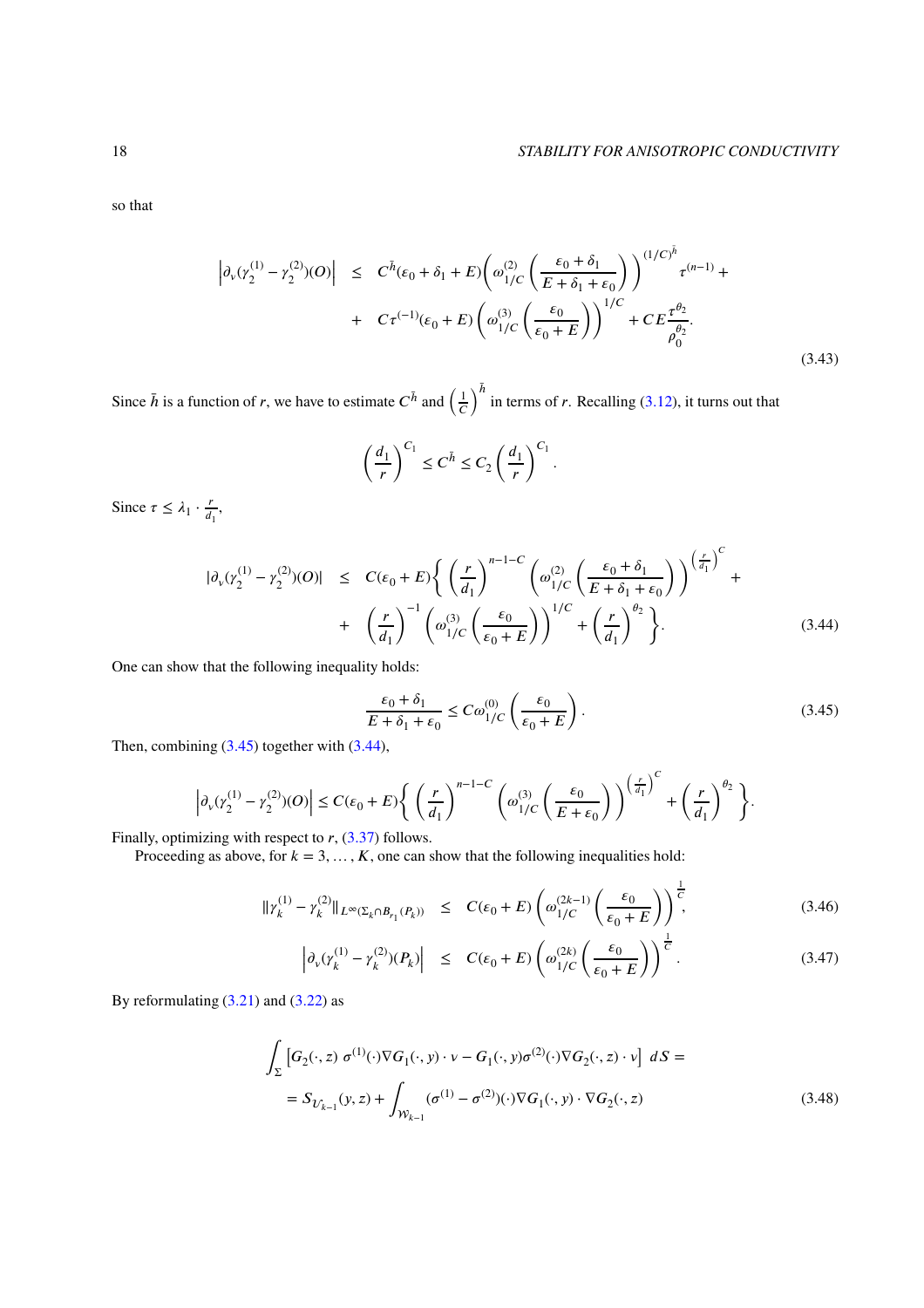and

$$
\int_{\Sigma} \left[ \partial_{z_n} G_2(\cdot, z) \, \sigma^{(1)}(\cdot) \nabla \partial_{y_n} G_1(\cdot, y) \cdot \nu - \partial_{y_n} G_1(\cdot, y) \sigma^{(2)}(\cdot) \nabla \partial_{z_n} G_2(\cdot, z) \cdot \nu \right] \, dS
$$
\n
$$
= \partial_{y_n} \partial_{z_n} S_{U_{k-1}}(y, z) + \int_{\mathcal{W}_{k-1}} (\sigma^{(1)} - \sigma^{(2)}) (\cdot) \nabla \partial_{y_n} G_1(\cdot, y) \cdot \nabla \partial_{z_n} G_2(\cdot, z), \tag{3.49}
$$

*.*

*.*

*.*

respectively, the procedure is similar to the one seen above. We just point out that, for  $(y, z) \in W_k \times W_k$ ,

$$
|S_{\mathcal{U}_{k-1}}(y,z)| \le Cr_0^{2-n}(\varepsilon_0 + \delta_{k-1}),
$$

then we can bound from above the integral solution by unique continuation  $(3.14)$  and  $(3.15)$ .

Notice that

$$
\delta_k \le \delta_{k-1} + ||\gamma_k^{(1)} - \gamma_k^{(2)}||_{L^\infty(D_k)}
$$

From the property  $(3.5)$  it follows that

$$
\omega_{1/C}^{(2k)}(1)\leq \frac{\varepsilon_0+\delta_{k-1}+E}{\varepsilon_0+\delta_{k-1}}\omega_{1/C}^{(2k)}\left(\frac{\varepsilon_0+\delta_{k-1}}{\varepsilon_0+\delta_{k-1}+E}\right)
$$

and

$$
\delta_{k-1}+\varepsilon_0\le (\omega_{1/C}^{(2k)}(1))^{-1}(\varepsilon_0+\delta_{k-1}+E)\left(\omega_{1/C}^{(2k)}\left(\frac{\varepsilon_0+\delta_{k-1}}{\varepsilon_0+\delta_{k-1}+E}\right)\right).
$$

By the estimates  $(3.46)$  and  $(3.47)$  it follows that

$$
\delta_k + \varepsilon_0 \leq C (\varepsilon_0 + E) \Big( \omega_{1/C}^{(2k)} \Big( \frac{\varepsilon_0}{\varepsilon_0 + E} \Big) \Big)^{1/C}
$$

This leads to the following estimate for  $E = \delta_K$ 

$$
E + \varepsilon_0 \le C(\varepsilon_0 + E) \left( \omega_{1/C}^{(2K)} \left( \frac{\varepsilon_0}{\varepsilon_0 + E} \right) \right)^{\frac{1}{C}}
$$

Since the function  $\omega_{1/C}$  is invertible for  $\frac{\varepsilon_0}{\varepsilon_0+E} < e^{-2}$  (otherwise the statement is proven), it follows that

$$
E \le \frac{C - \left(\omega_{1/C}^{(2K)}\left(\frac{1}{C}\right)\right)^{-1}}{\left(\omega_{1/C}^{(2K)}\left(\frac{1}{C}\right)\right)^{-1}} \varepsilon_0.
$$

Hence,  $(3.50)$  is proven.

*Proof of Corollary [2.2.](#page-7-0)* Assume that the hypothesis of Theorem [2.1](#page-6-1) hold, then there exists a constant  $C > 1$  such that

$$
\|\sigma^{(1)} - \sigma^{(2)}\|_{L^{\infty}(\Omega)} \leq C \left( \mathcal{J}(\sigma^{(1)}, \sigma^{(2)}) \right)^{1/2}.
$$

First, by the Alessandrini's identity,

$$
S_{U_0}(y, z) = \langle (\Lambda_1 - \Lambda_2) G_1(\cdot, y), G_2(\cdot, z) \rangle,
$$

where  $G_1(\cdot, y)$ ,  $G_2(\cdot, z) \in H_{00}^{1/2}(\Sigma)$  for  $y, z \in D_0$  since they are weak solutions to the problem [\(2.10\)](#page-6-2). Then, it follows that

$$
|S_{U_0}(y,z)|\leq C\|\Lambda_1-\Lambda_2\|_*,
$$

 $\Box$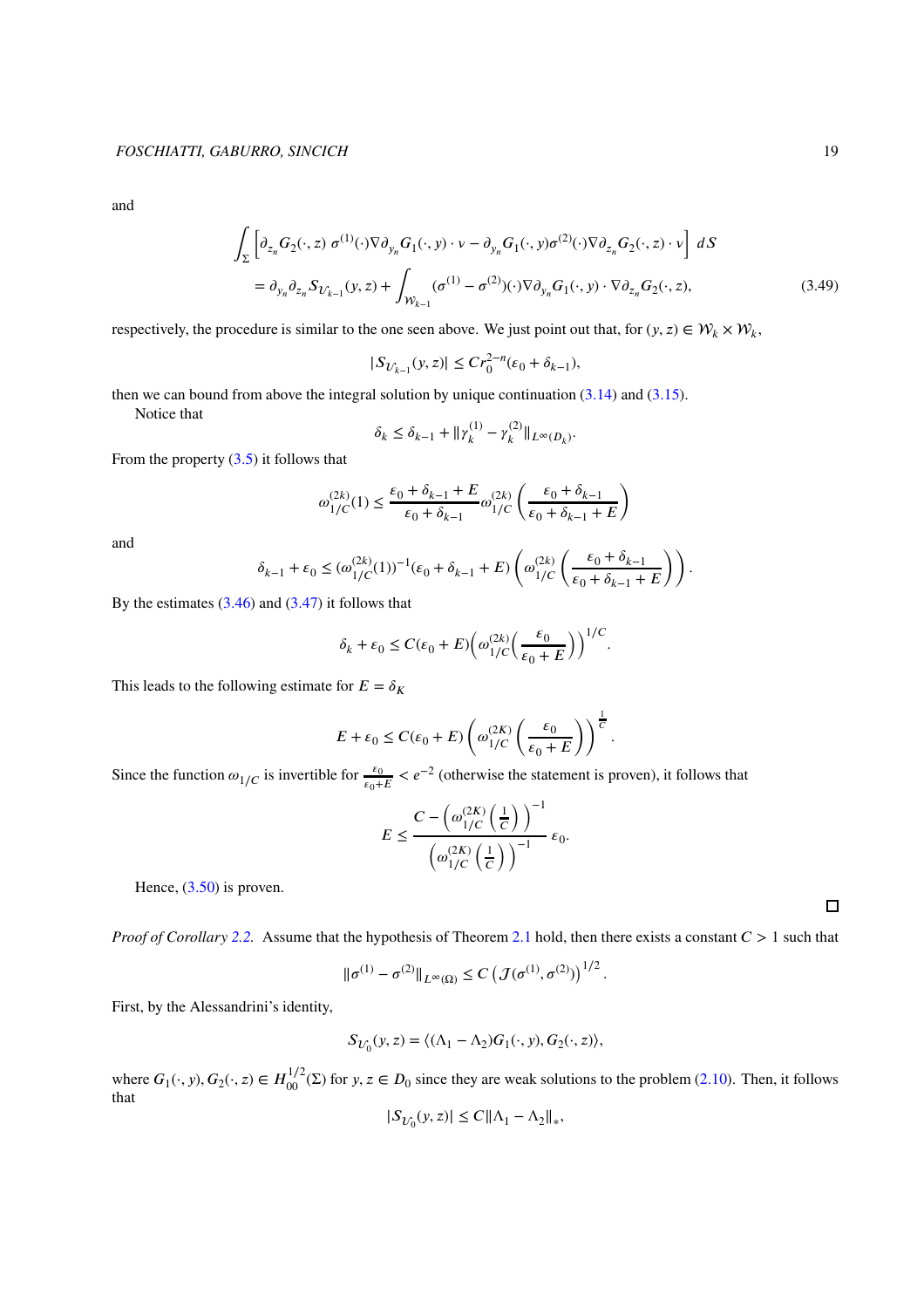$\Box$ 

where

$$
\|\Lambda_1-\Lambda_2\|_*=\sup_{f,g\in H^{1/2}_{00}(\Sigma),\,\|g\|=\|\varphi\|=1}|\langle(\Lambda_1-\Lambda_2)g,\varphi\rangle|.
$$

<span id="page-19-1"></span>Then

$$
\left(\mathcal{J}(\sigma^{(1)}, \sigma^{(2)})\right)^{1/2} \le C \|\Lambda_1 - \Lambda_2\|_*,\tag{3.50}
$$

where  $C > 0$  depends on the *a-priori* data only. Then the inequality [\(2.16\)](#page-7-6) trivially follows.

# <span id="page-19-0"></span>**4 Proof of technical propositions**

In this section we give the proof of the propositions needed for the proof of the main result (Theorem [2.1\)](#page-6-1).

## **4.1 Asymptotic estimates**

Let  $0 < \mu < 1$  and  $B^+ \in C^{\mu}(Q_r^+)$ ,  $B^- \in C^{\mu}(Q_r^-)$  be symmetric, positive definite, matrix valued functions and define

$$
B(x)=\begin{cases} B^+(x), & x\in Q^+_r,\\ B^-(x), & x\in Q^-_r,\end{cases}
$$

such that *B* satisfies the uniform ellipticity condition

$$
\lambda_0^{-1}|\xi|^2 \leq B(x)\xi \cdot \xi \leq \lambda_0|\xi|^2, \text{ for a.e. } x \in Q_r \text{, for every } \xi \in \mathbb{R}^n,
$$

where  $\lambda_0 > 0$  is a constant. Let  $\bar{b} > 0$  and define

$$
b(x) = \begin{cases} b^+ + B^+ \cdot x, & x \in Q_r^+, \\ b^- + B^- \cdot x, & x \in Q_r^-, \end{cases}
$$

where  $b^+, b^- \in \mathbb{R}, B^+, B^- \in \mathbb{R}^n$  and  $0 < \bar{b}^{-1} \leq b(x) \leq \bar{b}$ .

<span id="page-19-2"></span>THEOREM 4.1. Let  $r > 0$  be a fixed number. Let  $b(x)$  and  $B(x)$  be as above. Let  $U \in H^1(Q_r)$  be a solution to

$$
div(b(x) B(x) \nabla U) = 0 , \quad in \ Q_r.
$$

*Then, there exist positive constants*  $0 < \alpha' \leq 1, C > 0$  *depending on*  $\bar{b}$ ,  $r$ ,  $\lambda_0$  *and n only, such that for any*  $\rho \leq \frac{r}{2}$  $rac{r}{2}$  and *for any*  $x \in Q_{r-2\rho}$ , the following estimate holds

$$
\|\nabla U\|_{L^{\infty}(Q_{\rho}(x))} + \rho^{\alpha'} |\nabla U|_{\alpha',Q_{\rho}(x)\cap Q_{r}^{+}} + \rho^{\alpha'} |\nabla U|_{\alpha',Q_{\rho}(x)\cap Q_{r}^{-}} \leq \frac{C}{\rho^{1+n/2}} \|U\|_{L^{2}(Q_{2\rho}(x))}.
$$
\n(4.1)

*Proof.* For the proof we refer to Li-Vogelius [\[54\]](#page-29-15), where piecewise  $C^{1,\alpha'}$  estimates for solutions to elliptic equations in divergence form with piecewise Hölder continuous coefficients have been demonstrated.  $\Box$ 

*Proof of Theorem [3.1.](#page-7-2)* Let us consider a conductivity  $\sigma$  of the form

$$
\sigma(x) = \sum_{k=1}^{N} \gamma_k(x) \,\chi_{D_k}(x) \, A(x).
$$

First, fix  $k = 1, \ldots, K$ . Up to a rigid transformation, we the point  $P_{k+1}$  can be identified with the origin and  $\gamma_k(0) = \gamma^-$  and  $\gamma_{k+1}(0) = \gamma^+$  for  $k \in \mathbb{R}$ . For any  $x = (x', x_n)$ , denote  $x^* = (x', -x_n)$ .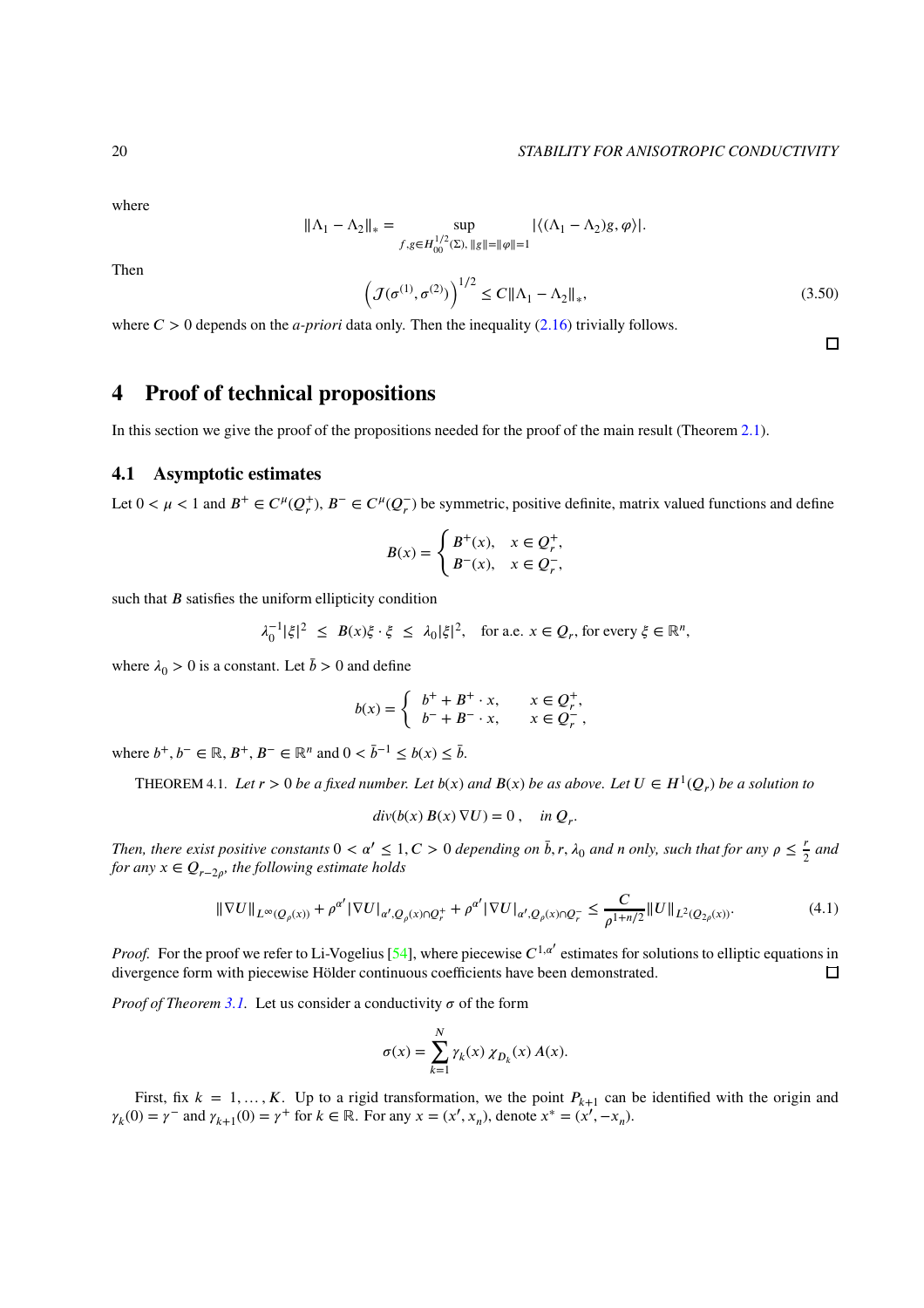Let us introduce a linear change of coordinates

$$
L: \mathbb{R}^n \to \mathbb{R}^n
$$
  

$$
\xi \mapsto L\xi := R J\xi,
$$

where  $J = \sqrt{A^{-1}(0)}$  and the matrix *R* is orthogonal and represents the planar rotation in ℝ<sup>*n*</sup> that rotates the unit vector *𝑣*  $\frac{v}{\|v\|}$ , where  $v = \sqrt{A(0)}e_n$  to the *n*th standard unit vector  $e_n$  and such that

$$
R|_{(\pi)^{\perp}} = Id|_{(\pi)^{\perp}},
$$

where  $\pi$  is the plane generated by  $e_n$  and  $\nu$  and  $(\pi)^{\perp}$  is the orthogonal complement of  $\pi$  (see [\[37\]](#page-28-7)). Moreover, the following relations hold

- $A(0) = L^{-1} \cdot (L^{-1})^T$ ,
- $(L\xi) \cdot e_n = \frac{1}{\ln n}$  $\frac{1}{\|v\|} \xi \cdot e_n$
- $\sigma_{A(0)}(\xi) = L^{-1} \sigma_I (L\xi) (L^{-1})^T$ , where  $\sigma_I (L\xi) = \sigma_I (x) = (\gamma^- + (\gamma^+ \gamma^-) \chi^+ (x)) I$ .

A fundamental solution of the operator div<sub> $\xi$ </sub>( $(\gamma^+ + (\gamma^+ - \gamma^-)\chi^+(\cdot))A(0)\nabla_{\xi}$ .) has the following explicit form

$$
H_{A(0)}(\xi,\eta) = \begin{cases} |J| \left( \frac{1}{\gamma^{+}} \Gamma(L\xi, L\eta) + \frac{\gamma^{+} - \gamma^{-}}{\gamma^{+} (\gamma^{+} + \gamma^{-})} \Gamma(L\xi, L^{*}\eta) \right), & \text{if } \xi_{n}, \eta_{n} > 0, \\ |J| \left( \frac{2}{\gamma^{+} + \gamma^{-}} \Gamma(L\xi, L\eta) \right), & \text{if } \xi_{n}\eta_{n} < 0, \\ |J| \left( \frac{1}{\gamma^{-}} \Gamma(L\xi, L\eta) + \frac{\gamma^{-} - \gamma^{+}}{\gamma^{-} (\gamma^{+} + \gamma^{-})} \Gamma(L\xi, L^{*}\eta) \right), & \text{if } \xi_{n}, \eta_{n} < 0, \end{cases}
$$
(4.2)

where  $|J|$  denotes the determinant of the matrix *J* and  $L^*$  is the matrix whose coefficients follow the rule

$$
l_{ij}^* = l_{ij}
$$
, for  $i = 1, ..., n - 1$ ,  $j = 1, ..., n$ ,  $l_{nj}^* = -l_{nj}$  for  $j = 1, ..., n$ .

Set  $H(\xi, \eta) = H_{A(0)}(\xi, \eta)$ . Denote with  $\tilde{\Omega}$  the augmented domain obtained after having performed the change of coordinates *L*. Define the distribution

<span id="page-20-2"></span><span id="page-20-1"></span>
$$
R(\xi, \eta) = G(\xi, \eta) - H(\xi, \eta),\tag{4.3}
$$

where  $G(\cdot, \eta)$  is the weak solution to [\(2.10\)](#page-6-2), then  $R(\xi, \eta)$  is a weak solution to the following boundary value problem

$$
\begin{cases} \operatorname{div}_{\xi}(\sigma(\cdot)\nabla R(\cdot,\eta)) = -\operatorname{div}_{\xi}((\sigma(\cdot)-\sigma_0(\cdot))\nabla_{\xi}H(\cdot,\eta)), & \text{in } \widetilde{\Omega}, \\ R(\cdot,\eta) = -H(\cdot,\eta), & \text{on } \partial\widetilde{\Omega}, \end{cases}
$$

where  $\sigma_0(\cdot) = (\gamma^- + (\gamma^+ - \gamma^-)\chi^+(\cdot))A(0)$ . By the representation formula over  $\tilde{\Omega}$ , it follows that *R* satisfies the following integral identity

<span id="page-20-0"></span>
$$
R(\xi,\eta) = -\int_{\widetilde{\Omega}} (\sigma(\zeta) - \sigma_0(\zeta)) \nabla_{\zeta} H(\zeta,\eta) \cdot \nabla_{\zeta} G(\zeta,\xi) d\zeta + \int_{\partial \widetilde{\Omega}} \sigma(\zeta) \nabla G(\zeta,\xi) \cdot \nu H(\zeta,\eta) dS(\zeta). \tag{4.4}
$$

The integral over  $\partial \tilde{\Omega}$  at the right hand side of [\(4.4\)](#page-20-0) can be easily bounded from above as in [\[7,](#page-27-5) Equation (4.10)] by a constant  $C$  > which depends on the *a-priori* data only.

Set  $\gamma_0(\cdot) = \gamma^- + (\gamma^+ - \gamma^-) \chi^+(\cdot)$ . Locally, in a neighbourhood of the origin, the following estimate holds

$$
|\sigma(\zeta) - \sigma_0(\zeta)| \le |\gamma(\zeta)A(\zeta) - \gamma_0(\zeta)A(0)| \le |\gamma(\zeta)| |A(\zeta) - A(0)| + |\gamma(\zeta) - \gamma_0(\zeta)| |A(0)| \le C |\zeta|,
$$
 (4.5)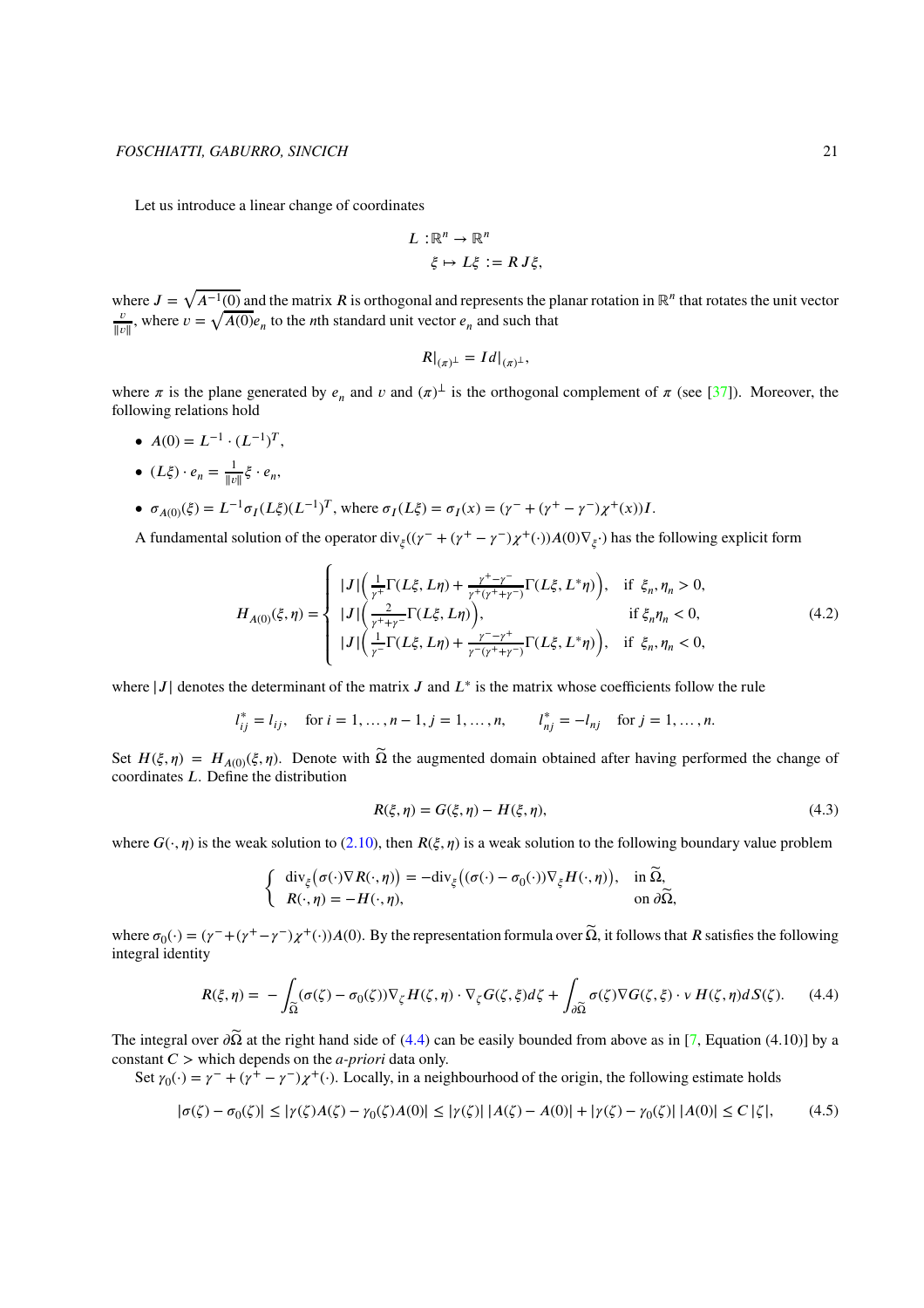where  $C > 0$  depends on  $\bar{\gamma}$ ,  $\bar{A}$  only. Moreover by [\(2.11\)](#page-6-3) we find the following two pointwise bounds:

$$
|\nabla_{\zeta} G(\zeta, \xi)| \le C|\zeta - \xi|^{1-n} \text{ for every } \zeta, \xi \in Q_{r_0},
$$
  

$$
|\nabla_{\zeta} H(\zeta, \eta)| \le C|\zeta - \eta|^{1-n} \text{ for every } \zeta, \eta \in Q_{r_0},
$$

which together with  $(4.5)$  leads to

$$
\left| \int_{\widetilde{\Omega}} (\sigma(\zeta) - \sigma_0(\zeta)) \nabla_{\zeta} H(\zeta, \eta) \cdot \nabla_{\zeta} G(\zeta, \xi) d\zeta \right| \le C_1 |\xi - \eta|^{3 - n - \alpha}, \tag{4.6}
$$

for any  $0 < \alpha < 1$ . In conclusion, for  $\xi \in B^+_{r_0}$ ,  $\eta = \eta_n e_n$  with  $\eta_n \in (-r_0, 0)$ ,

<span id="page-21-1"></span>
$$
|R(\xi,\eta)| \le C|\xi-\eta|^{3-n-\alpha}.\tag{4.7}
$$

We focus on the estimate for  $\nabla_{\xi} R(\xi, e_n \eta_n)$ . Fix  $\xi \in B^+_{r_0/4}$  and  $\eta_n \in (-r_0/4, 0)$ , consider the cylinder  $Q = B'_{h/4}(\xi') \times$  $\left(\xi_n,\xi_n+\frac{h}{4}\right)$ 4 ). where  $h = |\xi - \eta|$ . Notice that  $Q \subset Q_{\frac{r_0}{2}}^+$  $Q \subset Q_{\frac{h}{2}}(\xi)$  and  $\xi \in \partial Q$ .

By Theorem [4.1](#page-19-2) it follows that

<span id="page-21-0"></span>
$$
|\nabla_{\xi}G(\cdot, e_n \eta_n)|_{\alpha', Q}, \ |\nabla_{\xi}H(\cdot, e_n \eta_n)|_{\alpha', Q} \le Ch^{-\alpha'+1-n}.
$$
\n(4.8)

Hence by  $(4.3)$  and  $(4.8)$  we

$$
|\nabla_{\xi}R(\cdot, e_n \eta_n)|_{\alpha', Q} \le Ch^{-\alpha'+1-n}.\tag{4.9}
$$

From the following interpolation inequality

$$
\|\nabla_{\xi}R(\cdot,e_n\eta_n)\|_{L^{\infty}(Q)}\leq C\left(\|R(\cdot,e_n\eta_n)\|_{L^{\infty}(Q)}^{ \alpha'/1+\alpha'}\left|\nabla_{\xi}R(\cdot,e_n\eta_n)\right|^{{1}/{1+\alpha'}}_{\alpha',Q}+\frac{1}{h}\|R(\cdot,\eta_ne_n)\|_{L^{\infty}(Q)}\right),
$$

together with [\(4.7\)](#page-21-1) we obtain

$$
|\nabla_{\xi}R(\cdot,\eta_ne_n)|\leq Ch^{\theta_1+1-n},
$$

where  $\theta_1 = \frac{\alpha'(1-\alpha)}{1+\alpha}$  $\frac{(1-\alpha)}{1+\alpha}$ .

Now, we look for a pointwise bound for  $\nabla_{\eta} \nabla_{\xi} R(\xi, \eta)$ . Define the cylinder  $\hat{Q} = B'_{\frac{h}{8}}$  $(0) \times \left(\eta_n - \frac{h}{8}\right)$  $\left(\frac{h}{8}, \eta_n\right)$ . As before, we have that  $\hat{Q} \subset Q^-_{\frac{r_0}{4}}, \hat{Q} \subset Q_{\frac{h}{4}}(\eta)$  and  $\xi \notin Q_{\frac{h}{4}}(\eta)$ .

Let *k* be an integer such that  $k \in \{1, ..., n\}$ . Notice that  $\partial_{\xi_k} \Gamma(\xi, \cdot)$  is a weak solution to the Laplace equation

$$
\Delta_{\eta}(\partial_{\xi_k}\Gamma(\xi,\cdot))=0 \text{ in } Q_{\frac{h}{4}}(\eta),
$$

and  $\partial_{\xi_k} G(\xi, \cdot)$  is a weak solutions to the problem

$$
\begin{cases}\n\operatorname{div}(\sigma(\cdot)\nabla\partial_{\xi_k}G_i(\xi,\cdot)) = -\delta(\xi-\cdot) & \text{in } \mathcal{Q}_{\frac{h}{4}}(\eta), \\
G_i(\xi,\cdot) = 0 & \text{on } \partial\Omega.\n\end{cases}
$$

By Theorem [4.1,](#page-19-2) it follows that

<span id="page-21-2"></span>
$$
|\nabla_{\eta} \partial_{\xi_k} G(\xi, \cdot)|_{\alpha', \hat{Q}} \le C h^{-\alpha'-1-\frac{n}{2}} ||\partial_{\xi_k} G(\xi, \cdot)||_{L^2(Q_{\frac{h}{4}}(\eta))}.
$$
\n(4.10)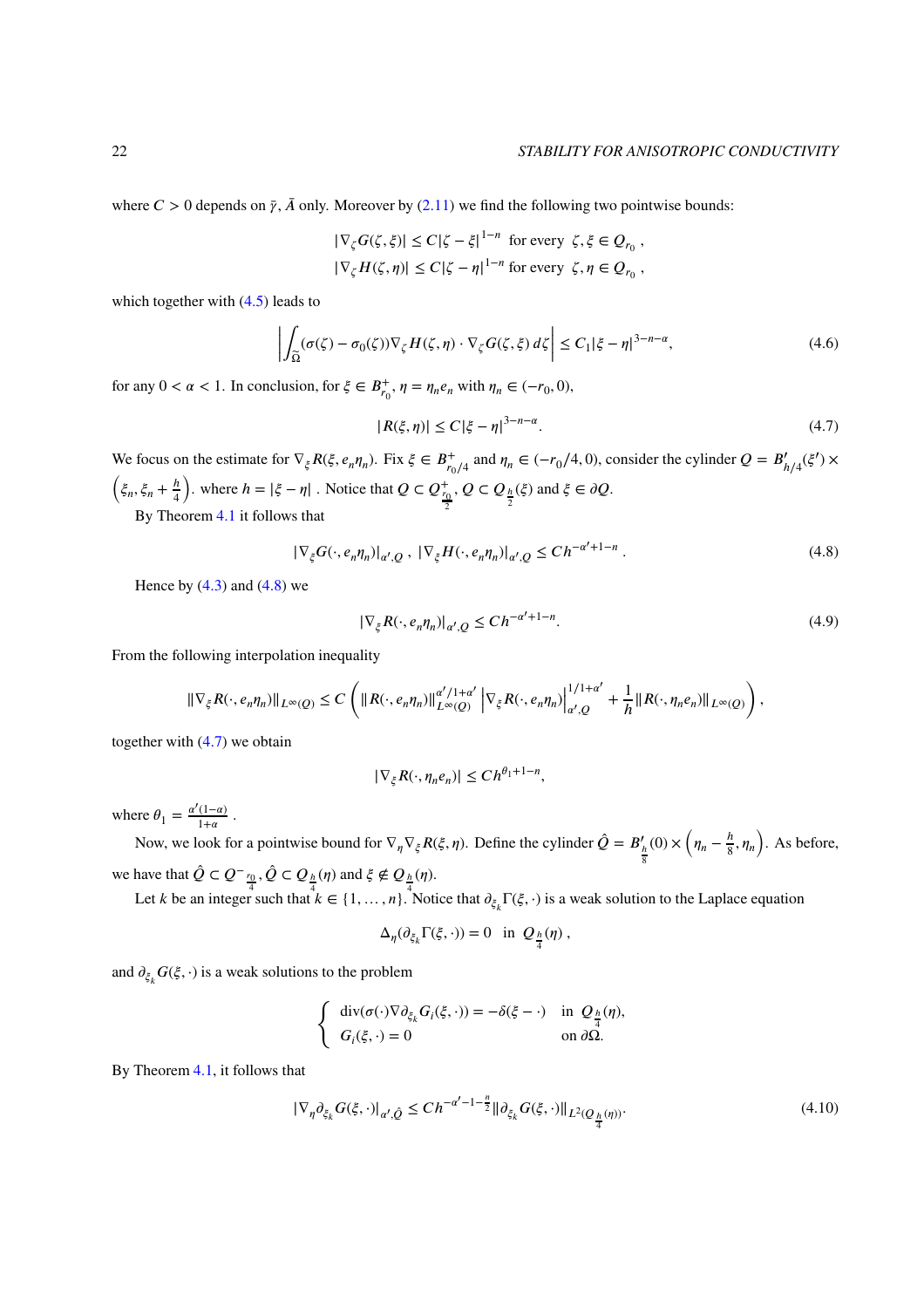Fix  $\bar{\eta} \in Q_{\frac{h}{4}}(\eta)$ , then  $\bar{\eta} \notin Q_{\frac{h}{16}}(\xi)$ . By Theorem [4.1,](#page-19-2) it follows that

<span id="page-22-1"></span> $\vert$ 

<span id="page-22-0"></span>
$$
\|\nabla_{\xi} G(\cdot, \bar{\eta})\|_{L^{\infty}(Q_{\frac{h}{32}}(\xi))} \le Ch^{-1-\frac{n}{2}} \|G(\cdot, \bar{\eta})\|_{L^{\infty}(Q_{\frac{h}{16}}(\xi))} \le Ch^{1-n}.
$$
\n(4.11)

From  $(4.10)$  and  $(4.11)$  it follows that

$$
\nabla_{\eta} \partial_{\xi_k} G(\xi, \cdot)|_{\alpha', \hat{Q}} \le Ch^{-\alpha'-n} \tag{4.12}
$$

By the representation formula for  $\Gamma$ ,

<span id="page-22-2"></span>
$$
|\nabla_{\eta} \partial_{\xi_k} \Gamma(\xi, \cdot)|_{\alpha', \hat{Q}} \le Ch^{-\alpha'-n},\tag{4.13}
$$

and by [\(4.12\)](#page-22-1) and [\(4.13\)](#page-22-2),

<span id="page-22-4"></span>
$$
|\nabla_{\eta} \partial_{\xi_k} R(\xi, \cdot)|_{\alpha', \hat{Q}} \le Ch^{-\alpha'-n} \tag{4.14}
$$

Arguing as above, the following estimate holds:

<span id="page-22-3"></span>
$$
\|\partial_{\xi_k} R(\xi, \cdot)\|_{L^\infty(\hat{Q})} \le C h^{\theta_1 + 1 - n}.\tag{4.15}
$$

By the following interpolation inequality

$$
\|\nabla_{\eta}\partial_{\xi_k}R(\xi,\cdot)\|_{L^{\infty}(\hat{Q})} \leq C\|\partial_{\xi_k}R(\xi,\cdot)\|_{L^{\infty}(\hat{Q})}^{\frac{\alpha'}{a'+1}}|\nabla_{y}\partial_{\xi_k}R(\xi,\cdot)\|_{\alpha',\hat{Q}}^{\frac{1}{\alpha'+1}}\tag{4.16}
$$

and by  $(4.15)$  and  $(4.14)$ , we conclude that

$$
|\nabla_{\eta} \partial_{\xi_k} R(\xi, \eta)| \le Ch^{\theta_2 - n},\tag{4.17}
$$

where  $\theta_2 = \frac{\theta_1 \alpha'}{1 + \alpha'}$  $\frac{\theta_1\alpha}{1+\alpha'}$ .

# **4.2 Propagation of smallness**

In order to prove Theorem [3.2,](#page-9-0) we state and prove a preliminary Proposition [4.2,](#page-22-5) where we determine a pointwise bound for the weak solution to the conductivity equation in the interior of  $\widetilde{\Omega}$ .

<span id="page-22-5"></span>PROPOSITION 4.2. *Let*  $v \in H^1(\widetilde{\Omega})$  *be a weak solution to* 

<span id="page-22-8"></span>
$$
div(\sigma \nabla v) = 0 \qquad in \mathcal{W}_k,
$$
\n(4.18)

*where*  $k \in \{0, ..., K-1\}$ *. Suppose there exist*  $E, \epsilon > 0$  *such that* 

<span id="page-22-7"></span>
$$
|v(x)| \le r_0^{2-n} \epsilon \qquad \forall x \in D_0,\tag{4.19}
$$

<span id="page-22-6"></span>
$$
|v(x)| \le E(r_0 d(x))^{1-(n/2)} \qquad \forall x \in \mathcal{W}_k
$$
\n(4.20)

*Then, for every*  $r \in (0, d_1]$ ,

$$
|\nu(w_{\bar{h}}(P_{k+1}))| \le r_0^{2-n} C^{\bar{h}}(E+\epsilon) \left(\omega_{1/C}^{(K)}\left(\frac{\epsilon}{\epsilon+E}\right)\right)^{(1/C)^{\bar{h}}} \tag{4.21}
$$

*where*  $C > 1$  *depends only on a-priori data.* 

 $\Box$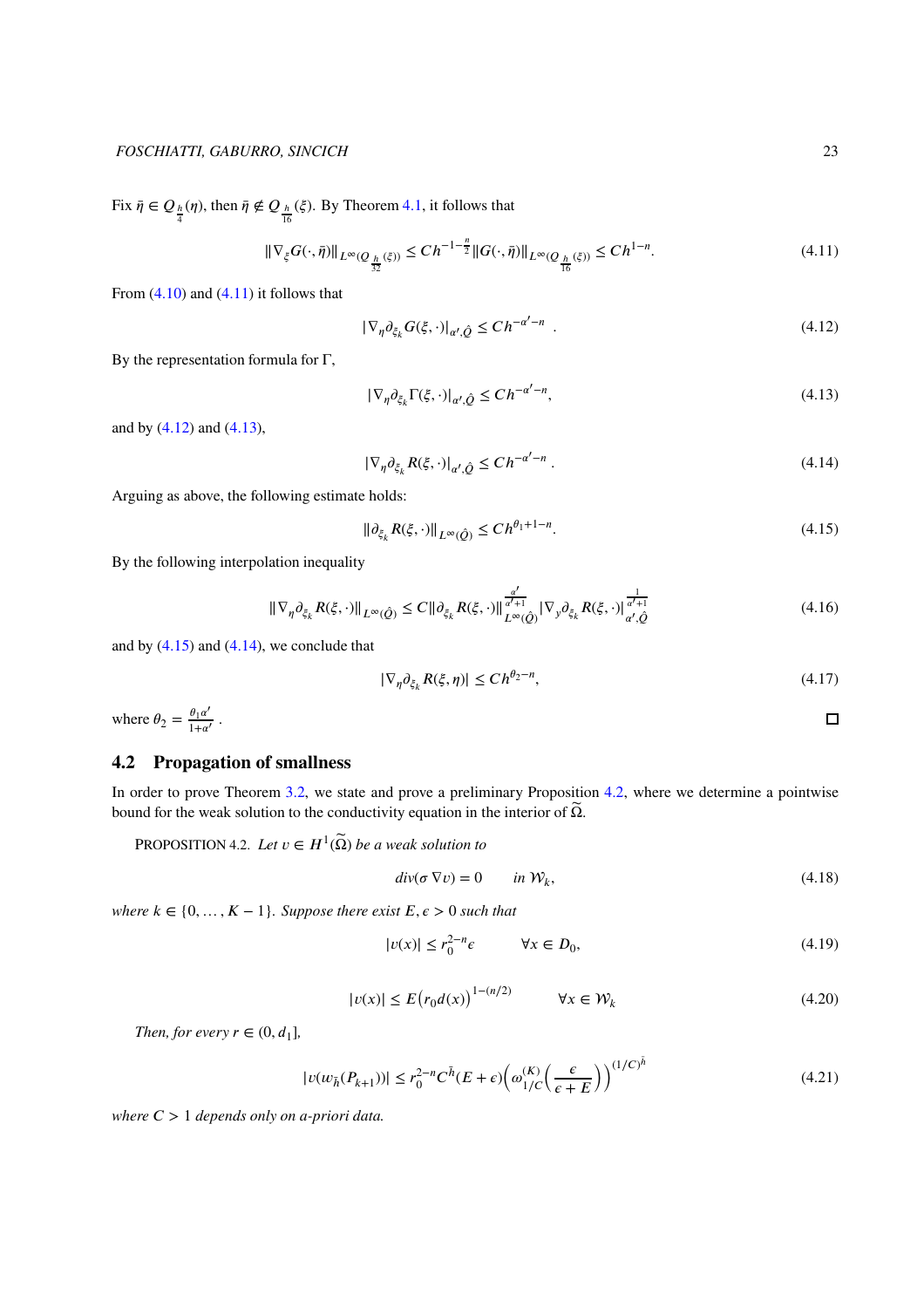*Proof of Proposition [4.2.](#page-22-5)* We adapt the proof in [\[11,](#page-27-0) Proposition 4.4] to the case of the anisotropic conductivity.

To begin with, we introduce some parameters. Recall from [\(3.7\)](#page-8-2) that  $W_k = \bigcup_{m=0}^k D_m$ , then for the domain index  $m \in \{0, \ldots, K-1\},\$ 

$$
r_l = \frac{r_0}{l}, \qquad \qquad \overline{\rho} = \frac{r_l}{32l\sqrt{1 + L^2}}, \qquad (4.22)
$$

$$
y_{m+1} = P_{m+1} - \frac{r_1}{32} \nu(P_{m+1}), \qquad \tilde{y}_{m+1} = P_{m+1} + \frac{r_1}{32} \nu(P_{m+1}), \tag{4.23}
$$

<span id="page-23-0"></span>
$$
v_m = v|_{D_m},\tag{4.24}
$$

where  $P_{m+1}$  and  $v(P_{m+1})$  have been defined in subsection [3.1.1.](#page-7-7) We claim that for every  $m \in \{0, ..., K-1\}$ ,

$$
||v||_{L^{\infty}(B_{\overline{\rho}}(\tilde{y}_{m+1}))} \le r_0^{2-n} C^{m+1}(E+\epsilon) \left(\omega_{1/C}^{(m+1)}\left(\frac{\epsilon}{\epsilon+E}\right)\right)
$$
(4.25)

and prove [\(4.25\)](#page-23-0) by induction as follows.

 $Case \, m = 0.$ 

Up to a rigid transformation of coordinate, we can suppose that  $y_1 = -\frac{r_l}{32} e_n$ . From [\(4.20\)](#page-22-6),

<span id="page-23-1"></span>
$$
||v||_{L^{\infty}(D_0)} \le E\Big(r \sup_{x \in D_0} d(x)\Big)^{1 - n/2}.
$$
\n(4.26)

Choose an arbitrary point  $\bar{y} \in \Sigma_1$ , possibly different from  $P_1$ . Let  $\phi$  be a Jordan curve joining  $y_1$  to  $w_1(\bar{y})$  such that  $\phi \in (D_0)_{\bar{d}}$ , where  $\bar{d} = \min\{\text{dist}(y_1, \Sigma_1), \text{dist}(w_1(\bar{y}), \Sigma_1)\}\$ , and  $(D_0)_{\bar{d}}$  is connected. Notice that  $w_1(\bar{y}) \in (D_0)_{\bar{d}}\$ . Let us define a set of points  $\{\phi_i\}$ ,  $i = 1, \ldots, s$  through the following process:

- $\phi_1 = \phi(0) = y_1;$
- for  $i > 1$ , set

$$
\phi_{i+1} = \begin{cases} \phi(t_i), & \text{if } |\phi_i - w_1(\bar{y})| > 2r_l \text{ where } t_i = \max\{t_i : |\phi(t) - \phi_i| = 2r_l\}, \\ w_1(\bar{y}), & \text{if } |\phi_i - w_1(\bar{y})| < 2r_l \text{ and set } s = i+1. \end{cases}
$$

Apply the three sphere inequality in the case of pure principal part (see  $[10,$  Theorem 2.1]) on spheres centred at  $\phi_1 = y_1$  for which estimates [\(4.26\)](#page-23-1) and [\(4.19\)](#page-22-7) hold, with suitable rays *r*, 3*r*, 4*r*:

$$
||v||_{L^2(B_{3r}(y_1))} \leq Q||v||_{L^2(B_r(y_1))}^{\delta} ||v||_{L^2(B_{4r}(y_1))}^{1-\delta} \leq Qr_0^{2-n}\epsilon^{\delta}E^{1-\delta},
$$

where  $\delta =$  $\log\left(\frac{4\lambda}{3}\right)$  $\lambda$  $\log\left(\frac{4\lambda}{3}\right)$  $\frac{3}{4}$  + *C* log  $\frac{3}{4}$  $\frac{4r}{\lambda}$  and *Q* > 1 is a constant which depends on  $\lambda$ , *L*, max  $\left\{\frac{4r}{r_0}\right\}$  $\frac{4r}{r_0}, 1$ .

Notice that  $B_r(\phi_2) \subset B_{3r}(\phi_1) = B_{3r}(y_1)$  so that the  $L^2$ -norm of  $v$  on  $B_r(\phi_2)$  can be easily estimated applying the three sphere inequality for the spheres of rays  $r, 3r, 4r$  centred at  $\phi_2$ . Moreover, by [\[38,](#page-28-16) Theorem 8.17], since  $v$  is a weak solution to  $(4.18)$ , it follows that

<span id="page-23-2"></span>
$$
||v||_{L^{\infty}(B_{R/2}(y))} \leq C \rho^{n/2} ||v||_{L^{2}(B_{R}(y))},
$$

where *C* depends on *n*,  $\lambda$  and  $|\Omega|$ . By iterating this process, we can estimate the  $L^{\infty}$ -norm of *v* along the chain of spheres centred at points  $\phi_i$  of the curve  $\phi$ . In conclusion,

$$
||v||_{L^{\infty}(B_r(w_1(\bar{y})))} \le ||v||_{L^{\infty}(B_{3r}(\phi_{s-1}))} \le Cr^{2-n} \epsilon^{\delta^s} E^{1-\delta^s}.
$$
\n(4.27)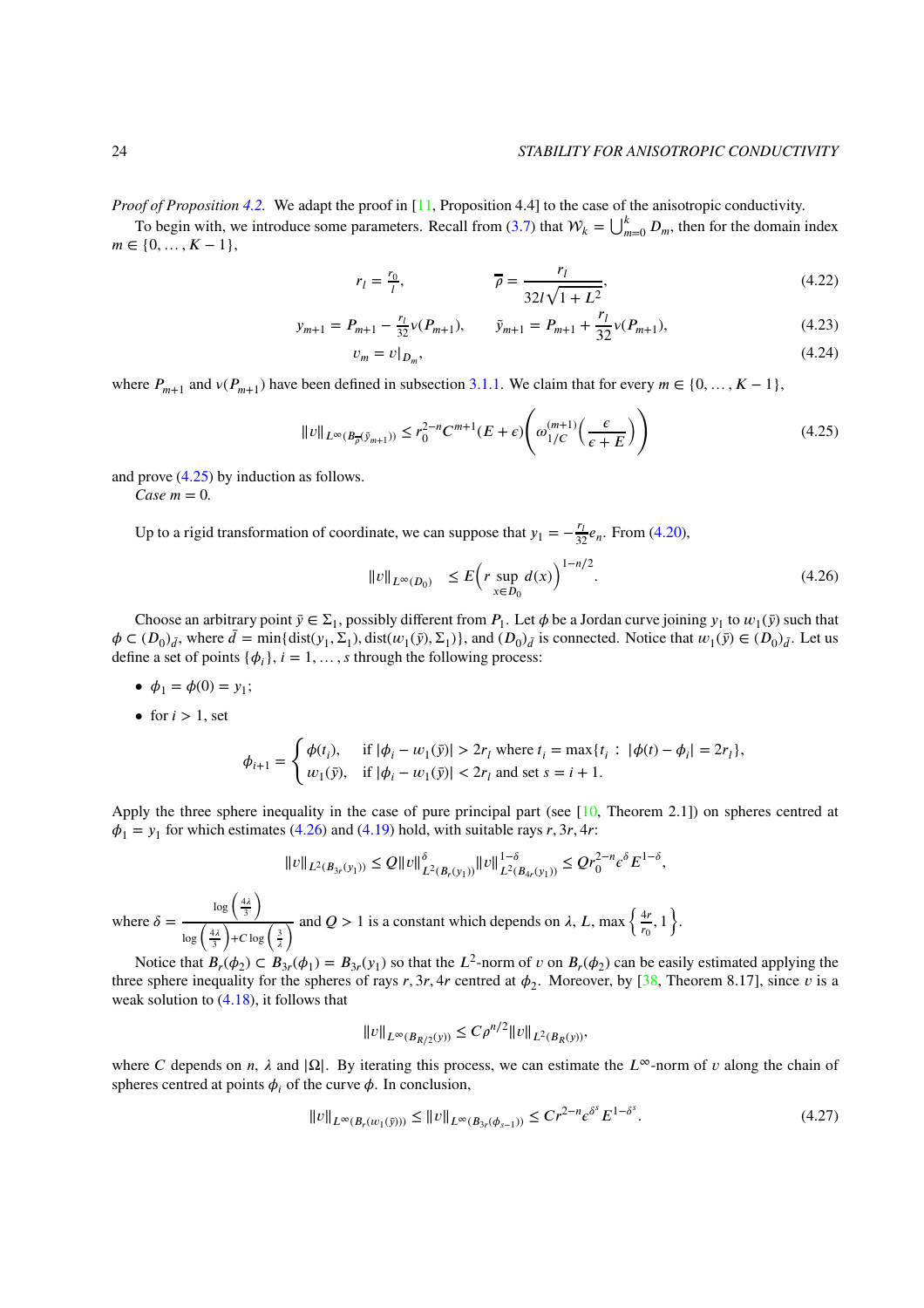Fix  $r \in (0, d_1]$ . Recalling the parameters introduced in [\(3.9\)](#page-8-3), the following inclusions hold:

$$
B_{\rho_{k+1}}(w_{k+1}(\bar{y}))\subset B_{3\rho_k}(w_k(\bar{y}))\subset B_{4\rho_k}(w_k(\bar{y}))\subset C\bigg(\bar{y},\nu(\bar{y}),\beta_1,r_0/3\bigg),
$$

for any  $k = 1, 2, ...$  Notice that  $\rho_1 < r_l$  for a suitable *l*, then  $B_{\rho_1}(w_1(\bar{y})) \subset B_{r_l}(w_1(\bar{y}))$ . We proceed by moving from one centre to the successive one along the axis of the cone  $C( \bar{y}, v( \bar{y}), \beta_1, r_0/3)$  allowing to get closer and closer to the vertex  $\bar{y}$  and stop this process when we reach the sphere of radius  $\rho_{\bar{h}}$ . Then, from [\(4.27\)](#page-23-2),

$$
||v||_{L^{\infty}(B_{\rho_{\tilde{h}}}(\omega_{\tilde{h}}(\tilde{y})))} \leq Ce^{\delta^{s+\tilde{h}-1}} E^{1-\delta^{s+\tilde{h}-1}}.
$$
\n(4.28)

By the triangular inequality,

<span id="page-24-0"></span>
$$
|v(\bar{y})| \le |v(\bar{y}) - v(\bar{y} - rv(\bar{y}))| + |v(\bar{y} - rv(\bar{y}))|.
$$
 (4.29)

<span id="page-24-3"></span>*.*

First, we estimate the second term on the righthand side of [\(4.29\)](#page-24-0). Since  $\bar{y} - re_n \in B_{\rho_{\bar{h}}}(w_{\bar{h}}(\bar{y}))$ ,

$$
|v(\bar{y} - rv(\bar{y}))| \le Cr_0^{2-n} \epsilon^{\delta^{s+\bar{h}-1}} E^{1-\delta^{s+\bar{h}-1}} \le Cr^{2-n} (\epsilon + E) \left(\frac{\epsilon}{E+\epsilon}\right)^{1-\delta^{s+\bar{h}-1}}
$$

Secondly, we estimate the first term on the righthand side of [\(4.29\)](#page-24-0). Since  $\bar{y} \in \mathcal{W}_k$ , by [\(4.20\)](#page-22-6),

$$
|v(\bar{y})| \leq CE \Big( r_0 \sup_{x \in D_0} d(x) \Big)^{1 - (n/2)} \leq Cr_0^{2 - n} E.
$$

Hence, by Theorem [4.1,](#page-19-2)

$$
|v(\bar{y})-v(\bar{y}-rv(\bar{y}))|\leq \|\nabla v\|_{L^\infty(Q_{r_0/3})}r\leq \frac{c}{r_0^{1+n/2}}\|v\|_{L^2(Q_{2r_0/3})}r\leq Cr_0^{2-n}(E+\epsilon)\bigg(\frac{r}{r_0}\bigg).
$$

Therefore,

$$
|v(\bar{y})| \le Cr_0^{2-n}(E+\epsilon)\bigg(\frac{r}{r_0}+\bigg(\frac{\epsilon}{E+\epsilon}\bigg)^{\delta^{s+\bar{h}-1}}\bigg).
$$

Minimizing the righthand side of the last inequality with respect to  $r$ , the following inequality holds:

$$
|\upsilon(\bar{y})| \leq C r_0^{2-n} (E+\epsilon_1) \Big| \log \left( \frac{\epsilon}{E+\epsilon} \right)^{\delta^s} \Big|^{-\frac{C}{2|\log \delta|}},
$$

for a suitable constant  $C > 0$ . Set  $\widetilde{\Sigma}_1 = \Sigma_1 \cap Q_{r_1}(P_1)$ . By the arbitrarity of  $\bar{y}$ , we obtain

<span id="page-24-1"></span>
$$
||v||_{L^{\infty}(\widetilde{\Sigma}_1)} \le Cr_0^{2-n}(E+\epsilon)\omega_{1/C}\left(\frac{\epsilon}{\epsilon+E}\right).
$$
\n(4.30)

In order to prove our claim, we need to estimate the gradient of *v*. Recalling that  $v_0 = v|_{D_0}$  and  $v_1 = v|_{D_1}$  and  $v_0$  is harmonic in  $D_0$ , from the three sphere inequality applied to  $\nabla v_0$  and the results of [\[54\]](#page-29-15), one can recover the following estimates:

$$
\|\nabla v_0\|_{L^\infty(\widetilde{\Sigma}_1)} \le C r_0^{2-n} (E+\epsilon)\omega_1/C\left(\frac{\epsilon}{\epsilon+E}\right),\tag{4.31}
$$

<span id="page-24-2"></span>and

$$
\|\nabla_T v_1\|_{L^\infty(\widetilde{\Sigma}_1)} = \|\nabla_T v_0\|_{L^\infty(\widetilde{\Sigma}_1)} \le \|\nabla v_0\|_{L^\infty(\widetilde{\Sigma}_1)} \le C r_0^{2-n} (E + \epsilon)\omega_{1/C} \left(\frac{\epsilon}{\epsilon + E}\right). \tag{4.32}
$$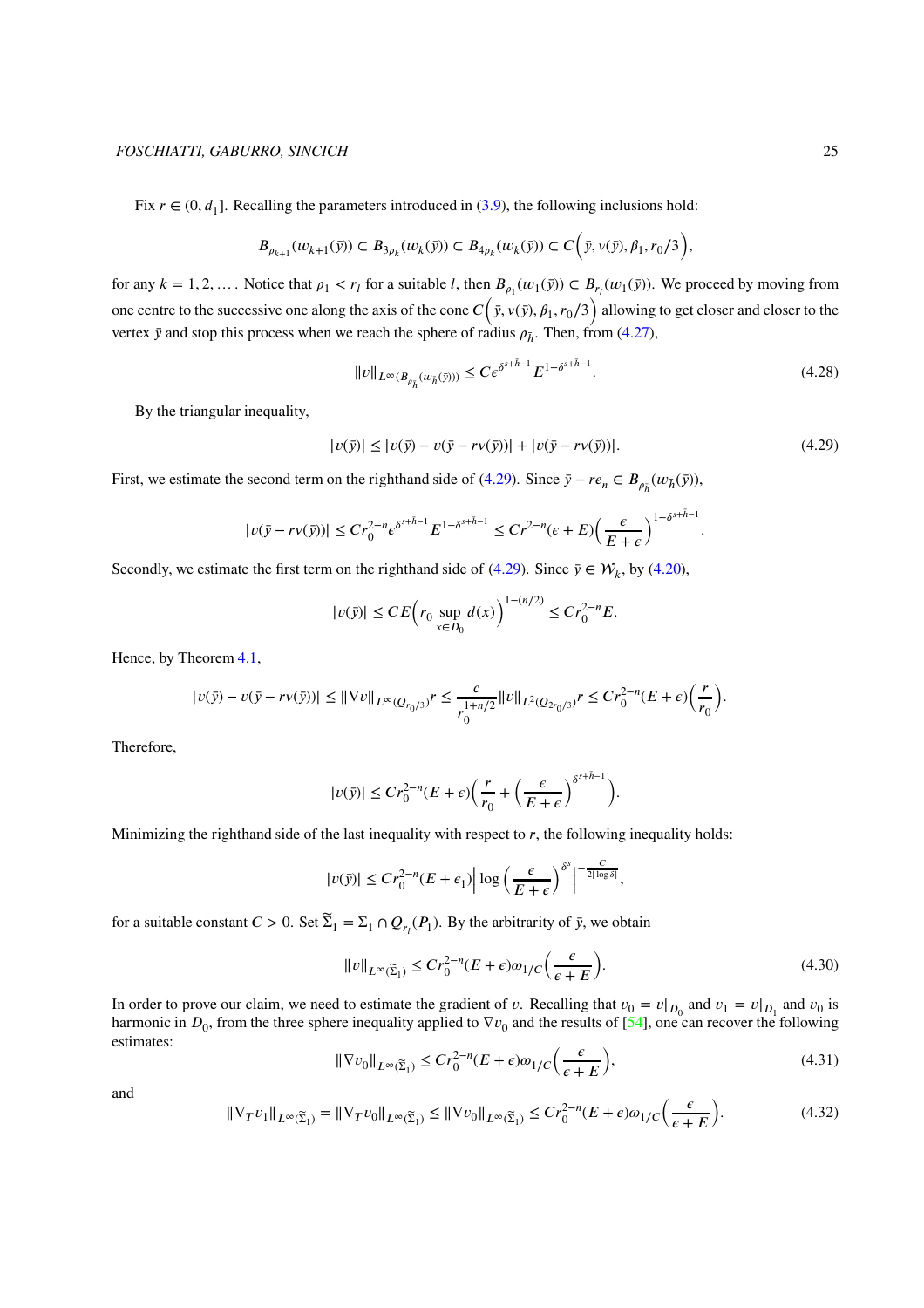Now we can apply the following estimate due to Trytten [\[65\]](#page-30-5):

<span id="page-25-0"></span>
$$
\int_{D_1 \cap B_{3r_1/8}(P_1)} |\nabla v_1|^2 \leq \frac{c}{r_0} \left( \int_{\widetilde{\Sigma}_1} v_1^2 + r_0^2 \int_{\widetilde{\Sigma}_1} |\nabla v_1|^2 \right)^{\delta_1} \times \left( \int_{\widetilde{\Sigma}_1} v_1^2 + r_0^2 \int_{\widetilde{\Sigma}_1} |\nabla v_1|^2 + r_0 \int_{D_1 \cap B_{r_1/4}(P_1)} A |\nabla v_1|^2 \right)^{1-\delta_1} .
$$
\n(4.33)

In order to bound the lefthand side of  $(4.33)$ , we have to estimate the following quantities:

- i)  $\int_{\tilde{\Sigma}_1} v_1^2$ ;
- ii)  $\int_{\tilde{\Sigma}_1} |\nabla v_1|^2;$
- iii)  $\int_{D_1 \cap B_{r_1/4}(P_1)} A |\nabla v_1|^2$ .

For i), we can just use [\(4.30\)](#page-24-1). For ii), since  $\nabla v_1 = \nabla_T v_1 + (\nabla v_1 \cdot v)v$ ,

$$
\int_{\widetilde{\Sigma}_1}|\nabla v_1|^2\leq \int_{\widetilde{\Sigma}_1}|\nabla v_T|^2+\int_{\widetilde{\Sigma}_1}|(\nabla v_1\cdot v)v|^2.
$$

The first integral on the righthand side can be estimated using [\(4.32\)](#page-24-2). For the other term, one uses the transmission conditions

$$
A(x)\nabla v_0 \cdot v = A(x)\nabla v_1 \cdot v, \qquad \text{on } \Sigma_1.
$$
 (4.34)

<span id="page-25-1"></span>Then,

<span id="page-25-2"></span>
$$
\|\nabla v_1\|_{L^{\infty}(\widetilde{\Sigma}_1)} \le Cr_0^{1-n}(E+\epsilon)\omega_1/C\left(\frac{\epsilon}{\epsilon+E}\right). \tag{4.35}
$$

Finally, iii) follows from standard energy estimates.

From the following trace estimate

$$
\int_{D_1 \cap B_{3r_1/16}(P_1)} v_1^2 \le C \Bigg( r_0 \int_{\widetilde{\Sigma}_1} v_1^2 + r_0^2 \int_{D_1 \cap B_{3r_1/8}(P_1)} |\nabla v_1|^2 \Bigg),\tag{4.36}
$$

[\(4.30\)](#page-24-1), [\(4.33\)](#page-25-0), [\(4.35\)](#page-25-1) and [\(4.36\)](#page-25-2) it follows that

$$
||v_1||_{L^{\infty}(B_{\overline{\rho}}(\tilde{y}_1))} \le Cr_0^{1-n}(E+\epsilon)\omega_{1/C}\left(\frac{\epsilon}{\epsilon+E}\right).
$$
\n(4.37)

*Case*  $m \implies m + 1$ *. Set* 

$$
\epsilon_m = C^{m+1} r_0^{2-n} (E + \epsilon) \left( \omega_{1/C}^{(m+1)} \left( \frac{\epsilon}{\epsilon + E} \right) \right).
$$

By proceeding as above, we end up with the following inequality

$$
||v_1||_{L^{\infty}(B_{\overline{\rho}}(\tilde{y}_{m+1}))} \le Cr_0^{1-n}(E+\epsilon_m)\omega_{1/C}\left(\frac{\epsilon_m}{\epsilon_m+E}\right).
$$
\n(4.38)

By the properties [\(3.5\)](#page-8-1) and [\(3.6\)](#page-8-4) of  $\omega_{1/C}$ , the claim follows. To summarise it, we have proved that for any point close enough to the interface, the  $L^\infty$ -norm of  $\nu$  on a small ball can be bound in terms of the quantities the righthand side of [\(4.19\)](#page-22-7) and [\(4.20\)](#page-22-6).

For  $m < K - 1$  the thesis follows by the inequality [\(4.28\)](#page-24-3), choosing  $\bar{y} = P_{m+1}$ .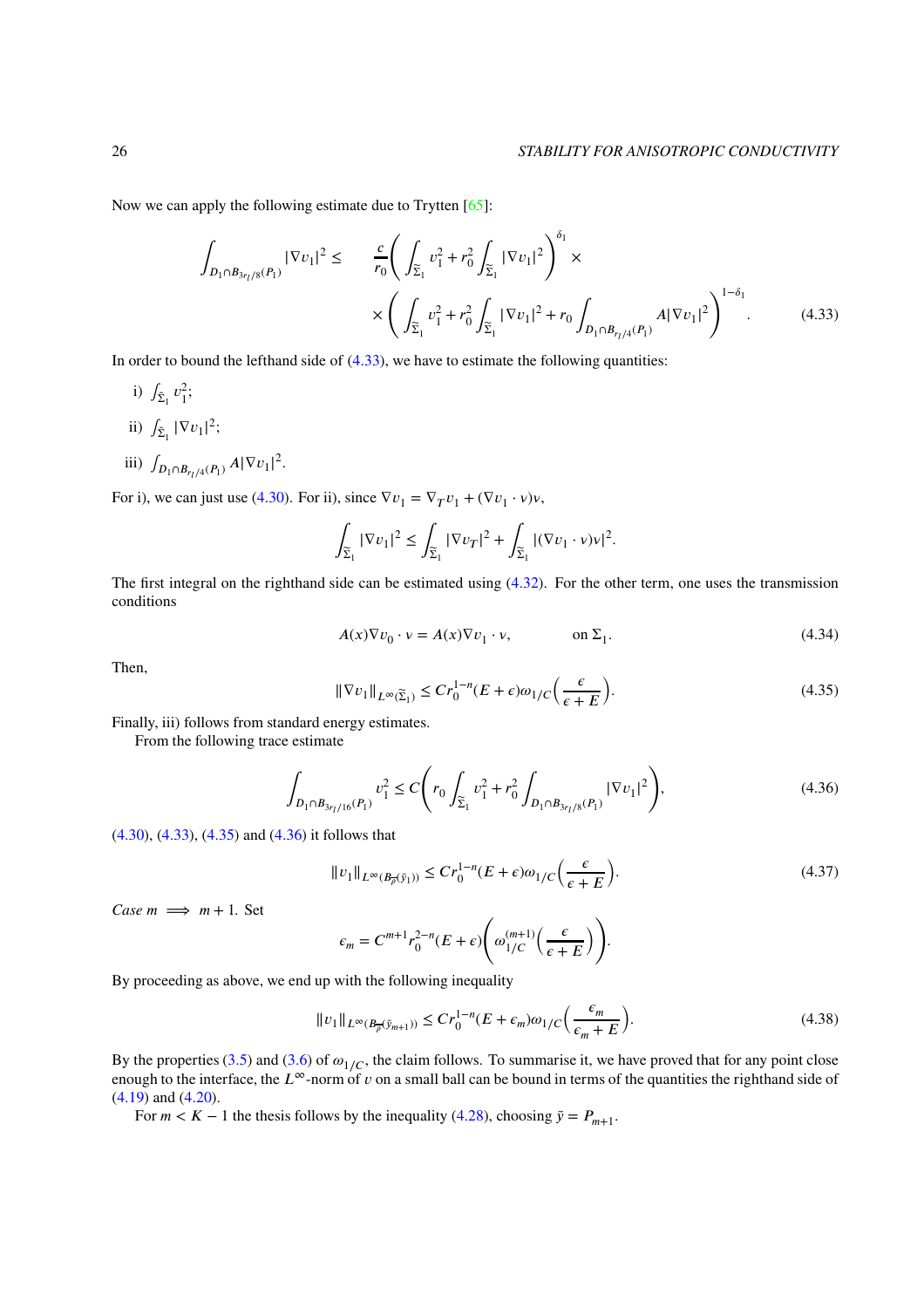For  $m = K - 1$ , by condition [\(4.20\)](#page-22-6), arguing as in the inequality [\(4.28\)](#page-24-3) and applying the claim, it follows that

$$
|v(w_{\bar{h}}(P_K))| \le C \left(r_0^{2-n} \epsilon_K\right)^{\delta^{s+\bar{h}-1}} (r_0 d_1 a^{\bar{h}-1} E)^{1-\delta^{s+\bar{h}-1}} \le C^{\bar{h}} r_0^{2-n} (\epsilon_K + E) \omega_{1/C} \left(\frac{\epsilon_K}{\epsilon_K + E}\right)
$$
  

$$
\le C^{\bar{h}} r_0^{2-n} (\epsilon + E) \omega_{1/C}^{(K)} \left(\frac{\epsilon}{\epsilon + E}\right)^{\left(1/C^{\bar{h}}\right)}.
$$

*Proof of Proposition* [3.2.](#page-9-0) To begin with, recall that for any  $(y, z) \in (D_0)_r \times (D_0)_r$ , for  $r \in (0, d_1]$ , the following bound holds:

$$
|S_{\mathcal{U}_k}(y,z)| \le ||\sigma^{(1)} - \sigma^{(2)}||_{L^{\infty}(\Omega)} \Big(\text{dist}(y, \mathcal{U}_k)\,\text{dist}(z, \mathcal{U}_k)\Big)^{1-n/2}
$$

For any  $y, z \in B_{\rho_{\bar{h}(r)}}(w_{\bar{h}(r)}(Q_{k+1}))$ , we apply Proposition [4.2](#page-22-5) once to  $v = S_{\mathcal{U}_k}(\cdot, z)$  and then to  $v = S_{\mathcal{U}_k}(y, \cdot)$  to obtain

<span id="page-26-2"></span>
$$
|S_{U_k}(y,z)| \le r_0^{2-n} C^{\bar{h}(r)}(E+\varepsilon_0) \left(\omega_{1/C}^{(2k)}\left(\frac{\varepsilon_0}{E+\varepsilon_0}\right)\right)^{(1/C)^{\bar{h}(r)}}.\tag{4.39}
$$

*.*

Hence  $(3.14)$  follows from  $(4.39)$ .

Since  $S_{\mathcal{U}_k}(y_1, \ldots, y_n, z_1, \ldots, z_n)$  is a weak solution in  $D_k \times D_k$  of the elliptic equation

$$
\operatorname{div}_{y}(\sigma^{(1)}(y)\nabla_{y}S_{U_{k}}(y,z)) + \operatorname{div}_{z}(\sigma^{(2)}(z)\nabla_{z}S_{U_{k}}(y,z)) = 0, \tag{4.40}
$$

for any  $i, j = 1, \ldots, n$  it follows that

$$
\| \partial_{x_i} \partial_{x_j} S_{U_k}(x_1, \dots, x_n, x_{n+1}, \dots, x_{2n}) \|_{L^\infty(B_{\frac{\rho_{\tilde{h}(r)}}{2}}(w_{\tilde{h}(r)}(Q_{k+1})) \times B_{\frac{\rho_{\tilde{h}(r)}}{2}}(w_{\tilde{h}(r)}(Q_{k+1})))}
$$
\n
$$
\leq \frac{C}{\rho_{\tilde{h}(r)-1}^2} \| S_{U_k}(x_1, \dots, x_n, x_{n+1}, \dots, x_{2n}) \|_{L^\infty(B_{\rho_{\tilde{h}(r)}}(w_{\tilde{h}(r)}(Q_{k+1})) \times B_{\rho_{\tilde{h}(r)}}(w_{\tilde{h}(r)}(Q_{k+1})))}
$$
\n(4.41)

where  $x_i = y_i, x_{i+n} = z_i$  for  $i = 1, ..., n$ . Moreover, since  $d_{\bar{h}(r)-1} > r$ , it follows that  $r < \frac{d_0}{d\rho}$  $\frac{a_0}{a\rho_0} \rho_{\bar{h}(r)}$ , which in turn leads to

<span id="page-26-3"></span>
$$
\|\partial_{x_i}\partial_{x_j} S_{U_k}(x_1,\ldots,x_{2n})\|_{L^\infty(\tilde{Q}_{\frac{\rho_{\tilde{h}(r)} }{2}}(w_{\tilde{h}(r)}(Q_{k+1})))}\leq \frac{C}{r^2}\|S_{U_k}(x_1,\ldots,x_{2n})\|_{L^\infty(\tilde{Q}_{\rho_{\tilde{h}(r)}}(w_{\tilde{h}(r)}(Q_{k+1})))}.\tag{4.42}
$$

 $\frac{1}{a^2}$ )<sup> $\bar{h}(r)$ </sup>, and by combining [\(4.42\)](#page-26-3) and the above inequality we get the  $\binom{2}{1}$ By [\(3.12\)](#page-9-4), it follows that  $r^{-2} \leq \left(\frac{a}{r}\right)$  $r_0$ desired estimate.  $\Box$ 

## <span id="page-26-1"></span>**References**

- [1] G. Alessandrini, Stable determination of conductivity by boundary measurements, App. Anal. **27** (1988), 153- 172.
- <span id="page-26-0"></span>[2] G. Alessandrini, Singular solutions of elliptic equations and the determination of conductivity by boundary measurements, J. Diff. Equ. **84**, (1990), 252-272.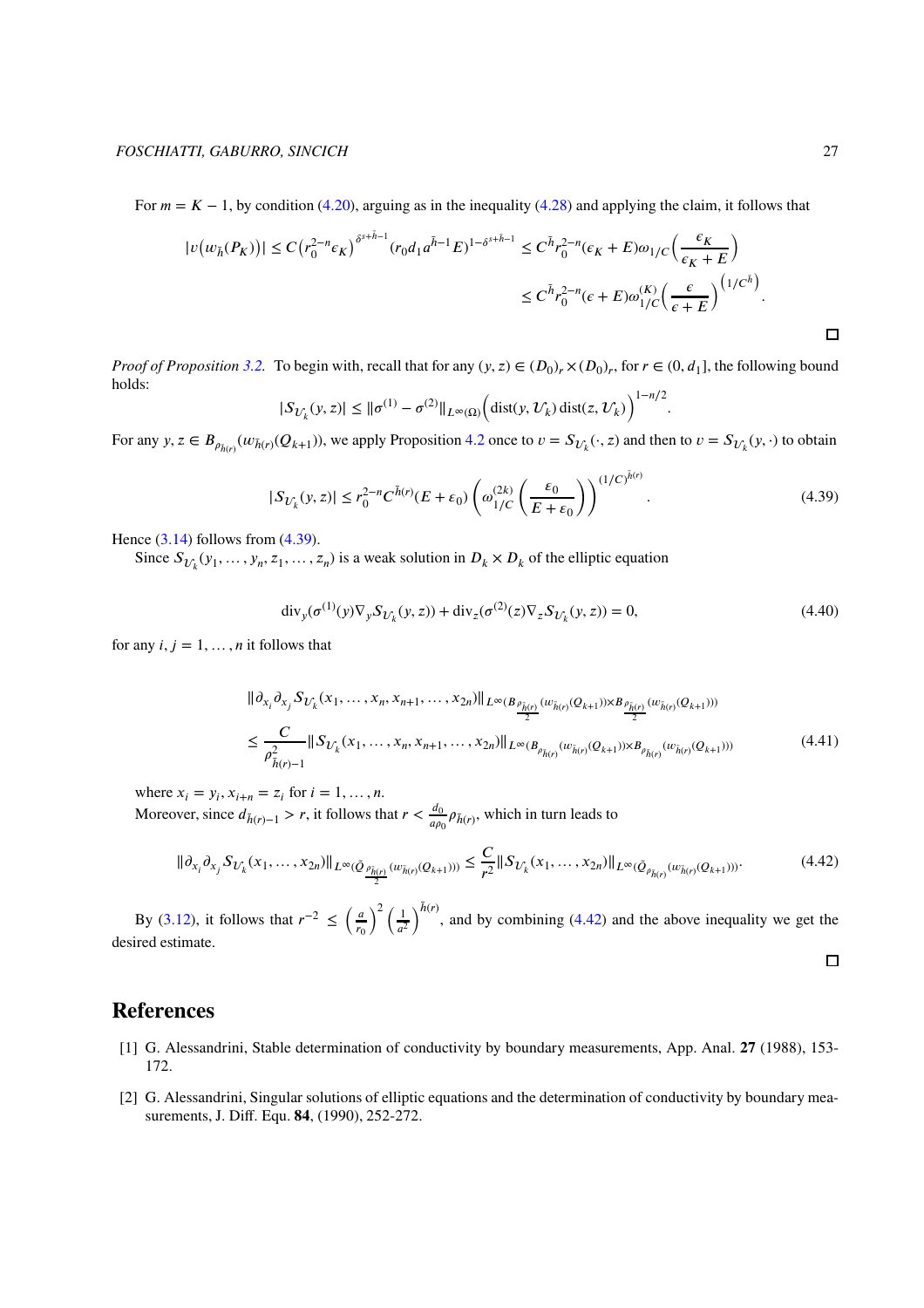- <span id="page-27-14"></span>[3] G. Alessandrini, E. Beretta, E. Rosset and S. Vessella, Optimal stability for inverse elliptic boundary value problems with unknown boundaries, Ann. Scuola Norm. Sup. Pisa, Cl. Sci. XXXIX, (2001) 755-806.
- <span id="page-27-3"></span>[4] G. Alessandrini, M.V. de Hoop and R. Gaburro, Uniqueness for the electrostatic inverse boundary value problem with piecewise constant anisotropic conductivities, Inverse Problems **33** (2017), 125013 (pp.24).
- <span id="page-27-4"></span>[5] G. Alessandrini and R. Gaburro, Determining Conductivity with Special Anisotropy by Boundary Measurements, SIAM J. Math. Anal. **33** (2001), 153-171.
- [6] G. Alessandrini and R. Gaburro, The local Calderón problem and the determination at the boundary of the conductivity, Comm. P. Diff. Equ. **34** (2009), 918-936.
- <span id="page-27-9"></span><span id="page-27-5"></span>[7] G. Alessandrini, M.V. de Hoop, R. Gaburro and E. Sincich, Lipschitz stability for the electrostatic inverse boundary value problem with piecewise linear conductivities, J. Math. Pure. Appl. **107** (2017), 638-664.
- [8] G. Alessandrini, M.V. de Hoop, R. Gaburro and E. Sincich, Lipschitz stability for a piecewise linear Schrödinger potential from local Cauchy data, Asympt. Anal. **108** (2018), 115-149.
- <span id="page-27-15"></span>[9] G. Alessandrini, M.V. de Hoop, , F. Faucher, R. Gaburro and E. Sincich, Inverse problem for the Helmholtz equation with Cauchy data: reconstruction with conditional well-posedness driven iterative regularization, ESAIM: M2AN **53** (2019), 1005 - 1030.
- <span id="page-27-16"></span>[10] G. Alessandrini, L. Rondi, E. Rosset and S. Vessella, The stability for the Cauchy problem for elliptic equations (topical review), Inverse Problems **25** (2009) 123004 (pp. 47).
- <span id="page-27-0"></span>[11] G. Alessandrini and S. Vessella, Lipschitz stability for the inverse conductivity problem, Adv. Appl. Math. **35** (2005), 207-241.
- <span id="page-27-12"></span>[12] K. Astala and L. Päivärinta, Calderòn's inverse conductivity problem in the plane." Ann. Math. (2006), 265-299.
- [13] K. Astala, M. Lassas and L. Päivärinta, Calderòn inverse problem for anisotropic conductivityin the plane, Comm. P. Diff. Equ. **30** (2005), 207-224.
- <span id="page-27-1"></span>[14] J. A. Barceló, T. Barceló and A. Ruiz, Stability of the inverse conductivity problem in the plane for less regular conductivities, J. Diff. Equ. **173** (2001), 231-270.
- <span id="page-27-2"></span>[15] T. Barceló, D. Faraco and A. Ruiz, Stability of Calderón's inverse conductivity problem in the plane, J. Math. Pure. Appl. **88** (2007), 522-556.
- <span id="page-27-13"></span>[16] M. I. Belishev, The Calderón problem for two-dimensional manifolds by the BC-Method, SIAM J. Math. Anal. **35** (2003), 172-182.
- <span id="page-27-10"></span>[17] E. Beretta, M. De Hoop and L. Qiu, Lipschitz stability of an inverse boundary value problem for a Schrödinger type equation, SIAM J. Math. Anal. **45** (2013), 679-699.
- <span id="page-27-11"></span>[18] E. Beretta, M. De Hoop, F. Faucher and O. Scherzer, Inverse boundary value problem for the Helmholtz equation: quantitative conditional Lipschitz stability estimates, SIAM J. Math. Anal. **48** (2016), 3962-3983.
- <span id="page-27-6"></span>[19] E.Beretta and E. Francini, Lipschitz stability for the electrical impedance tomography problem: the complex case, Comm. P. Diff. Equ. **36** (2011), 1723-1749.
- <span id="page-27-7"></span>[20] E.Beretta, E. Francini and S. Vessella, Uniqueness and Lipschitz stability for the identification of Lamé parameters from boundary measurements, Inv. Probl. Imag. **8** (2014), 611-644.
- <span id="page-27-8"></span>[21] E. Beretta, E. Francini, A. Morassi, E. Rosset and S. Vessella,Lipschitz continuous dependence of piecewise constant Lamé coefficients from boundary data: the case of non flat interfaces, Inverse Problems **30** (2014), 125005.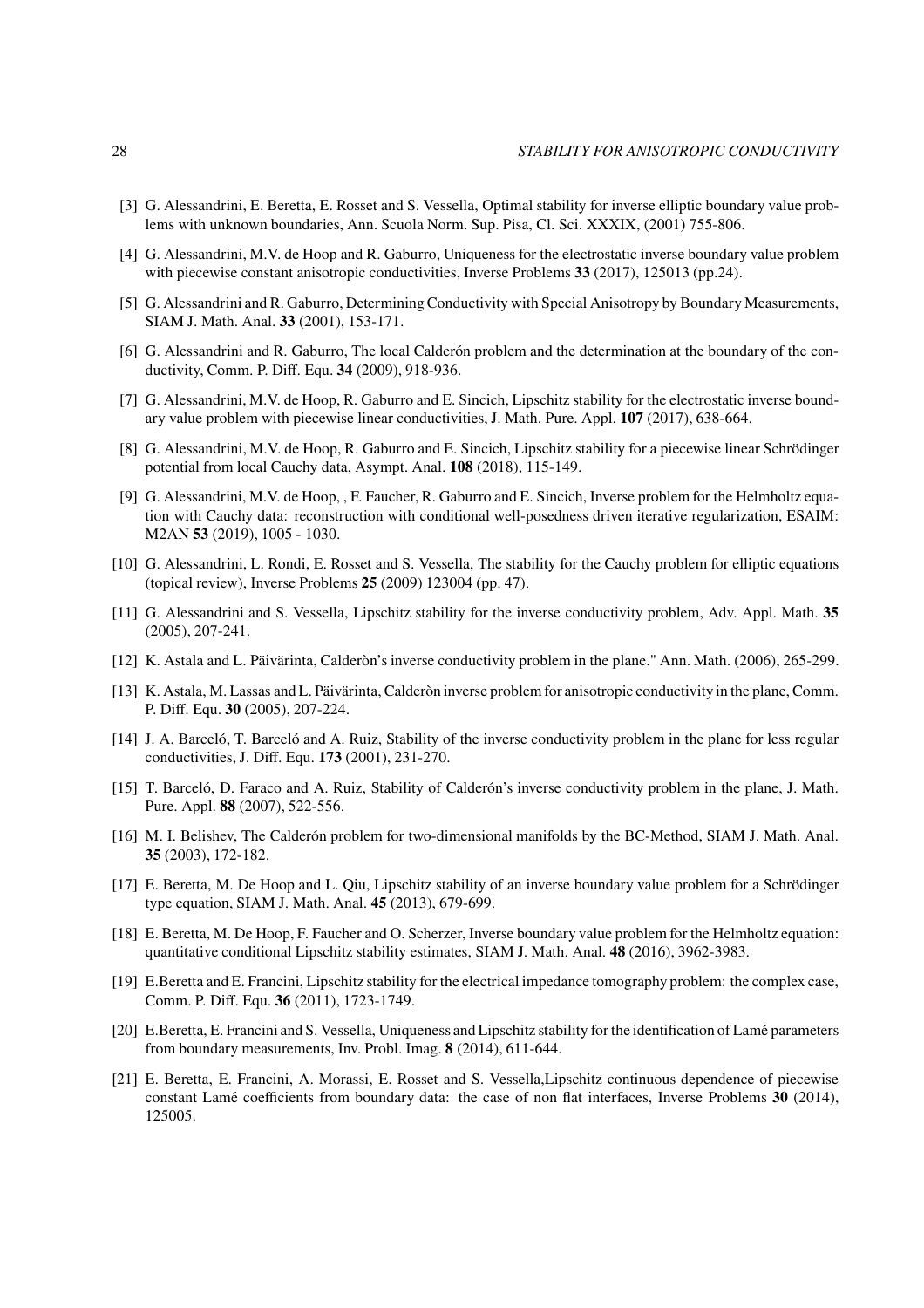- <span id="page-28-4"></span><span id="page-28-0"></span>[22] L. Borcea, Electrical impedance tomography, Inverse Problems **18** (2002), R99-R136.
- [23] A. P. Calderón, On an inverse boundary value problem. In: Seminar on Numerical Analysis and its Applications to Continuum Physics (Rio de Janeiro, 1980), pp. 65-73, Soc. Brasil. Mat., Rio de Janeiro, 1980. Reprinted in: Comput. Appl. Math. **25** (2006), no. 2-3, 133-138.
- <span id="page-28-5"></span>[24] M. Cheney, D. Isaacson and J. C. Newell, Electrical impedance tomography, SIAM Rev. **41** (1999), 85-101.
- [25] A. Clop, D. Faraco and A. Ruiz, Stability of the Calderón's inverse conductivity problemin plane for discontinuous conductivities, Inv. Probl. Imag. **4**, (2010) 49-91.
- <span id="page-28-8"></span>[26] D. Dos Santos Ferreira, C. E. Kenig, M. Salo and G. Uhlmann, Limiting Carleman weights and anisotropic inverse problems, Inventiones Math. **178** (2009), 119-171.
- <span id="page-28-9"></span>[27] D. Dos Santos Ferreira, Y. Kurylev, M. Lassas and M. Salo, The Calderón problem in transversally anisotropic geometries, JEMS **18** (2016), 2579-2626.
- <span id="page-28-1"></span>[28] V. Druskin, The unique solution of the inverse problem of electrical surveying and electrical well-logging for piecewise-continuous conductivity, Izv. Earth Phys. **18** (1982), 51-53 (in Russian).
- <span id="page-28-3"></span>[29] V. Druskin, On uniqueness of the determination of the three-dimensional underground structures from surface measurements with variously positioned steady-state or monochromatic field sources, Sov. Phys.-Solid Earth **21** (1985), 210-214 (in Russian).
- <span id="page-28-2"></span>[30] V. Druskin, On the uniqueness of inverse problems from incomplete boundary data, SIAM J. Appl. Math. **58** (**5**) (1998), 1591-1603.
- <span id="page-28-14"></span>[31] M. De Hoop, L. Qiu and O. Scherzer, Local analysis of inverse problems: Hölder stability and iterative reconstruction, Inverse Problems **28** (2012): 045001.
- [32] M. De Hoop, L. Qiu and O. Scherzer, An analysis of a multi-level projected steepest descent iteration for nonlinear inverse problems in Banach spaces subject to stability constraints, Numerische Matematik **129** (2015), 127-148.
- <span id="page-28-13"></span>[33] F. Faucher, G. Alessandrini, H. Barucq, M.V. de Hoop, R. Gaburro and E. Sincich, Full reciprocity-gap waveform inversion enabling sparce-source acquisition, Geophysics **85** 2020, R461-R476.
- <span id="page-28-10"></span>[34] D. Faraco, Y. Kurylev and A. Ruiz, G- convergence, Dirichlet to Neumann maps and invisibility, J. Funct. Anal. **267** (2013), 2478 - 2506.
- <span id="page-28-15"></span>[35] F. Faucher, M.V. de Hoop and O. Scherzer, Reciprocity-gap misfit functional for distributed acoustic sensing, combining data from passive and active sources, Geophysics **86** (2021), doi.org/10.1190/geo2020-0305.1
- <span id="page-28-6"></span>[36] R. Gaburro and W. R. B. Lionheart, Recovering Riemannian metrics in monotone families from boundary data, Inverse Problems **25** (2009), 045004.
- <span id="page-28-7"></span>[37] R. Gaburro and E. Sincich, Lipschitz stability for the inverse conductivity problem for a conformal class of anisotropic conductivities, Inverse Problems **31** (2015), 015008.
- <span id="page-28-16"></span>[38] D. Gilbarg and N. S. Trudinger, Elliptic Partial Differential Equations of Second Order, Second Edition, Springer-Verlag (1983)
- <span id="page-28-12"></span>[39] H. Garde and N. Hyvönen, Optimal depth-dependent distinguishability bounds for Electrical Impedance Tomography in arbitrary dimension, SIAM J. Math. Anal. **80** (2020), 20-43.
- <span id="page-28-11"></span>[40] A. Greenleaf, M. Lassas, and G. Uhlmann, Anisotropic conductivities that cannot be detected by EIT, Physiol. Meas. (special issue on Impedance Tomography) **24** (2003), 413.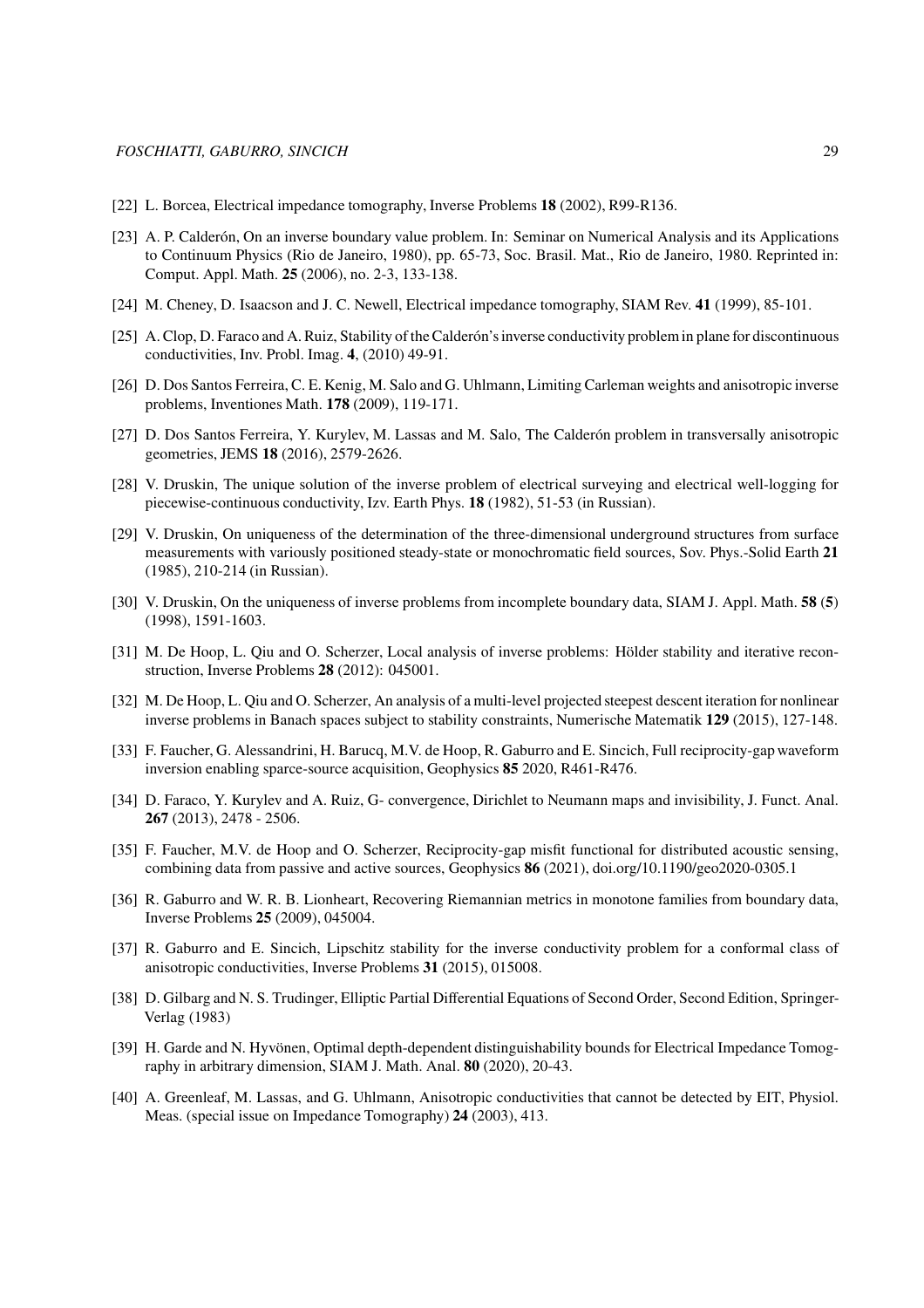- <span id="page-29-12"></span>[41] A. Greenleaf, M. Lassas, and G. Uhlmann, On nonuniqueness for Calderon's inverse problem, Math. Res. Lett. **10** (2003) 685-693.
- <span id="page-29-9"></span>[42] V. Isakov, Inverse Problems for Partial Differential Equations, Springer (2017).
- <span id="page-29-0"></span>[43] R. Kohn and M. Vogelius, Identification of an unknown conductivity by means of measurements at the boundary, SIAM-AMS Proc. **14** (1984), 113-123.
- <span id="page-29-1"></span>[44] R. Kohn and M. Vogelius, Determining conductivity by boundary measurements, Comm. Pure Appl. Math. **37**, (1984), 289-298.
- [45] R. Kohn and M. Vogelius, Determining Conductivity by Boundary Measurements II. Interior Results, Comm. Pure. Appl. Math. **38** (1985), 643-667.
- <span id="page-29-3"></span>[46] M. Lassas and G. Uhlmann, On determining a Riemannian manifold from the Dirichlet-to-Neumann map, Ann. Sci. École Norm. Sup. **34** (2001), No. **5**, 771-787.
- <span id="page-29-4"></span>[47] M. Lassas, G. Uhlmann and M. Taylor, The Dirichlet-to-Neumann map for complete Riemannian manifolds with boundary, Comm. Anal. Geom. **11** (2003), 207-221.
- <span id="page-29-11"></span><span id="page-29-10"></span>[48] J. M. Lee and G. Uhlmann, Determining anisotropic real-analytic conductivities by boundary measurements, Comm. Pure. Appl. Math. **42** (1989), 1097-1112.
- [49] W. R. B. Lionheart, Conformal uniqueness results in rnisotropic electrical empedance imaging, Inverse Problems, **13** (1997), 125.
- [50] J.L.Lions and E. Magenes, Non-homogeneous Boundary Value Problems and Applications 1, Die Grundlehren der mathematischen Wissenschaften, **181**, Springer-Verlag, New York, (1972).
- <span id="page-29-5"></span>[51] L. Liu, Stability estimates for the two-dimensional inverse conductivity problem, PhD Thesis, University of Rochester, New York, (1997).
- <span id="page-29-14"></span>[52] W.Littman, G. Stampacchia and H.W.Weinberger, Regular points for elliptic equations with discontinuous coefficients, Ann. Scuola Norm. Pisa C1. Sci. **3** (1963), 43-77.
- [53] Y.Y. Li, L.Nirenberg, Estimates for elliptic systems from composite material, Comm. Pure Appl. Math. **LVI** (2003), 892-925.
- <span id="page-29-15"></span>[54] Y.Y.Li and M. Vogelius, Gradient estimates for solutions to divergence form elliptic equations with discontinuous coefficients, Arch. Rational Mech. Anal. **153** (2000), 91-151.
- <span id="page-29-6"></span>[55] N. Mandache, Exponential instability in an inverse problem for the Schrödeinger equation, Inverse Problems **17** (2001), 1435-1444.
- <span id="page-29-2"></span>[56] C. Miranda, Partial differential equations of elliptic type, second ed., Springer, Berlin, (1970).
- <span id="page-29-13"></span>[57] A. Nachman, Global Uniqueness for a two-dimensional inverse boundary value problem, Ann. Math. **143** (1996), 71-96.
- [58] S. Nagayasu, G. Uhlmann and J.- N. Wang, A depth-dependent stability estimate in electrical impedance tomography. Inverse Problems **25** (2009), 075001.
- <span id="page-29-7"></span>[59] L. Rondi, A remark on a paper by G. Alessandrini and S. Vessella: "Lipschitz stability for the inverse conductivity problem", Adv. Appl. Math. **36** (2006), 67-69.
- <span id="page-29-8"></span>[60] A. Rüland and E. Sincich, Lipschitz stability for the finite dimensional fractional Calderón problem with finite Cauchy data. Inv. Probl. Imag. **13**, (2019), 1023-1044.